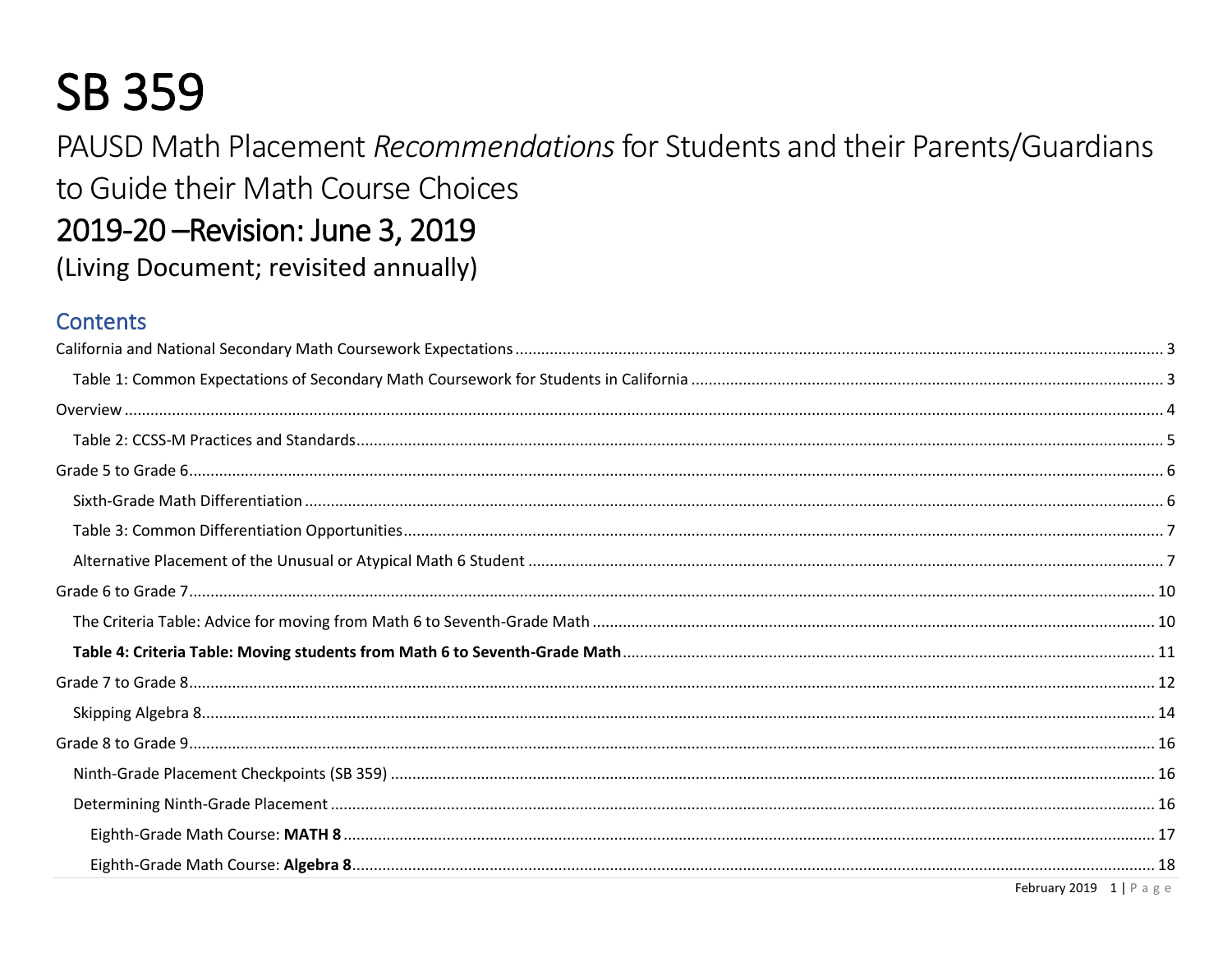| $\bullet$                                                                                                                                             |  |
|-------------------------------------------------------------------------------------------------------------------------------------------------------|--|
| My student really struggles in mathematics and has earned Cs or less in middle school courses. What does a struggling student's pathway look like,    |  |
| My student is advanced in mathematics, that is, my student is a year or more in advance of "right on schedule" students. What do advanced student     |  |
|                                                                                                                                                       |  |
| $\bullet$                                                                                                                                             |  |
|                                                                                                                                                       |  |
| My student is a ninth-grader in Geo A but is earning a C or less. The high schools do not allow the ninth-grade students to transfer or enroll in the |  |
|                                                                                                                                                       |  |
| $\bullet$                                                                                                                                             |  |
| ٠                                                                                                                                                     |  |
| $\bullet$                                                                                                                                             |  |
| $\bullet$                                                                                                                                             |  |
| $\bullet$                                                                                                                                             |  |
|                                                                                                                                                       |  |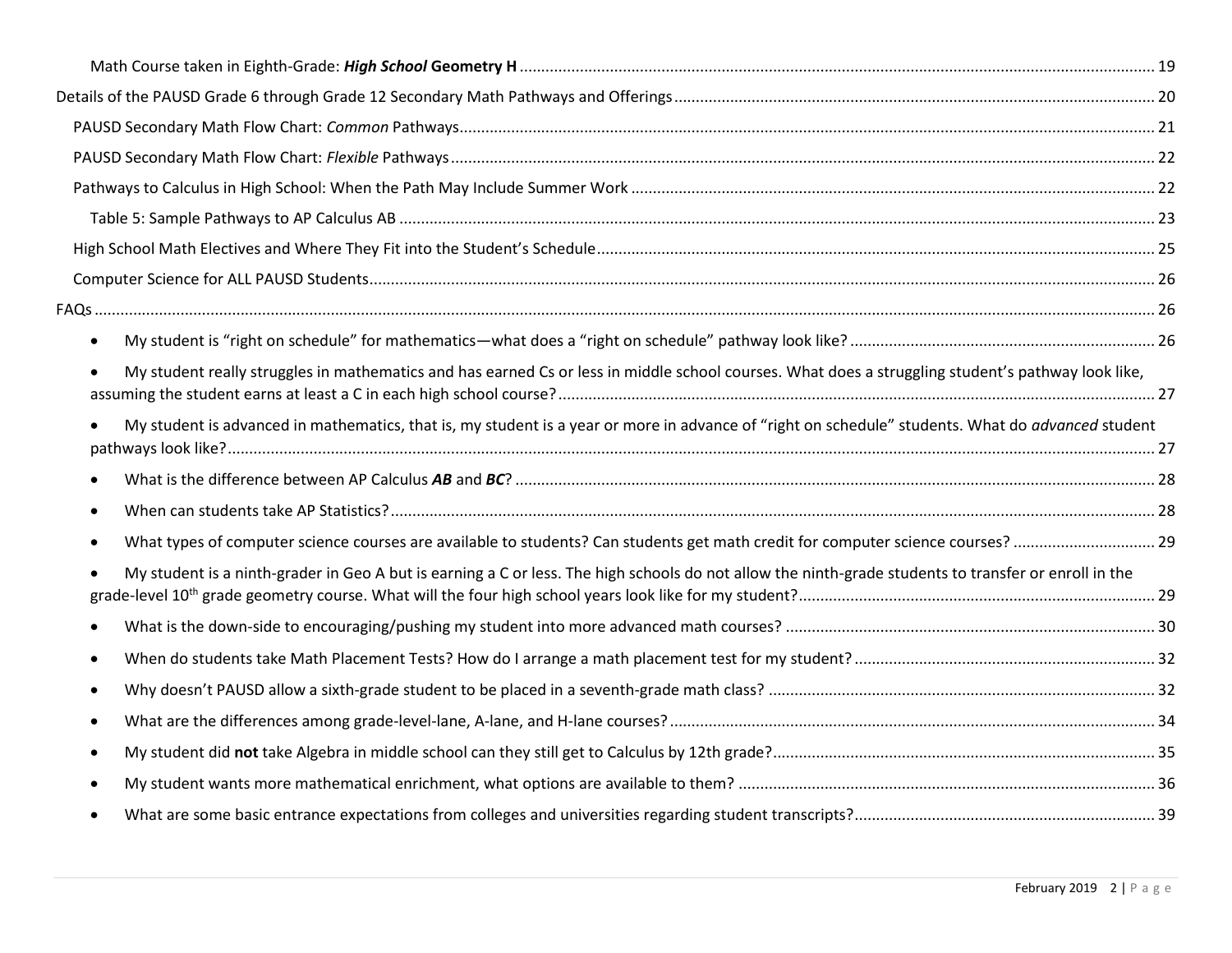# <span id="page-2-0"></span>California and National Secondary Math Coursework Expectations

As students move from elementary to secondary school (elementary is grades Pk-5; secondary is grades 6-12 in PAUSD) the complexities of mathematical cyphering and mathematical thinking shifts from *skills and their underlying concepts* to *concepts and their underlying skills*. Mathematical production moves from the concrete to the abstract, and the mathematical thinking moves from situational to systematic. Unlike the work done in a variety of other countries, the California and National high school math coursework becomes less integrated and more specialized.

The basic math completion expectation for college-bound students is listed in Table 1 below. Each of the courses named in the table are California Department of Education Common Core Standards courses (Common Core State Standards or CCSS-Math). Most states in the United States have adopted similar courses. To review the CCSS-Math courses and their standards, go to<https://www.cde.ca.gov/be/st/ss/documents/ccssmathstandardaug2013.pdf>.

| Grade                | <b>Course</b>      | <b>Remarks</b>                                                                               |  |  |
|----------------------|--------------------|----------------------------------------------------------------------------------------------|--|--|
| <b>MIDDLE SCHOOL</b> |                    |                                                                                              |  |  |
| 6                    | Math 6             |                                                                                              |  |  |
| 7                    | Math 7             |                                                                                              |  |  |
| 8                    | Math 8             |                                                                                              |  |  |
|                      |                    | HIGH SCHOOL: Students create their transcripts during the high school years.                 |  |  |
| 9                    | Algebra 1          |                                                                                              |  |  |
| 10                   | <b>Geometry</b>    |                                                                                              |  |  |
| <b>11</b>            | Algebra 2          | This course is the last requirement for admission to a UC or Cal-State university.           |  |  |
| 12                   | <b>Precalculus</b> | A fourth year of math is strongly recommended for admission to a UC or Cal-State university. |  |  |

<span id="page-2-1"></span>Table 1: Common Expectations of Secondary Math Coursework for Students in California

To *successfully* complete each course, students must earn a grade of C- or better. In high school, if the student earns less than a C- the student must repeat the course. Generally, when students apply to colleges and universities, their Grade Point Average (GPA) of most of their high school semester grades is reported on the student's transcript. GPAs range from zero to five by assigning the values in the following way:  $A = 4$ ;  $B = 3$ ;  $C = 2$ ;  $D = 1$ ; and  $F = 0$ . To earn a GPA higher than a 4.0, the student must take honors or AP courses that are *weighted* with one point, in which case an A = 5; B = 4; C = 3; D = 2; and F = 1.

PAUSD's secondary math offerings include CCSS-Math courses as well as advanced/accelerated courses, honors courses, AP courses and dual-enrollment courses.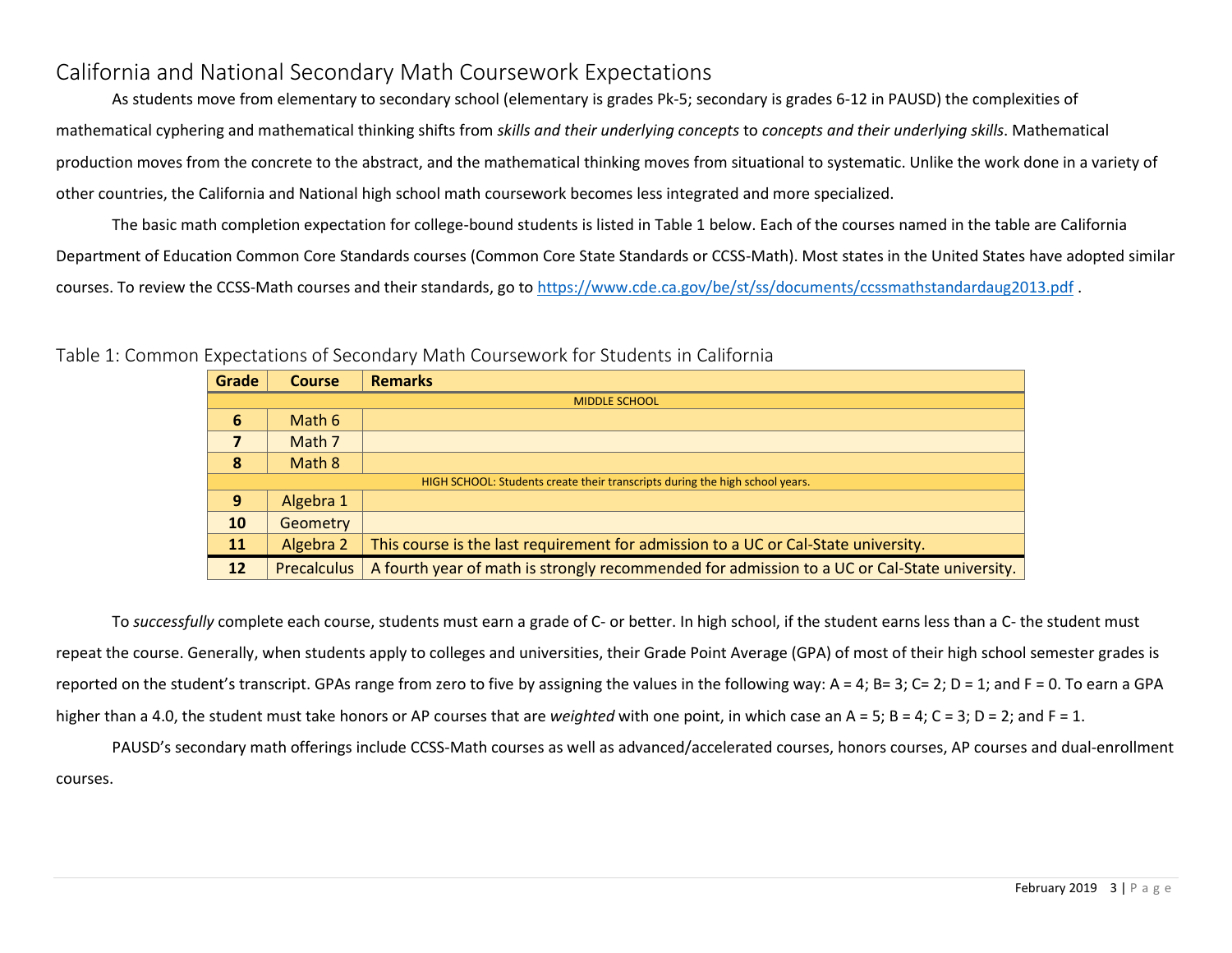# <span id="page-3-0"></span>Overview

Hello, Students and Parents/Guardians: This is a lengthy document (approximately 40 pages), but its intention is to make students and their parents/guardians *insiders* in PAUSD's secondary mathematics program. PAUSD's secondary math program is a student-parent/guardian choice program; reliable information is needed to make good choices that support students' meaningful and joyful engagement in mathematics. PAUSD parents have reviewed this document and have added clarifications and emphasis for you.

PAUSD secondary mathematics teachers know that the transition from elementary school to secondary school is more than a transition in grade levels or school buildings. The students' transition is social, emotion, physical, and academic. Children become adolescents. Adolescents become young adults.

Middle school students are "…both transformed and destabilized by this first stage of adolescence."<sup>1</sup> The students' brain growth is evidenced as well, and this interval is commonly a time for students' brains to complete their concrete level of thinking and begin to move into more generalizing, system-based abstract thinking. Epstein (1986) noted that there are statistically significant peaks in brain growth rates at age 7, 11-12, and 15 years. While the students transform, schoolwork becomes more codified, more complex, more integrated, and more challenging. Middle school students find themselves taking risks, making errors, trying new ideas, awakening to themselves, building and knocking down their self-confidence, making friends, and feeling lonely; they are *becoming* young adults. During this time, they are also reformatting their relationships with their parents/guardians and other adults in their lives.

The transition takes time. The PAUSD secondary math program, spanning from grade 6 through grade 12, allows for a difference in growth rates. We have crafted courses that meet the California Common Core State Standards in Mathematics (CCSS-M) for *every* student throughout the district. PAUSD offers three types of math coursework in our flexible lanes of challenge: coursework that is *at* grade level, coursework that is both *accelerated and advanced*, and coursework that *honors* students' interests to work *far beyond usual expectations*. (The CCSS-M standards are comprised of two types of standards: eight Mathematical Practice Standards, and the Math Content Standards (see Table 2).)

As students move from the middle school to the high school, additional changes become evident—social, emotional, physical and academic. Students move toward independence and adulthood. High school students prefer their friends' counsel to their parents/guardians' advice. Freshmen and sophomore students, particularly, need more sleep to fuel their physical growth, including their brain growth. Students begin to mature toward adulthood, showing marked maturity development in their freshmen and sophomore years.<sup>2</sup> Students' reasoning skills develop, and students begin to develop the long view of their lives, including their academic lives. High school students begin to pursue their areas of passion while experiencing and investigating the shifting array of opportunities available at PAUSD's comprehensive high schools. PAUSD offers a variety of math courses (*all* meeting graduation requirements, state standards, and CSU/UC

<sup>1</sup> C.E. Pickhardt[; https://www.psychologytoday.com/blog/surviving-your-childs-adolescence/201104/adolescence-and-the-transition-middle-school](https://www.psychologytoday.com/blog/surviving-your-childs-adolescence/201104/adolescence-and-the-transition-middle-school)

<sup>&</sup>lt;sup>2</sup> A. Morin;<https://www.understood.org/en/learning-attention-issues/signs-symptoms/developmental-milestones/developmental-milestones-for-typical-high-schoolers>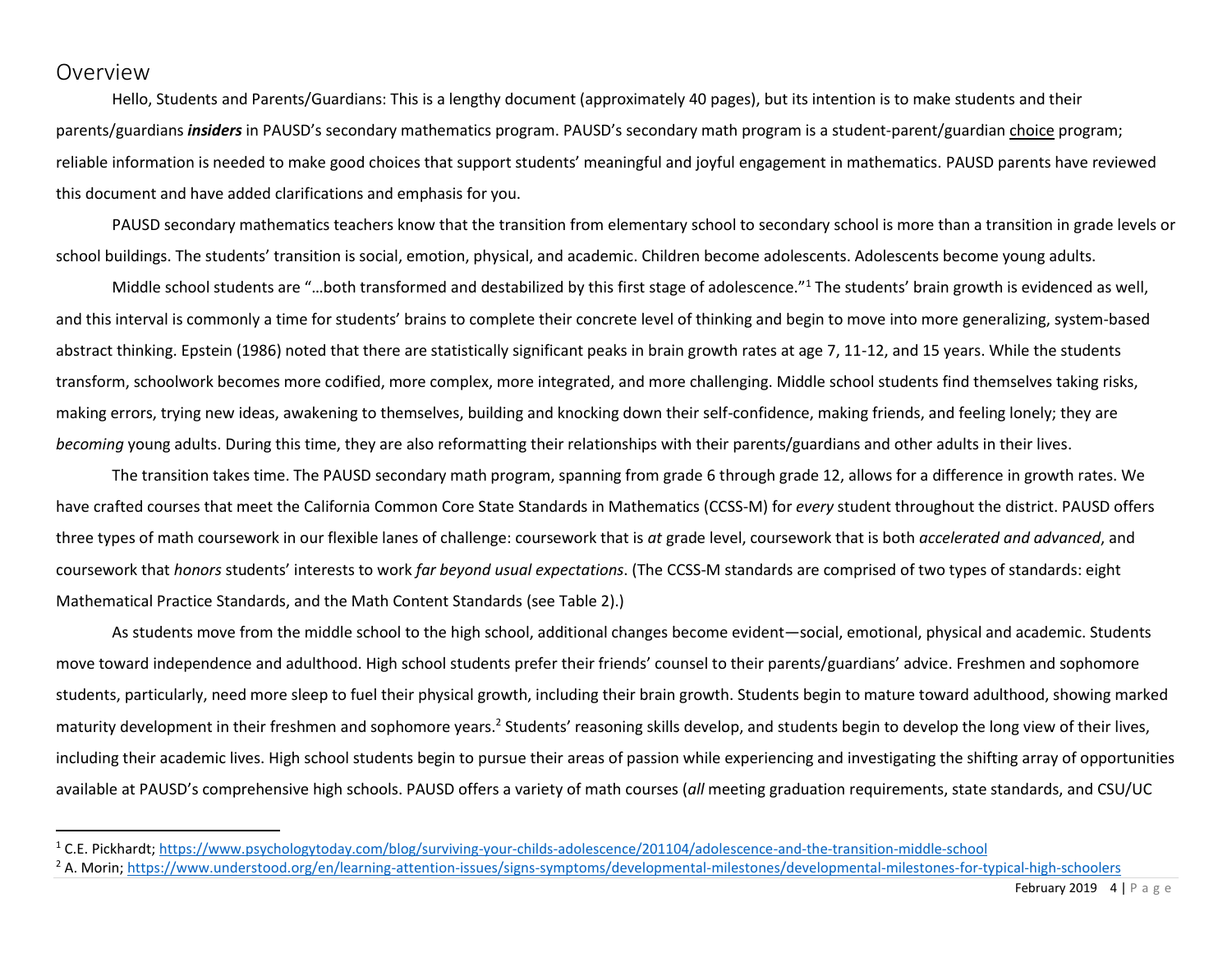requirements) with the intention that students will find the appropriate level of challenging math course in which they can successfully learn on their own. Both the students' parents/guardians and their math teachers will have insights and advice as the students make their choices and build a substantial path to support their hearts' desires.

The math teachers' and Mathematics Instructional Leader's **recommendation** for placement are based on students' data and interests, follow the trends of years of successful student placement, and is further informed by placement failure and rescue experiences. Regardless of the recommendation, teachers, counselors and mathematicians recognize the conundrum of the *case of the individual* versus the *flow of the trend*. **Therefore, beginning in Grade 7, and throughout high school, PAUSD students and their parents/guardians are urged to choose the most appropriate math course** *annually* **to give the student the suitable amount of challenge for academic growth and successful learning within that course.**

## <span id="page-4-0"></span>Table 2: CCSS-M Practices and Standards

Insight into the mathematical practices as well as the content standards are available through the California Department of Education: <https://www.cde.ca.gov/re/cc/mathresources.asp>

|              | <b>THE EIGHT MATHEMATICAL PRACTICES</b>                         | <b>MATH CONTENT STANDARDS</b>                                                                |
|--------------|-----------------------------------------------------------------|----------------------------------------------------------------------------------------------|
| $\mathbf{1}$ | Make sense of problems and persevere in solving them            |                                                                                              |
| 2.           | Reason abstractly and quantitatively                            | The content standards describe the expectations of content (topics, skills and               |
| 3.           | Construct viable arguments and critique the reasoning of others | concepts) that build mathematical understanding, hone skills, develop and deepen knowledge,  |
| 4.           | <b>Model with mathematics</b>                                   | and work toward expertise throughout the years from K through 12. The content standards for  |
| 5.           | Use appropriate tools strategically                             | the different grade levels have been developed to coincide with brain development, keeping   |
| 6.           | Attend to precision                                             | both concrete and abstract stages of development in consideration. The general areas of Math |
|              | Look for and make use of structure                              | <b>Content Standards are</b>                                                                 |
| 8.           | Look for and express regularity in repeated reasoning           | Number, Quantity, and Operations                                                             |
|              |                                                                 | <b>Algebraic Thinking and Algebra</b>                                                        |
|              |                                                                 | <b>Functions</b>                                                                             |
|              |                                                                 | <b>Modeling</b>                                                                              |
|              |                                                                 | Geometry                                                                                     |
|              |                                                                 | Measurement, Data, Statistics and Probability                                                |
|              |                                                                 |                                                                                              |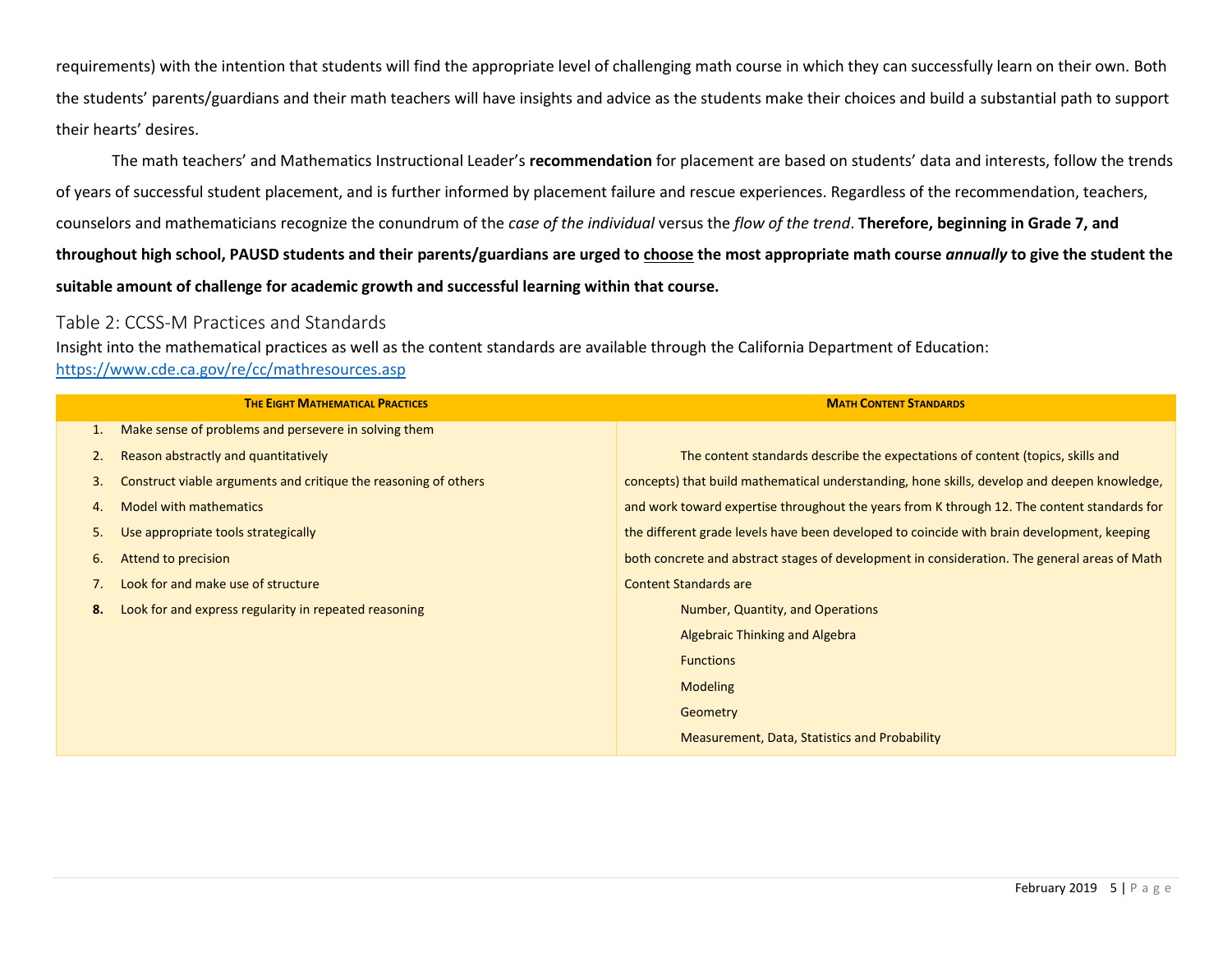# <span id="page-5-0"></span>Grade 5 to Grade 6

PAUSD provides an exceptional math program that supports students developmentally. Our sixth-grade math teachers positively transition elementary students into successful middle school students. In order to support the students' transition from Grade 5 Elementary School to Grade 6 Middle School, *all* students matriculate from Math 5 to Math 6. (For students receiving Special Education Services, the mathematics placement will be determined by the student's IEP team.)

In sixth grade our students typically have two teachers for the four core subjects as they learn high order study skills, self-advocacy, and build friendships that are necessary to navigate their secondary schools. As students learn to manage the myriad of middle school challenges, the flexible clustering available in the heterogeneous grouping in the core classes allow students and teachers to suspend any hasty evaluations as they support the students' growth and prepare students for a variety of burgeoning interests.

In Math 6 students study the Sixth-grade California Common Core State Standards for Math (CCSS-M6). Students work both independently and in cooperative groups with instruction that is differentiated to appropriately challenge all students. Sixth-grade teachers are completely prepared to support students who require extension, support, and enrichment opportunities. Math 6 teachers are generalists, like their K-5 colleagues, and hold Multiple-Subject Credentials.



# <span id="page-5-1"></span>Sixth-Grade Math Differentiation

Differentiation is not *different from*, rather, it is meeting a math student's interest and academic needs **within** the Math 6 topic or concept. Differentiation is defined by Tomlinson<sup>3</sup> as a common-sense approach to effective teaching in which teachers create opportunities that help students access the appropriate depth of curriculum, and experience *learning to learn* in terms of their interest and previous experience. Teachers provide different types of experiences within the curriculum: supportive (in order to meet grade-level expectations), at grade level (to maintain interest and engagement), and in depth (to

<sup>3</sup> Tomlinson, C; *The Differentiated Classroom, Responding to the Needs of all Learners*; 2013; ISBN-13: 978-1-4166-1860-7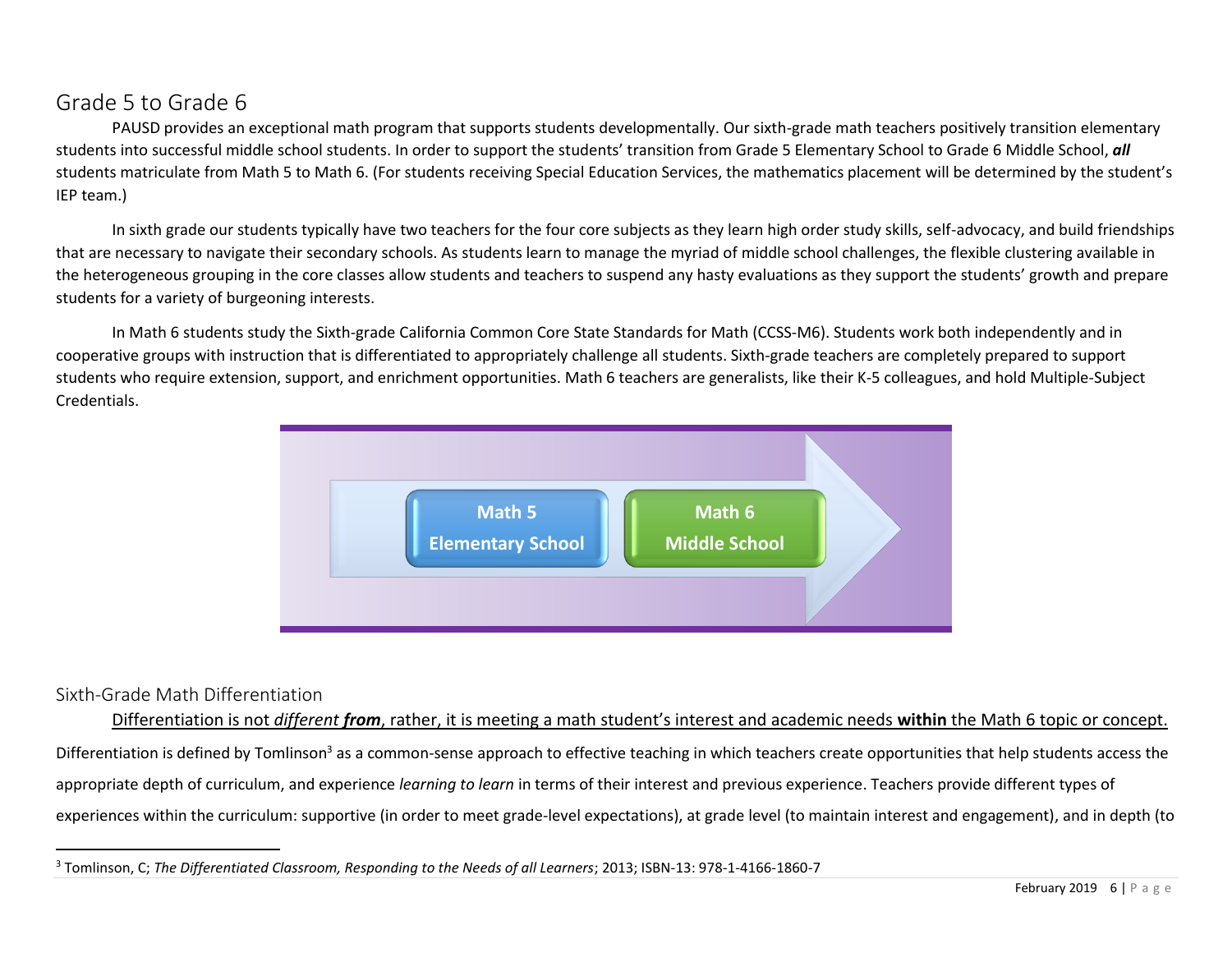stimulate inquiry or exploration in order to understand the concepts more deeply). She notes that "…teachers can differentiate four ways: 1) through content, 2) process, 3) product, and 4) learning environment based on the individual learner." In Math 6, differentiation can help small groups of students access different aspects of the topics and content that all sixth-grade students master. For interested and advanced students, differentiation may be deeper investigations of the topic, moving the student to more deeply understand the systematic nature of mathematics, applications of the topic, or challenging math problems within the topic. Differentiation is *not* delving into successive math coursework. For struggling students, differentiation may be additional help with the teacher or another person, more time to master the content, a different environment or avenue for assessment, or additional supportive time within or outside of the student's school day.

Students may experience the following common differentiations as their interests develop and as their needs arise.

<span id="page-6-0"></span>

| Table 3: PAUSD's Common Differentiation Opportunities |  |  |
|-------------------------------------------------------|--|--|
|-------------------------------------------------------|--|--|

| <b>COMMON MATH 6 DIFFERENTIATION FOR</b>                        | <b>COMMON MATH 6 DIFFERENTIATION FOR</b>                          |
|-----------------------------------------------------------------|-------------------------------------------------------------------|
| <b>MATH SUPPORT OR ADDITIONAL HELP</b>                          | <b>EXTRA CHALLENGE AND DEEPER MATH EXPERIENCES</b>                |
| Working with the Teacher outside of class time                  | Working with the Teacher outside of class time                    |
| Math Workshop course (where available) or other class-scheduled | Alternate assessment                                              |
| support time                                                    | Alternate homework assignment                                     |
| Alternate assessment environment                                | Investigation and extension challenges                            |
| Alternate homework assignment                                   | <b>Contextual math applications</b>                               |
|                                                                 | <b>Problem-solving challenges</b>                                 |
|                                                                 | Joining the Math Club                                             |
|                                                                 | Packets of Middle School Math Challenges to work out individually |

## <span id="page-6-1"></span>Alternative Placement of the Unusual or Atypical Math 6 Student

All sixth-grade students begin in sixth-grade math. Sixth-grade math teachers use a *variety of district-aligned methods* to evaluate each student at the beginning of the year to diagnose each student's readiness for Math 6. Occasionally a teacher recognizes that an individual is working *well beyond* the sixthgrade level, that is, at eighth-grade or a further level of math. Students *somewhat* advanced, perhaps somewhat familiar with the sixth-grade curriculum are not considered for acceleration. Remaining with their classmates during this pivotal transformational period supports their healthy social-emotional growth, thus alternative placement into Math 7A is not appropriate. If a student were to be placed in a Math 7A course, the student would be out of synch during the *flexible*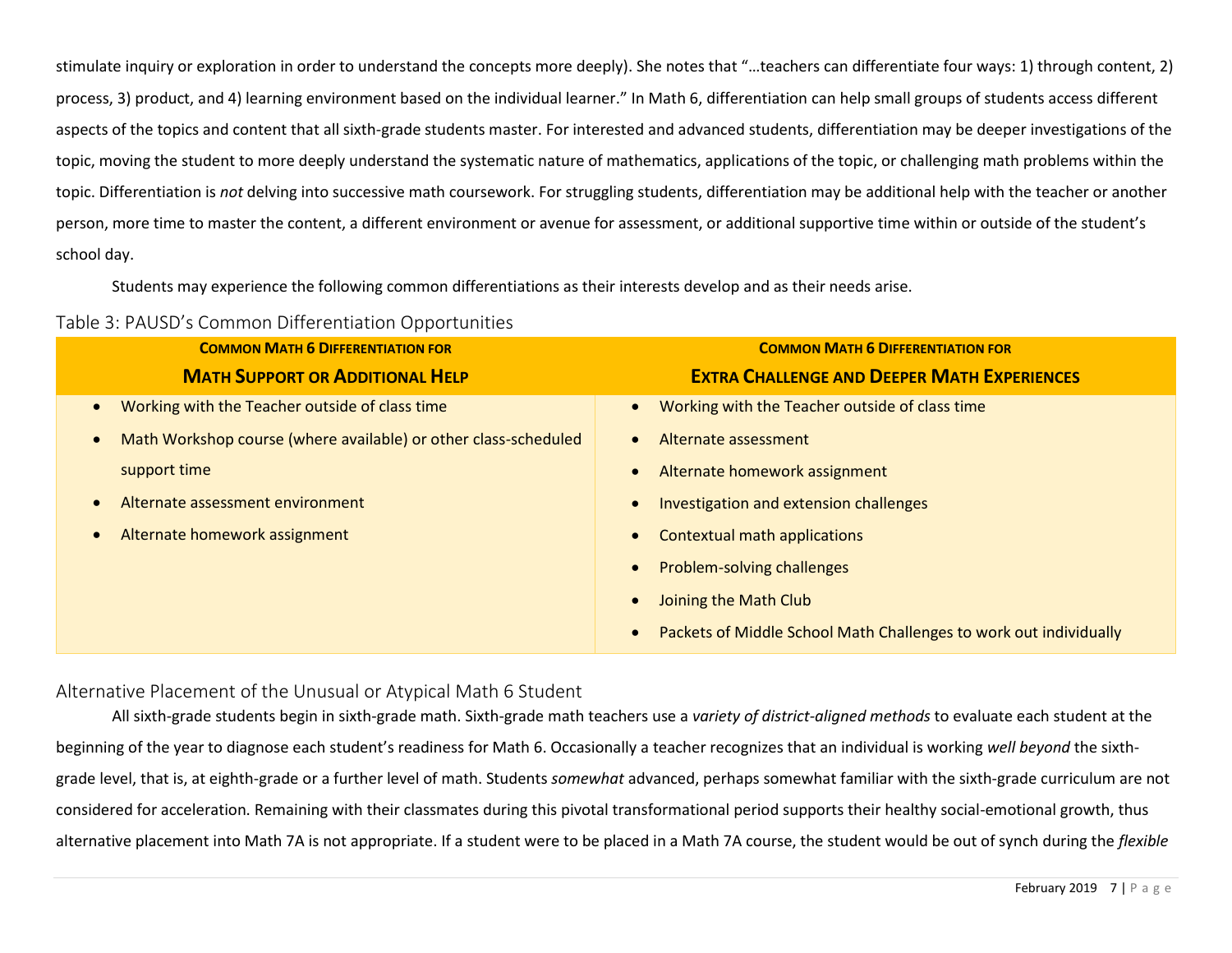*clustering* of what are often teambuilding or other memorable activities. During this transition year from Elementary to Middle school, math is balanced along with other academic, social, emotional, and well-being considerations. Students who might be ready for Math 7A as incoming sixth-graders will instead deepen their understanding of the mathematical system, gain insight into their own mathematical practices, and will learn to lead mathematically. *Sixth-grade math teachers are equipped to differentiate for students who are advanced within a year ahead which allows the student to remain in the sixth-grade class*.

However, when the sixth-grade math teacher identifies a student who is potentially ready for Algebra (typically an eighth- or ninth-grade course), the teacher notifies the parents/guardians and offers the student an opportunity to take the *Early Math 7A Mastery Test.* A few students or parents/guardians are not interested in acceleration, and they decline the invitation as it is not appropriate for them. Most students and parents/guardians are interested in the possibility, and the student takes the test. Should the student pass the test, a parent/guardian-student-teacher-Math IL-conference is called to make the appropriate *personal* decision with the student. (Students who do not pass the test may have a conference as well.) Algebra 8 is both an accelerated and an advanced course that is two years ahead of Math 6. The curriculum is composed of three curricular areas (which prepares sixth-grade students for the honors high school courses): Basic and advanced topics in CCSS-M for Math 8 and Algebra, and the high schools' advanced Algebra 1A course. Algebra 8 is a fast-moving, deep course, that brings the students through Algebra 1 in some topics to the Algebra 2 depth, and in other topics into a system analysis of mathematics. Homework and assessments include challenging problems. The homework expectations in terms of time and difficulty are double the expectations for sixthgrade. The pacing of the Algebra 8 course is brisk. Although the student's mathematical readiness for Algebra 8 may be indicated, the student's social needs and the level of the student's interest and joy in math are considered. Parents/Guardians and teachers consider answers to many of the following questions when considering moving a sixth-grade student to Algebra 8. The decision should be focused on student interests, intent, and persistence.

- Does the student enjoy math and work independently at it? Is the student curious about math and investigate *what if* questions?
- Does the student progress without math tutoring using the student's own initiative?
- Does the student ask provocative mathematical questions in class, or after class of the teacher?
- Does the student enjoy working on challenging math problems with others?
- Does the student both complete homework and turn it in without prompting?
- Does the student have effective coping skills when frustrated or stressed?
- Does the student thrive in a fast-paced environment?
- Does the student recognize that learning takes time and requires attention to details, that mistakes will be made, and embraces challenges?
- How is the student performing in other subject areas? Can the student thrive in other subject areas if more time and demands are required in math?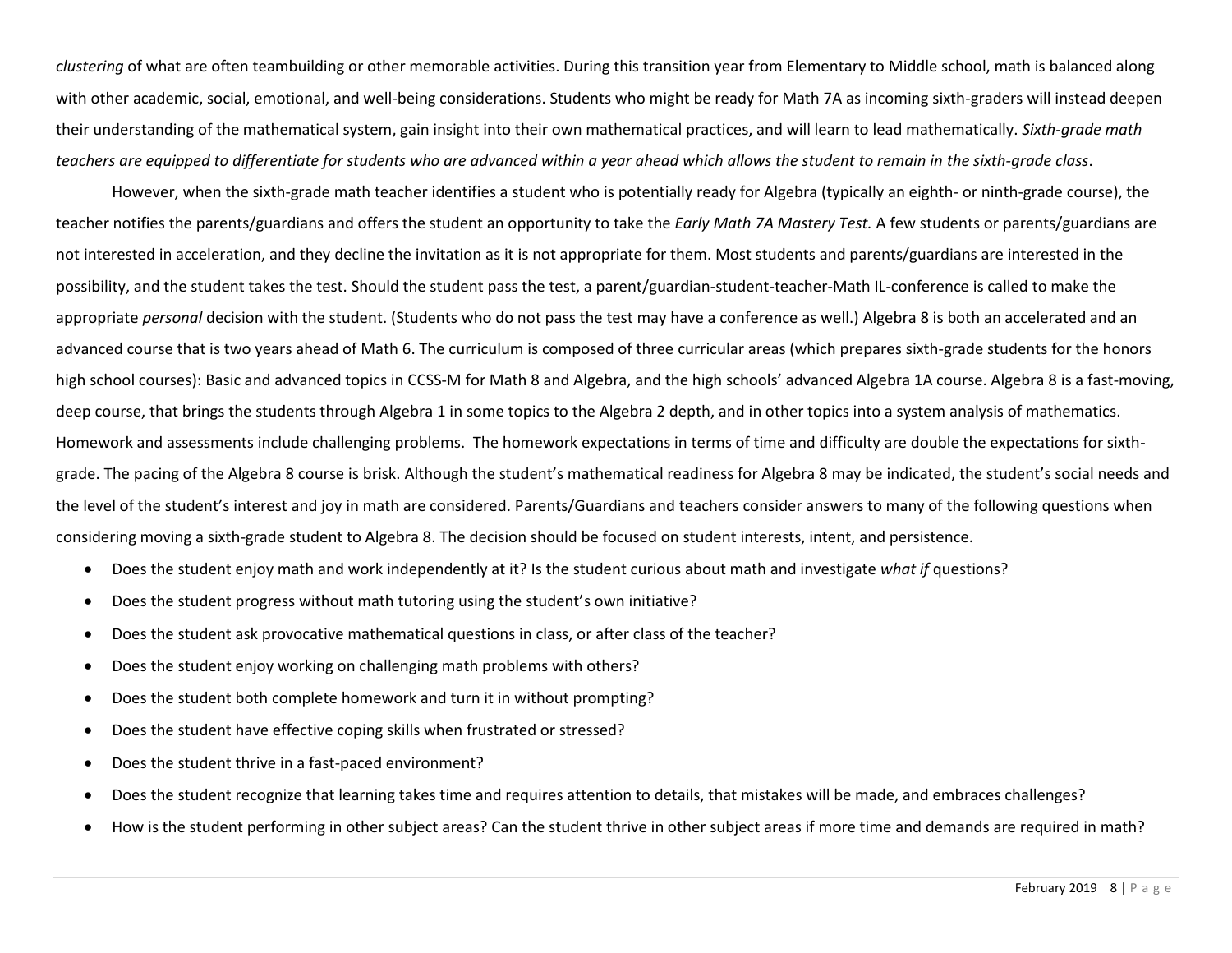- What additional demands for time might the student face that could impact family time, sports time, music time, or free time? Can the student balance school work and extra-curricular activities while caring for physical and emotional health?
- If the student is struggling and the teacher recommends a different course option, will the student and parents/guardians be open and flexible to moving to a different course better suited for the student?

Current and subsequent logistical challenges<sup>4</sup> for the next few years are considered. If chosen, placement in Algebra 8 is completed as soon as possible. Students who are successfully placed as sixth-graders in Algebra 8 tend to rank among the top few students in the course. As they continue through subsequent courses, successful students tend to earn As or high Bs throughout. The graphic below illustrates *Alternative Placement rather than Math 6*.



<sup>4</sup> Logistical Challenges: **(a) During sixth grade**: (1) The sixth-grade student is placed in an eighth-grade class, in which the students are developmentally more advanced. The sixth-grade student is generally the only sixth-grade student in the class. (2) The sixth-grade student will miss any flexible clustering activities which take place during the Algebra 8 class. (3) The sixth-grade student will be expected to meet the more onerous requirements demanded by the Algebra 8 course, e.g., larger homework assignment, timed tests, etc. **(b) Subsequently:** (1) In **seventh grade**, the student is placed in Geometry H, a high-school-level *honors* geometry course which covers geometry far beyond the Common Core Standards for geometry. The student will not be a full member of a teaching team as the student will have a unique Geo H teacher. (2) In **eighth grade**, the student will need to commute to one of the two high schools in order to enroll in Algebra 2/Trigonometry Honors. Students who make this commute typically give two periods of their schedule to mathematics, as both high schools use block scheduling—with periods ranging in length from 50 minutes to 90 minutes. That being said, the high schools endeavor to offer the course either at the beginning of the day or at the end of the day in order to support these students, sometimes assigning the student to more than one teacher. (3) In **High School**, the student will continue along the honors coursework pathway, completing AP BC Calculus in tenth grade, after which the student may choose from a variety of math electives. Throughout the high school years, these students are expected to earn As in mathematics.

6 th Grade: Algebra 8 With 8<sup>th</sup> graders; missing flexible clustering; higher academic  $\rightarrow \rightarrow$ 

7 th Grade: High School Geometry H Out of team →

8 th Grade: Algebra 2/Trigonometry H Gives up two 8th grade periods for math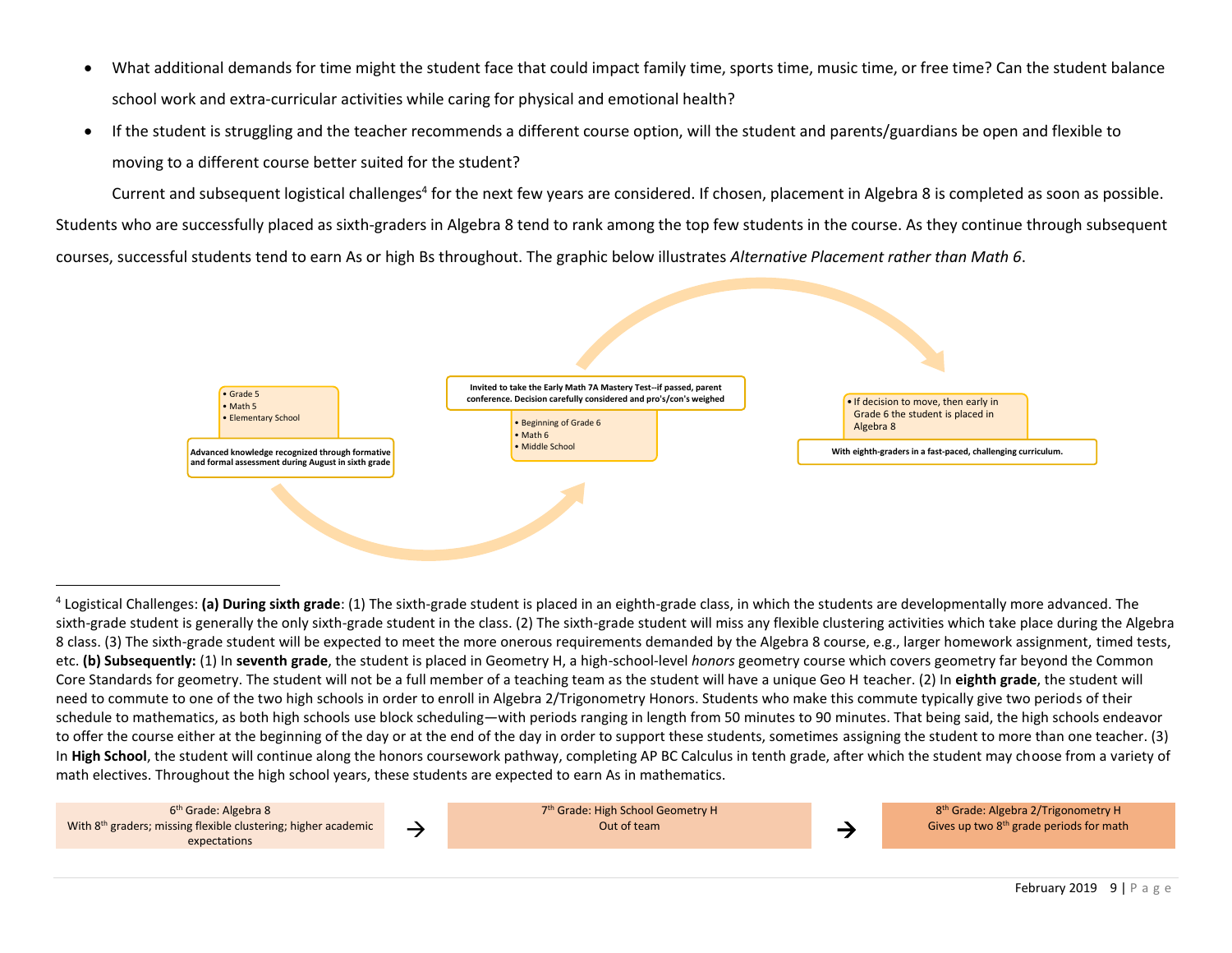# <span id="page-9-0"></span>Grade 6 to Grade 7

Middle school math courses flow from one heterogeneous but differentiated sixth-grade math course into two *lanes*<sup>5</sup> of coursework in seventh grade. The seventh- and eighth-grade teachers hold Single Subject Credentials in math and are math specialists. The two seventh-grade courses help to provide the appropriate balance of "level of challenge and success" to seventh-grade students. *Math 7* meets all the Common Core State Standards for Math 7 (CCSS-M7) requirements. *Math 7A* is both an accelerated and an advanced course. Math 7A exceeds all the CCSS-M7 requirements and about three-fifths of the CCSS-M8 requirements. Math 7A compresses more than one-and-a-half years of advanced CCSS-M topics into one year of study. This compression allows students to complete three years of advanced mathematics in two years at an *advanced* level, namely Math 7, Math 8, and high school advanced-level Algebra 1.



**Three years of advanced work in CCSS math topics in two years**: Math 7, Math 8, and *advanced* HS Algebra

<span id="page-9-1"></span>The Criteria Table: Advice for moving from Math 6 to Seventh-Grade Math

The Criteria Table of Sixth Grade Teacher Input for Seventh Grade Math Course placement emphasizes the academic validity of student work and subsequent student academic achievement exhibited on summative assessments. The teacher input on this document gives the students and their

<sup>&</sup>lt;sup>5</sup> Lanes of coursework: PAUSD mathematics offer lanes, not tracks, of on-grade-level courses. In this manner, as students mature, emotionally and academically, students can choose the level of course to meet their needs of challenge and success, and to meet their goals. In some cases, moving to more challenging courses involves summer work, whereas moving to less challenging courses do not. Students change to less challenging courses to find more time in their daily schedules, to build academic confidence, and to find more time for courses more pertinent to their interests. Students move to more challenging courses when their interest in mathematics deepens.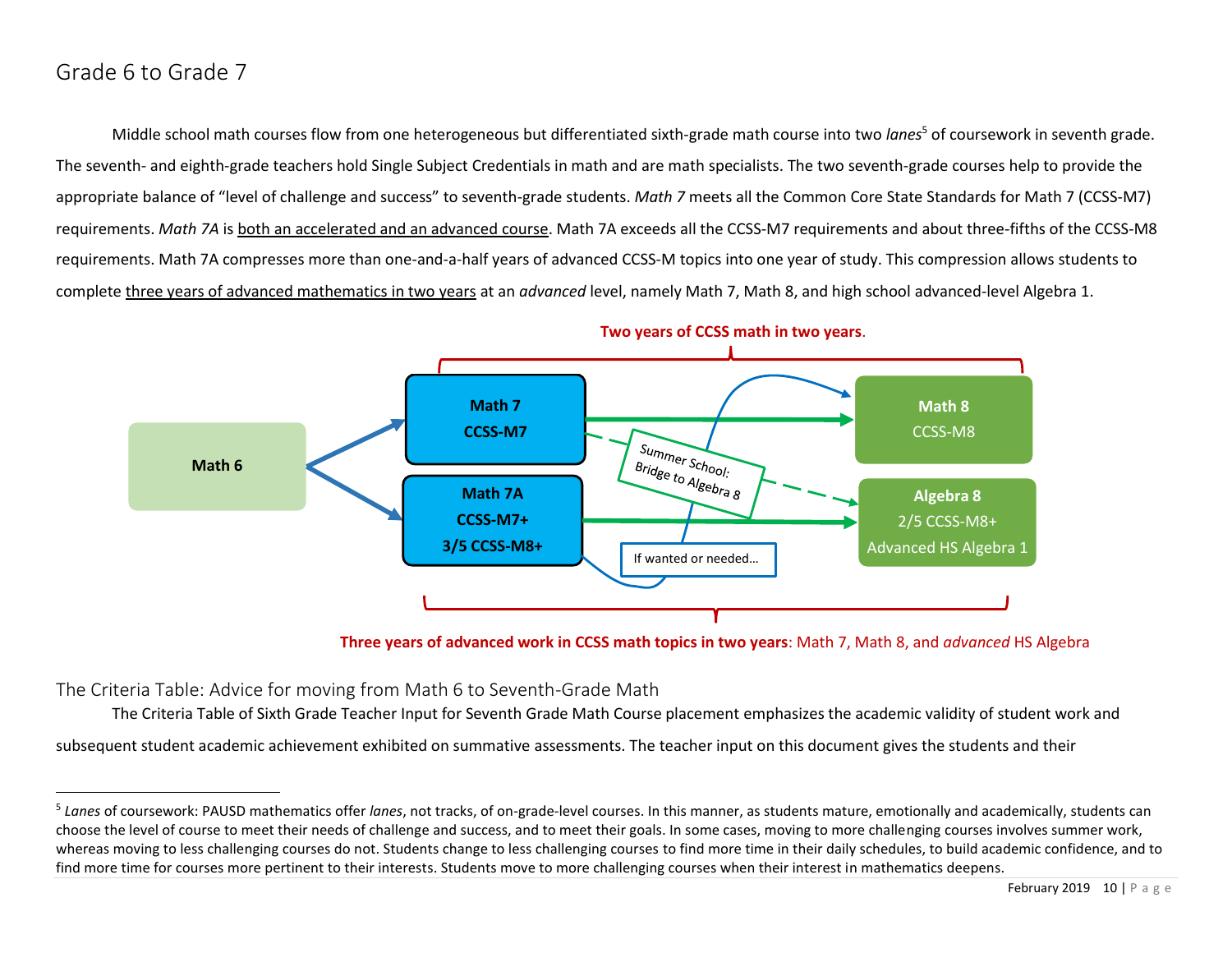parents/guardians advice regarding their choice of a seventh grade math course. While PAUSD recognizes the conundrum of the *case of the individual* versus *the flow of the trends,* parents/guardians and students are urged to choose the most appropriate math course that will give the student the suitable amount of challenge and success within it. Teachers will place an "X" in the column for each item in the criteria table (below) which creates an indication of the best "fit" for the student's academic challenge and success level in the seventh-grade math course. If **two** or more of the Xs are **in the Math 7A column**, the suggested course is Math 7A. Students who have three Xs in each column are likely do succeed in the course of *their* choosing.

If a student *earned Xs in the Math 7A column only* (six Xs in the Math 7A column), the student is invited to try a small group of math challenge-questions in a testing environment, and has the opportunity to take the longer *May Math 7A Mastery Test<sup>6</sup>* which, if passed, demonstrates that the student has deep knowledge of Math 7A topics and is ready to enroll in Algebra 8 as a seventh-grader.

<span id="page-10-0"></span>

|                                                              | Table 4: Criteria Table: Moving students from Math 6 to Seventh-Grade Math (Note: 6 criteria possible) |                      |                |
|--------------------------------------------------------------|--------------------------------------------------------------------------------------------------------|----------------------|----------------|
|                                                              | SIXTH GRADE TEACHER INPUT FOR STUDENTS AND PARENTS/GUARDIANS FOR SEVENTH GRADE MATH COURSE PLACEMENT   |                      |                |
|                                                              | <b>AVERAGES AND SCORES ARE NOT ROUNDED.</b>                                                            |                      |                |
|                                                              | Criteria                                                                                               | Math 7A              | Math 7         |
|                                                              |                                                                                                        | 2 or more Xs in this | 3 or more Xs,  |
|                                                              |                                                                                                        | column, choose       | student should |
|                                                              |                                                                                                        | Math 7A              | choose course  |
| Classroom Unit Tests Average (First score on each unit test) | [First scores indicate comfort with the pace of the course.]                                           |                      |                |
|                                                              | 94.00% to 100% or Rubric Score of Mode 4                                                               |                      |                |
|                                                              | Will receive an X in the Math 7A column                                                                |                      |                |
|                                                              | 90.00% to 100% or Rubric Score of Mode 3 or above                                                      |                      |                |
|                                                              | Will receive an X in the Math 7A column                                                                |                      |                |
| End of Year Comprehensive Test, Part 1                       |                                                                                                        |                      |                |
|                                                              | 92.00% to 100%                                                                                         |                      |                |
|                                                              | Will receive an X in the Math 7A column                                                                |                      |                |
|                                                              | 85.00% to 100%                                                                                         |                      |                |
|                                                              | Will receive an X in the Math 7A column                                                                |                      |                |
| End of Year Comprehensive Test, Part 2                       |                                                                                                        |                      |                |
|                                                              | 92.00% to 100%                                                                                         |                      |                |
|                                                              | Will receive an X in the Math 7A column                                                                |                      |                |
|                                                              | 85.00% to 100%                                                                                         |                      |                |
|                                                              | Will receive an X in the Math 7A column                                                                |                      |                |

<sup>6</sup> Mastery Tests: Placement in math courses ahead of grade level can be accomplished by passing a *Mastery Test* with a score of 85% or more. The mastery tests contain the more challenging questions from the tests given in the associated course and are timed tests (2 hours). The *May Math 7A Mastery Test* is offered in May to outgoing sixthgraders who have earned Xs in the Math 7A column **only** of the *Sixth Grade Teacher Input for Students and Parents/Guardians for Seventh Grade Math Course Placement* document. A student may attempt the *May Math 7A Mastery Test* one time. Contact your school's Math IL for details of date, time and place of testing.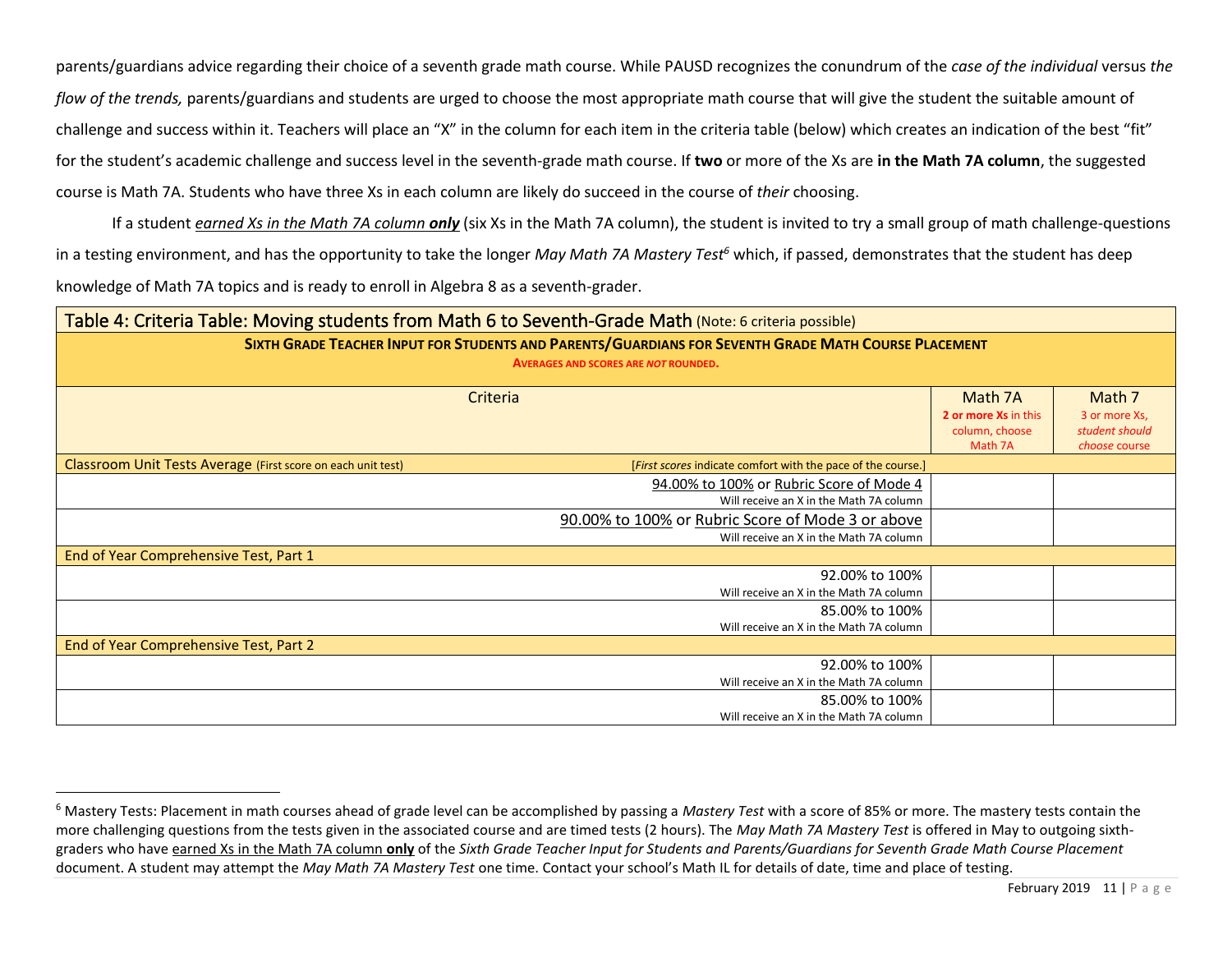The teacher's input for enrollment is based on historical progress of many students moving through middle school math courses. In seventh grade, regardless of the input, students may enroll in Math 7 or Math 7A; students may enroll in any lane of the course *at their grade level*. Students having difficulty in their course despite putting in their best effort can request a lane change. Such changes are contingent on class size and must be approved by the Math IL. Changes can only be made before the end of the first quarter or at the semester break. Students who change lanes during the first semester carry their grade at the time to the new course. (Please note: The grade-level course, Math 7, meets the standards of the CCSS-M Math 7. The Math 7 course is followed by Math 8, or, with summer work, Algebra 8.)

# <span id="page-11-0"></span>Grade 7 to Grade 8

PAUSD strives to offer math courses that give students the appropriate amount of challenge and success in order to build confidence and joy in studying mathematics. Students with a proper balance of challenge and success can manage homework/practice on their own, look forward to new challenging problems, and enjoy working with others in unlocking concepts and ideas. Seventh-grade students are enrolled in one of two courses: Math 7 or Math 7A. Math 7A is an accelerated and advanced course comprised of CCSS-M7 and 3/5 of CCSS-M8 (both including deeper work). Math 7 satisfies the CCSS-M7 standards. In eighth grade, two courses are available to students: Math 8 and Algebra 8. Math 8 satisfies the CCSS-M8 standards. Algebra 8 is both an accelerated and advanced course. Algebra 8 is comprised of the last 2/5 of CCSS-M8 (CCSS-M8 plus deeper problems) and all advanced Algebra 1 (CCSS-Alg1 + more challenging problems, including some topics at the CCSS-Alg2 level).



Tuary 2019 12 | P a g e **Three years of advanced math in two years**: Math 7, Math 8, and *advanced* HS Algebra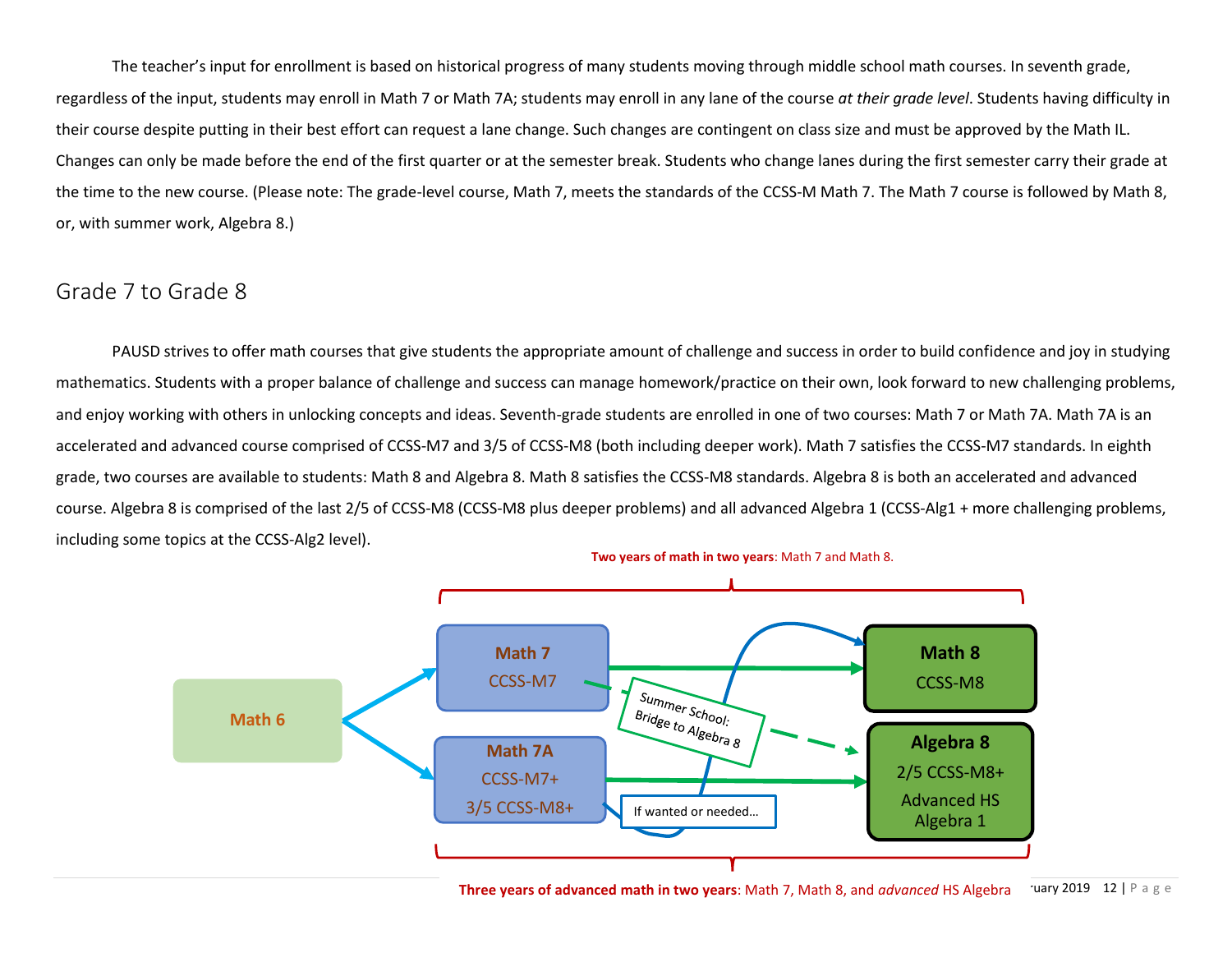When students and their parents/guardians consider math placement for eighth grade, the seventh-grade student's many classroom test scores are the most reliable indicators of the student's mastery of the Math 7 or Math 7A content. Although the overall math grade may include behavior such as study skills, homework completion or remittance, or classroom participation, the overall grade tends to be less of a reliable indicator of academic knowledge. The overall grade, however, does indicate motivation and organization, which students and their parents/guardians should take into account when they feel they are falling between the two lanes of choice. For appropriate *academic* placement, students and their parents/guardians should use the student's *first* experiences of the classroom tests. Successive experiences of classroom tests may indicate *mastery over time,* but *not necessarily mastery within the pacing* of the coursework. Additional considerations for Accelerated/Advanced-lane placement include the student's positive motivation about and appreciation for mathematics, as well as willingness to engage in more challenging and deeper problem-solving.

As middle school students grow and develop, they foster varied appreciation for one academic subject over another. Flexibility is appropriate as a student moves from grade 7 to grade 8. To move to Algebra 8 from Math 7 requires a summer course (Bridge to Algebra 8) which covers Math 8 topics not covered in Math 7, introduces the first unit of Algebra 8, and gives students the experience of the faster pacing expected in Algebra 8. Students who are likely to be successful in moving to Algebra 8 have earned high marks on their Math 7 classroom exams the first time they take them. In 2019, the *Bridge to Algebra 8* course is offered online.

The flow charts below show recommendations for both the more usual move within a lane and changes in lanes. For students receiving special education services, the mathematics placement may be determined by the student's IEP team.

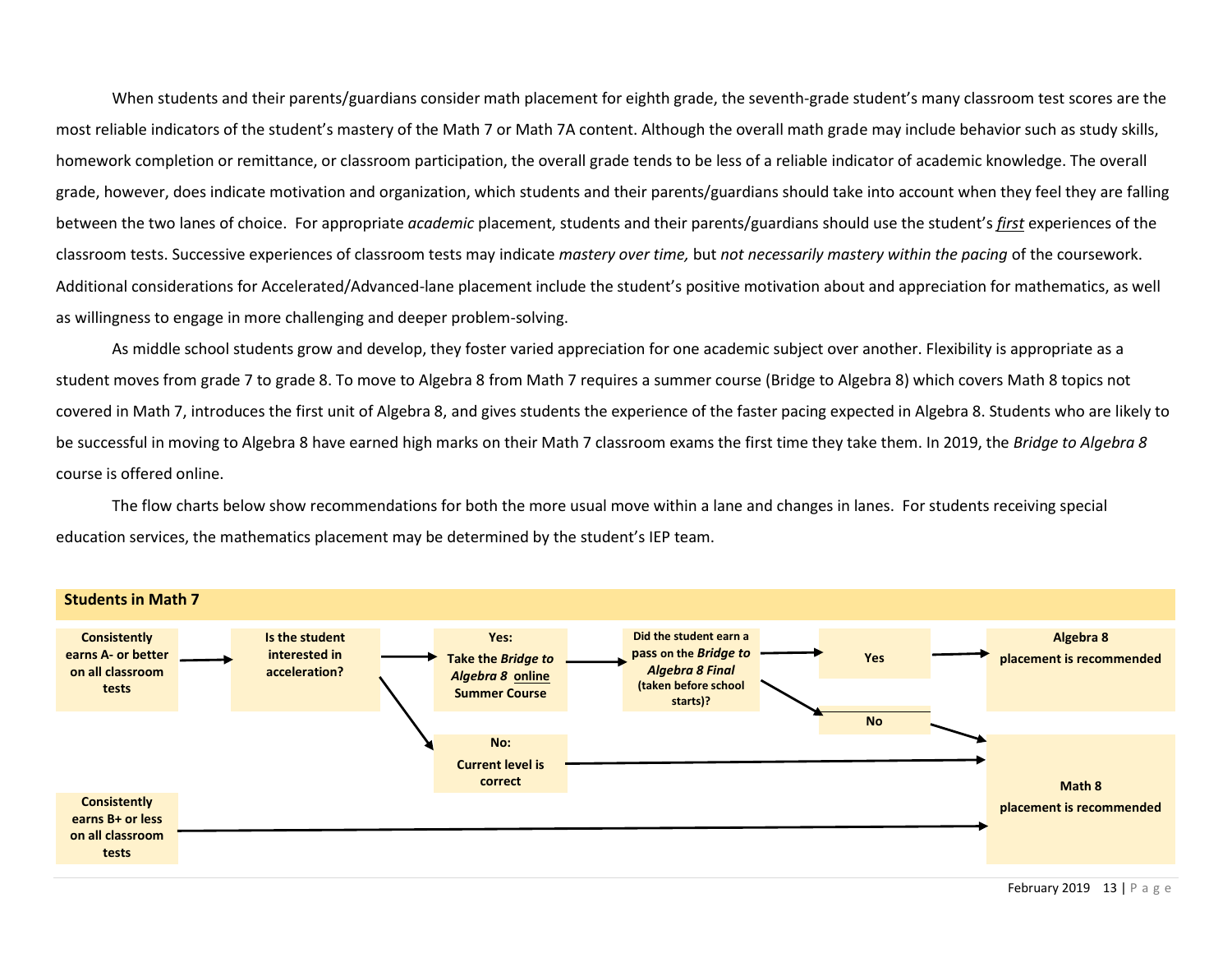#### **Students in Math 7A**



Regardless of the recommendation, students and their parents/guardians are urged to choose the most appropriate math course annually to give the student the suitable amount of challenge and success, so that the student maintains independence in mathematics work, builds confidence, and enjoys school. Students having difficulty in the course, despite putting in the student's best effort, can request a lane change. Such changes are contingent on class size and must be approved by the Math IL. Changes can only be made before the end of the first quarter or at the semester break. Students who change lanes during first semester carry over their grade at the time to the new course.

## <span id="page-13-0"></span>Skipping Algebra 8

*Skipping a foundational course, such as Algebra, is counterproductive to a student's progress in higher-level mathematics*. However, if a student in Math 7A has consistently earned strong As on classroom tests, and *has been learning the algebra curriculum* on one's own, the student has the opportunity to take the August Algebra 8 Mastery Test<sup>7</sup> to demonstrate proficiency. The test is comprised of the same level of questions from the Algebra 8 unit-tests and is timed (2

<sup>7</sup> The *August Algebra 8 Mastery Test* is offered in August. A student may only attempt the *August Algebra 8 Mastery Test* **one** time. Non-PAUSD students who perform well on the eighth-grade Placement Test and who demonstrate some Algebra knowledge to an eighth-grade math teacher (a few informal questions which require demonstrated work)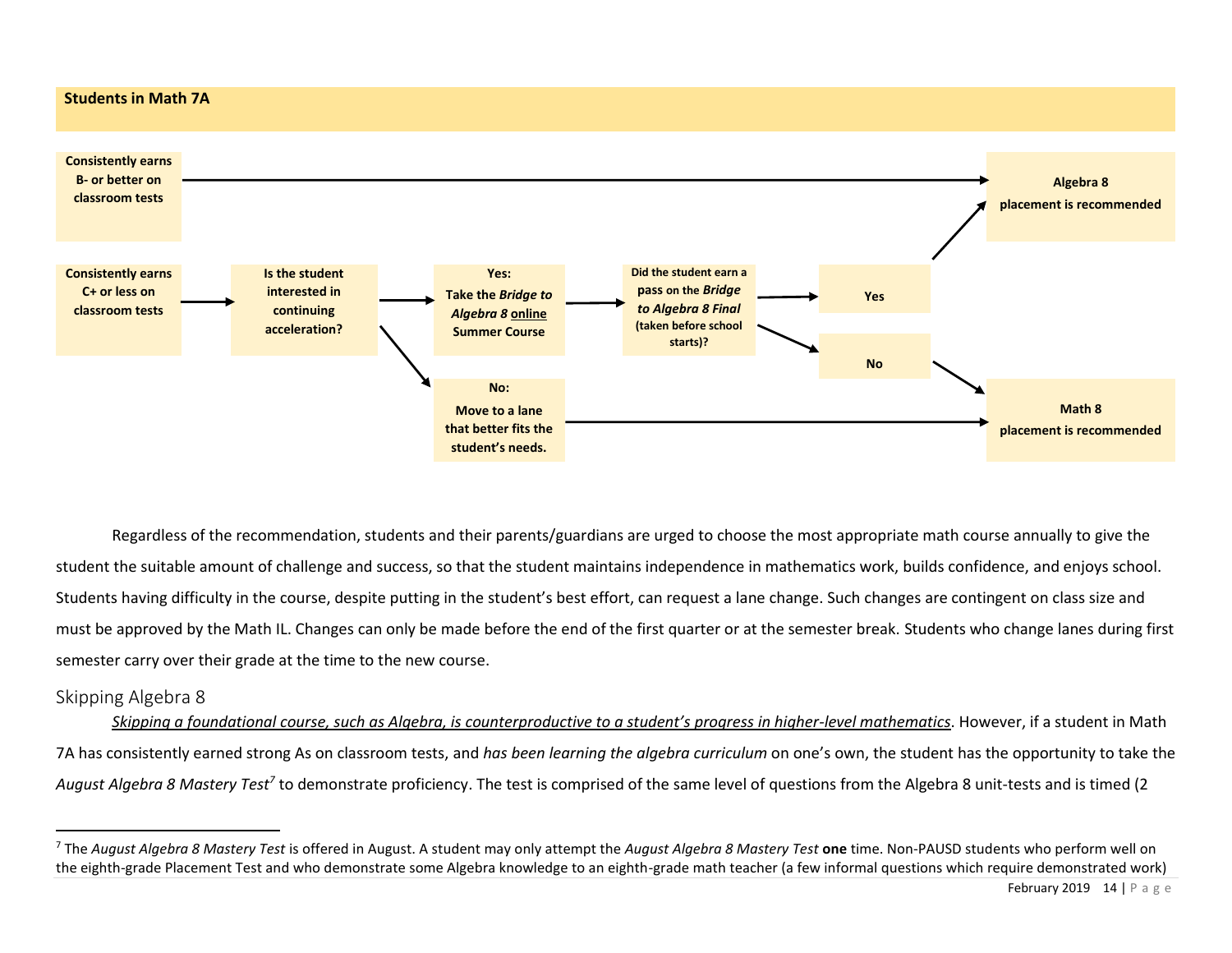hours). Passing requires a minimum score of 85%. (Regardless of the outcome of the test, if the student or parent/guardian wishes, a student-math-pathwayplanning conference can be held with the student's teacher and the Math IL.) If the student passes the *August Algebra 8 Mastery Test*, the student is placed (as an eighth-grader) in an honors level high school course, Geometry H, offered at each of the middle school sites when enrollment at a site is approximately fifteen or more, or jointly at one or two sites when enrollment is less. Geometry H encompasses geometry far beyond the CCSS-Geo level, and includes logic, substantial proofs, and trigonometry. The student will not be a full member of a middle school cross-curricular teaching team as the student will have a unique Geo H teacher. (The middle school cross-curricular teaching teams are comprised of the four core teachers, Social Studies, English-Language Arts, Math, Science, and one elective teacher. The teams plan projects and testing dates based on one another's calendars in order to minimize the impact of project-stacking.) The graphic below illustrates *Skipping Algebra 8.*



may attempt the *August Algebra 8 Mastery Test*. Students transferring in from non-PAUSD schools must pass the test to be placed ahead of grade level. Contact your school's Math IL for details of date, time and place.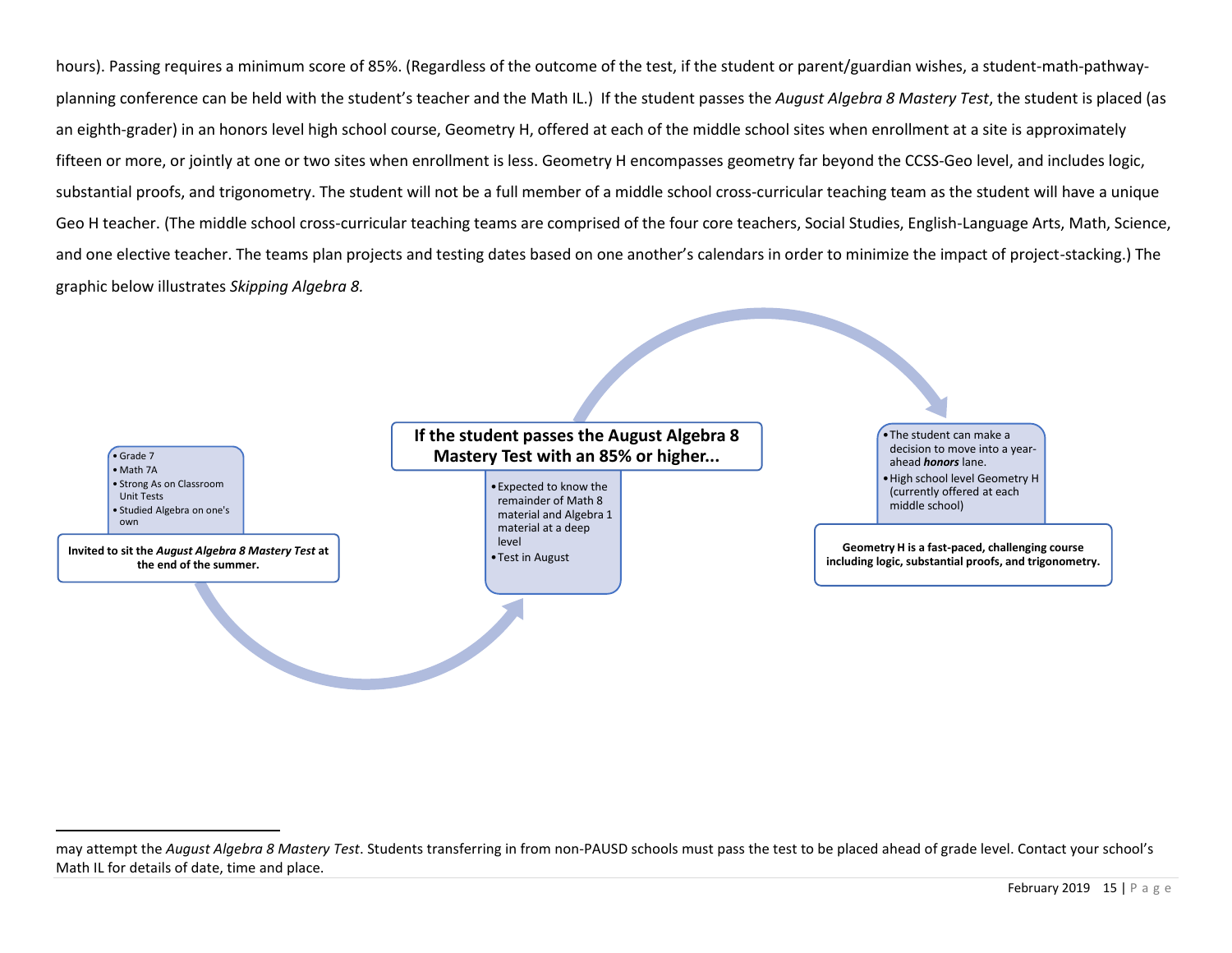# <span id="page-15-0"></span>Grade 8 to Grade 9

Successful high school math placement of rising ninth-grade students is dependent on a variety of factors. When students and their parents/guardians consider math placement for ninth grade, the eighth-grade student's many classroom test scores are the most reliable indicators of the student's mastery of the Math 8 or Algebra 8 content. Although the overall math grade may include behavior such as study skills, homework completion or remittance, or classroom participation, the overall grade tends to be less of a reliable indicator of *academic* knowledge. The overall grade, however, does indicate motivation and organization, which should be considered if students and their parents/guardians feel that appropriate placement is between two courses. For appropriate *academic* placement, students and their parents/guardians should use the student's *first* experiences of the classroom tests in eighth-grade. Successive experiences of classroom tests may indicate *mastery over time,* but *not necessarily mastery within the pacing* of the coursework. Additional considerations for Accelerated/Advanced-lane (*A-lane*) or Honors-lane (*H-lane*) placement include the student's positive motivation about and appreciation for mathematics, as well as willingness to engage in more challenging and deeper problem-solving. The student's overall schedule should be considered additionally; will the student have time for homework completion and reflection given the student's expected daily activities? Moreover, in ninth-grade, the student begins to build transcript data; transcripts and their associated GPA (Grade Point Averages) are part of the information that colleges and universities use to determine admissions among their applicants. For more information, check with your student's academic counselor at the high school, and see the FAQ in this document, *What are some basic entrance expectations from colleges and universities regarding student transcripts?*

#### <span id="page-15-1"></span>Ninth-Grade Placement Checkpoints (SB 359)

During the first three weeks of high school, all ninth-grade math students are assessed for proper placement. In the ninth-grade algebra courses, the students are formatively assessed by their instructors, and the students take a CCSS-Algebra aligned readiness test for Algebra I. In freshman geometry courses (Geometry A and Geometry H), ninth-grade students are formatively assessed by their instructors, and the students take a CCSS-Geometry aligned readiness test for advanced or honors geometry. Ninth-grade students in non-standard math placements (not any type of Algebra 1 or Geometry) are assessed by their instructors both formatively and summatively in the first four weeks of school within the context of their placement.

#### <span id="page-15-2"></span>Determining Ninth-Grade Placement

In eighth grade, most students are enrolled in one of two courses: Math 8 or Algebra 8. A few students are enrolled in *High School* Geometry H, a high school honors course. Recommended ninth-grade placement can be determined by traversing the flow charts headed by the particular eighth-grade course title.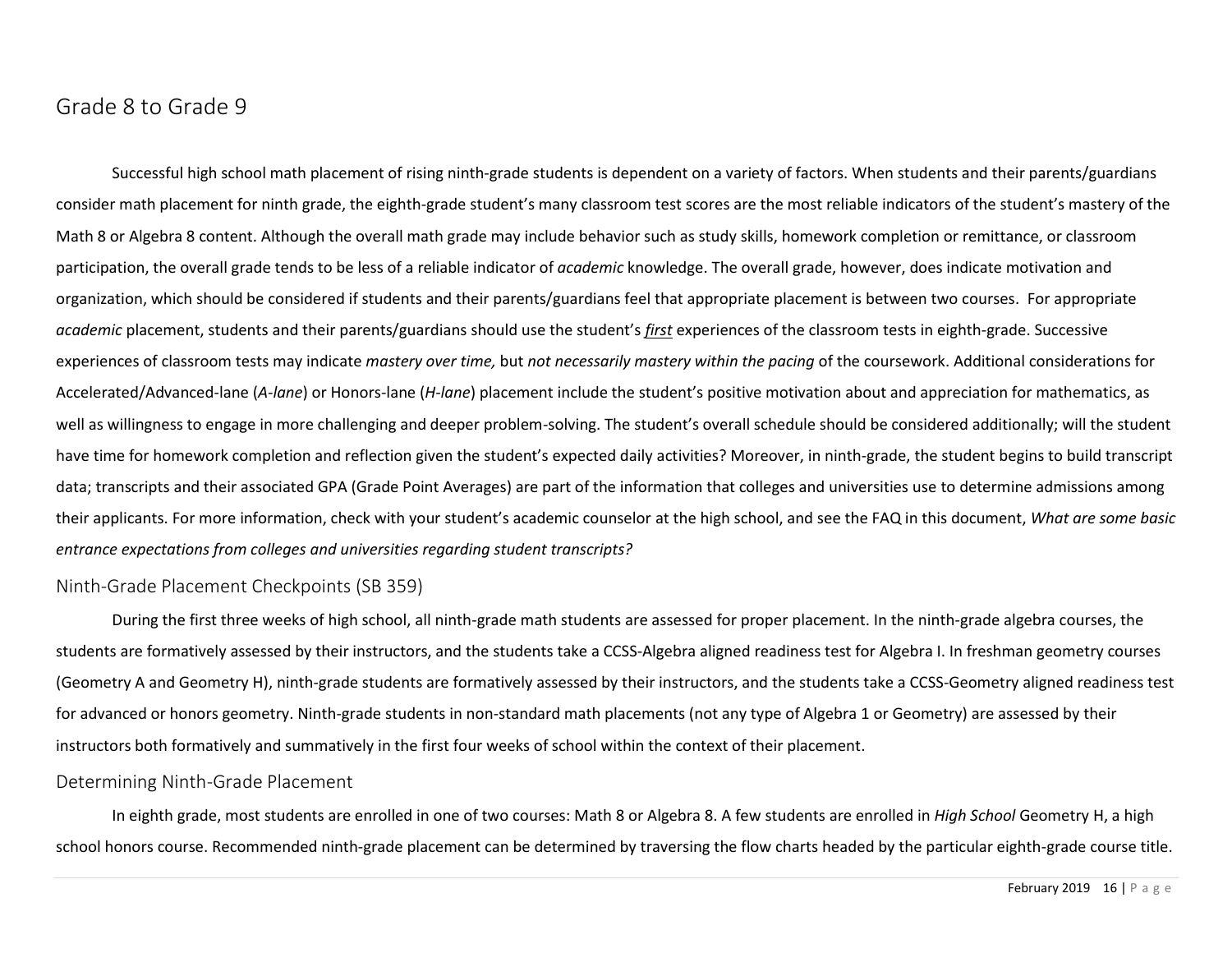Note that there are some differences in ninth-grade course offerings at Henry M. Gunn and Palo Alto Senior High Schools. The differences are noted in each flow

chart.

<span id="page-16-0"></span>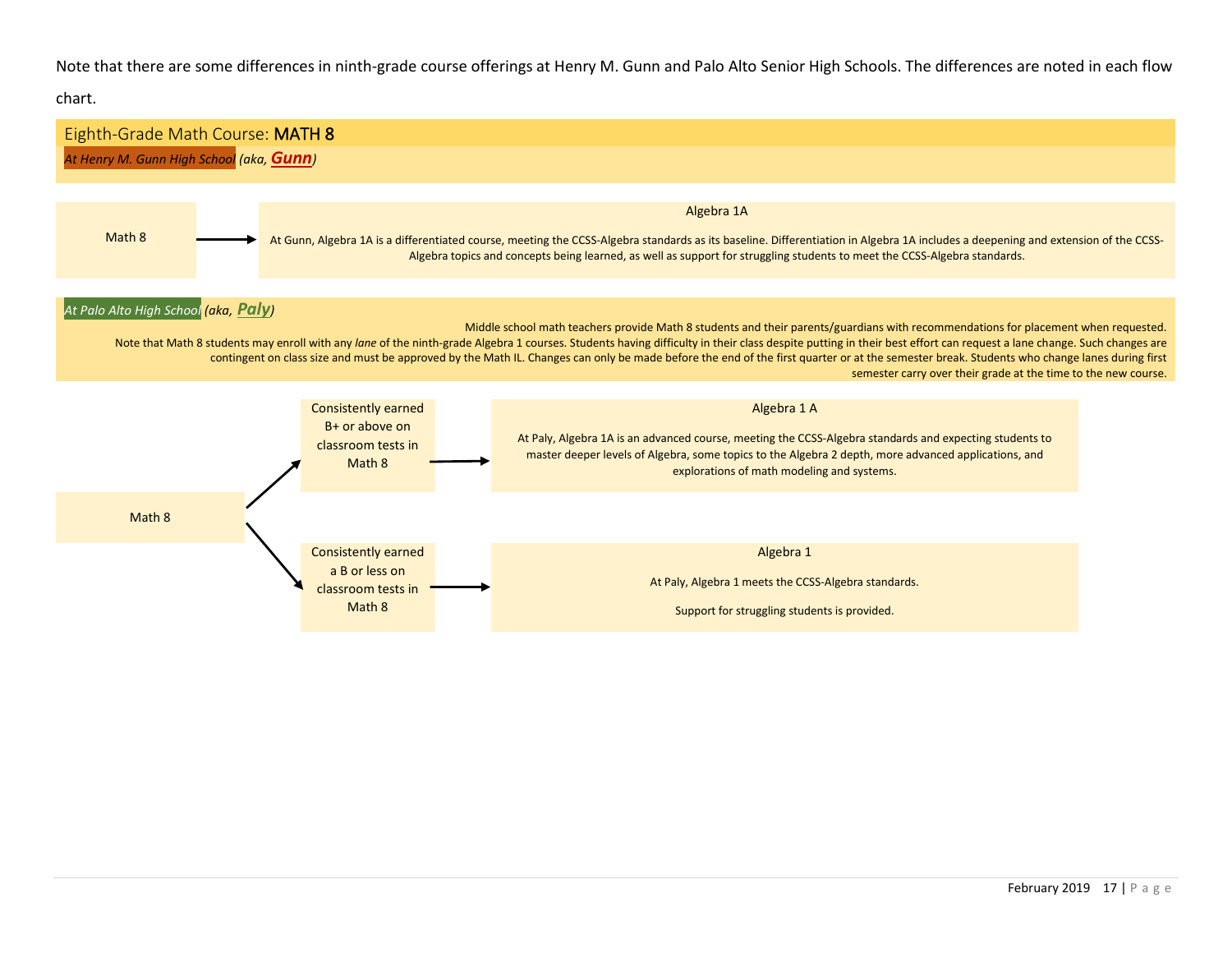<span id="page-17-0"></span>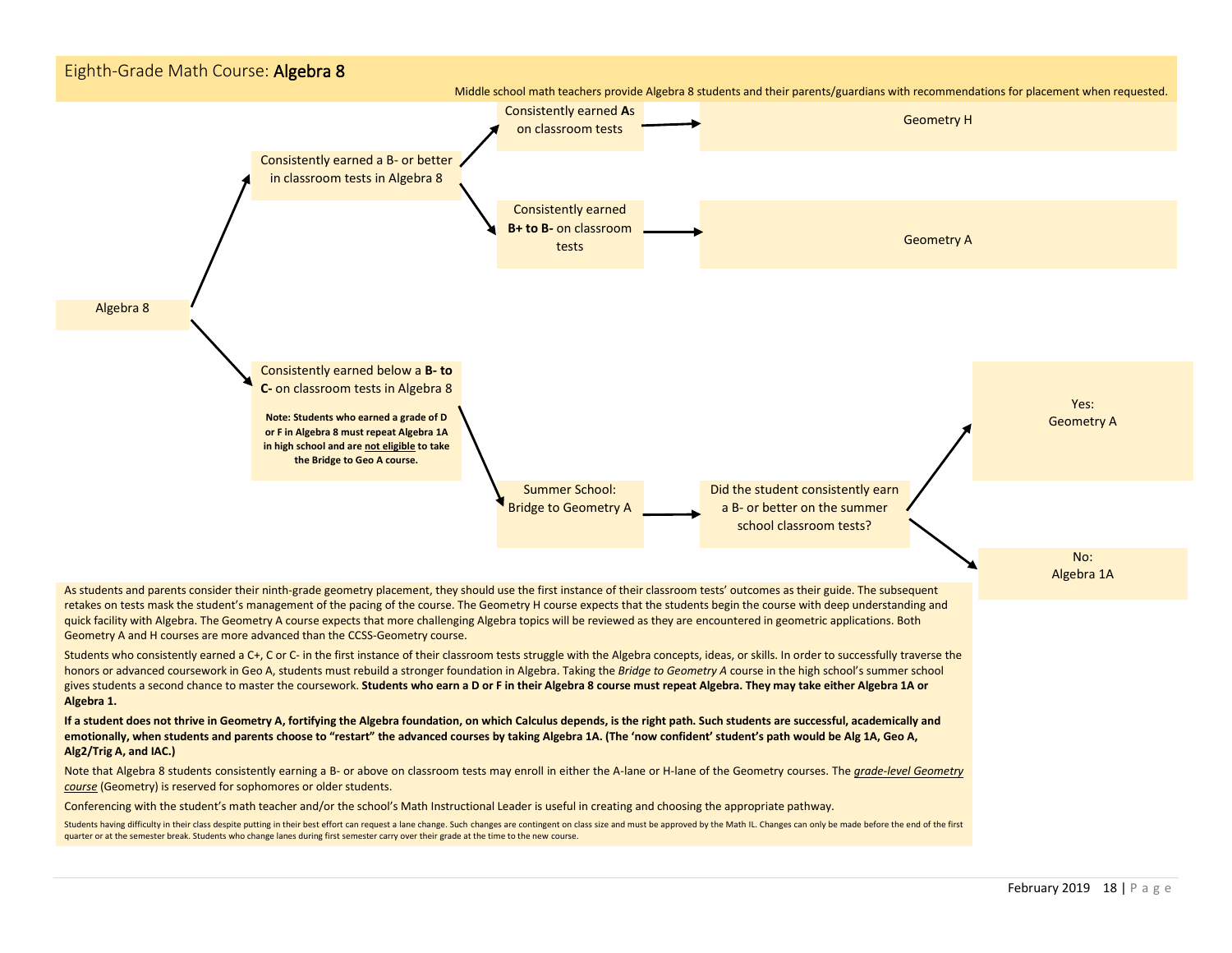## <span id="page-18-0"></span>Math Course taken in Eighth-Grade: *High School* Geometry H

Note: Enrollment has never exceeded more than 50 students, district-wide. Generally, the district enrollment falls at around 40 students. Middle school math teachers provide eighth-grade HS Geo H students and their parents/guardians with recommendations for placement when requested.



Note that eighth-grade HS Geo H students who matriculated to Algebra 2/Trigonometry H in ninth-grade, but who are having difficulty in their class despite putting in their best effort can request a lane change to repeat Geometry H or enroll in Geometry A as ninth graders.

Ninth-grade students who struggle in Algebra 2/Trig H are in a complicated position. Ninth-graders so far advanced (they are two years ahead in the honors lane) are expected to be at the top of the class by the colleges and universities. Not continuing to be enrolled in the most challenging courses can have a dampening effect on the student's application process. Repeating the Geometry H maintains the student's position in the most challenging courses, and the student is still a year ahead. When considering whether to repeat Geometry H, instead of dropping to Algebra 2/Trig **A**, students and their parents should consider the "end game." That is, what coursework does the student hope to complete in the high school years? What path will help the student achieve the goal? Conferencing with the student's math teacher, academic counselor, and/or the school's Math Instructional Leader is useful in creating and choosing the appropriate pathway to the goal. (See the FAQ, *What are some basic entrance expectations from colleges and universities regarding student transcripts?*)

Such changes are contingent on class size and must be approved by the Math IL. Changes can only be made before the end of the first quarter or at the semester break. Students who change lanes during first semester carry ov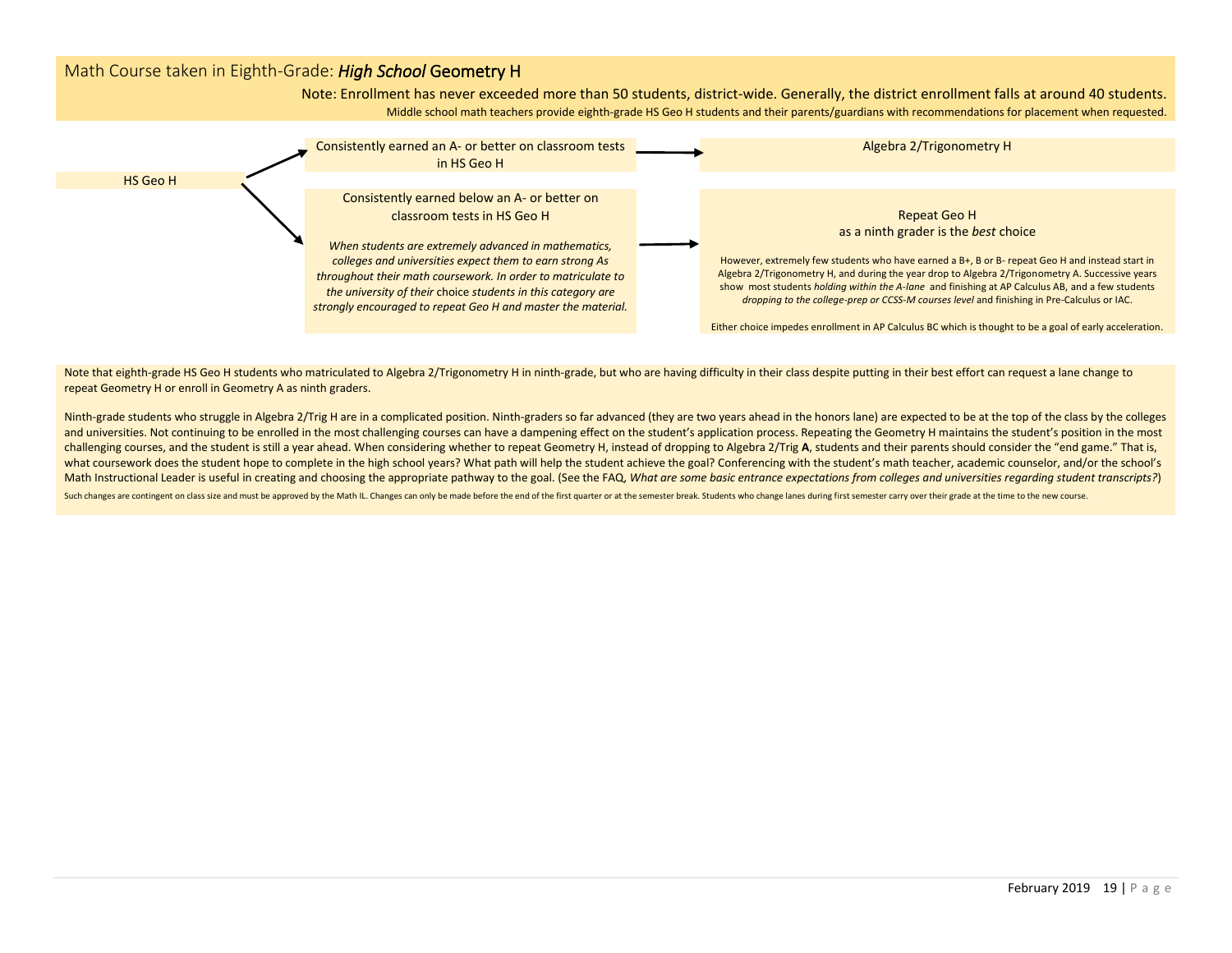# <span id="page-19-0"></span>Details of the PAUSD Grade 6 through Grade 12 Secondary Math Pathways and Offerings

PAUSD's variety of levels of mathematical experience ranges from CCSS-M *grade-level standard courses*, through *advanced* and *accelerated* exploration of the topics and their applications of those standards, to the highly abstract investigations of mathematical systems in the *honors* courses. These are called the *lanes* of math in PAUSD: grade-level or college-prep, advanced, and honors. It is important for students and their parents/guardians to choose their placement based on finding the appropriate balance of challenge and success in the student's day. Furthermore, in high school courses, the learner must also be aware of the impact of the transcript grade in the college application process. It is recommended that students look to choose the most rigorous course of study available to them in which they can earn an A or a B *on their own*. As students mature academically, many will discover academic areas of passion—mathematics may or may not be among them. The workload and pace of the A-lane (or advanced courses) are more demanding than the grade-level/college-prep courses. The workload and pace of the H-lane (or honors courses) are more demanding than the A-lane courses. In deference to students' natural growth, PAUSD offers these *lanes* rather than *tracks* of math, among which students can move as on a highway. If a student wishes to move to more advanced or deeper coursework, the student may need to complete summer work. If a student wishes to move to less challenging or may basic coursework, the student can generally move at the end of a semester without any additional work. *All* mathematics courses in the next two flow charts are CSU/UC approved courses.

Two flowcharts are below. In the first, the common pathways are depicted (without the flexibility included) so that the basic configuration of the flow is more obvious. In the second flowchart the most common flexible pathways are illustrated, showing summer work when required. Common pathways show a natural, linear flow of concepts and skills from one level to another. In the figure below, the addition of an *A* or an *H* in the title of a course indicates an *Advanced* course or an *Honors* course, respectively.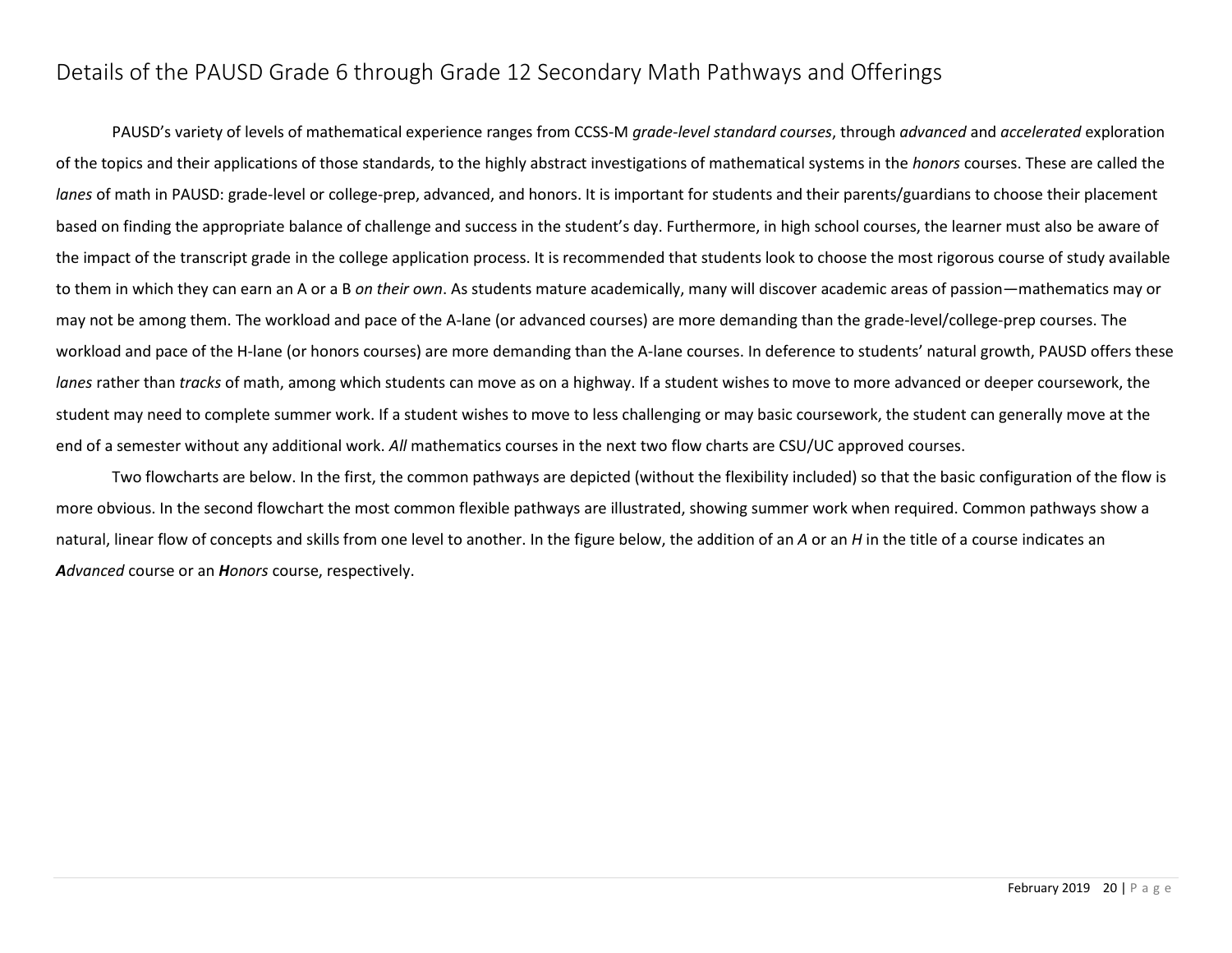<span id="page-20-0"></span>

In the next flow chart, movement among the lanes of courses is indicated. Movement to more challenging courses may require summer work, indicated by a dotted *red* arrow. The summer work often involves completing an entire course in a classroom or online, or a substantial part of a course studied on one's own. Movement that does not require any summer work is indicated by a dotted *green* arrow. *However,* the student should be earning high marks on tests in their current course and should expect to encounter an increased pace and depth in the more advanced course. (It is helpful for such students to form a studygroup in the new class for extra support during the first quarter of the more advanced course.) Generally, if a student is moving to a less demanding course, no summer work is required. If students or parents/guardians are interested in making a shift to another lane, start a conversation with your current math teacher. The Math Instructional Leader (Math IL) at your site will also be able to give you more long-range information to plan the math pathway that meets the needs of the student. Course changes made during the year are contingent on class size and must be approved by the Math IL. Changes can only be made before the end of the first quarter or at the semester break. Students who change lanes during first semester carry over their grade at the time to the new course.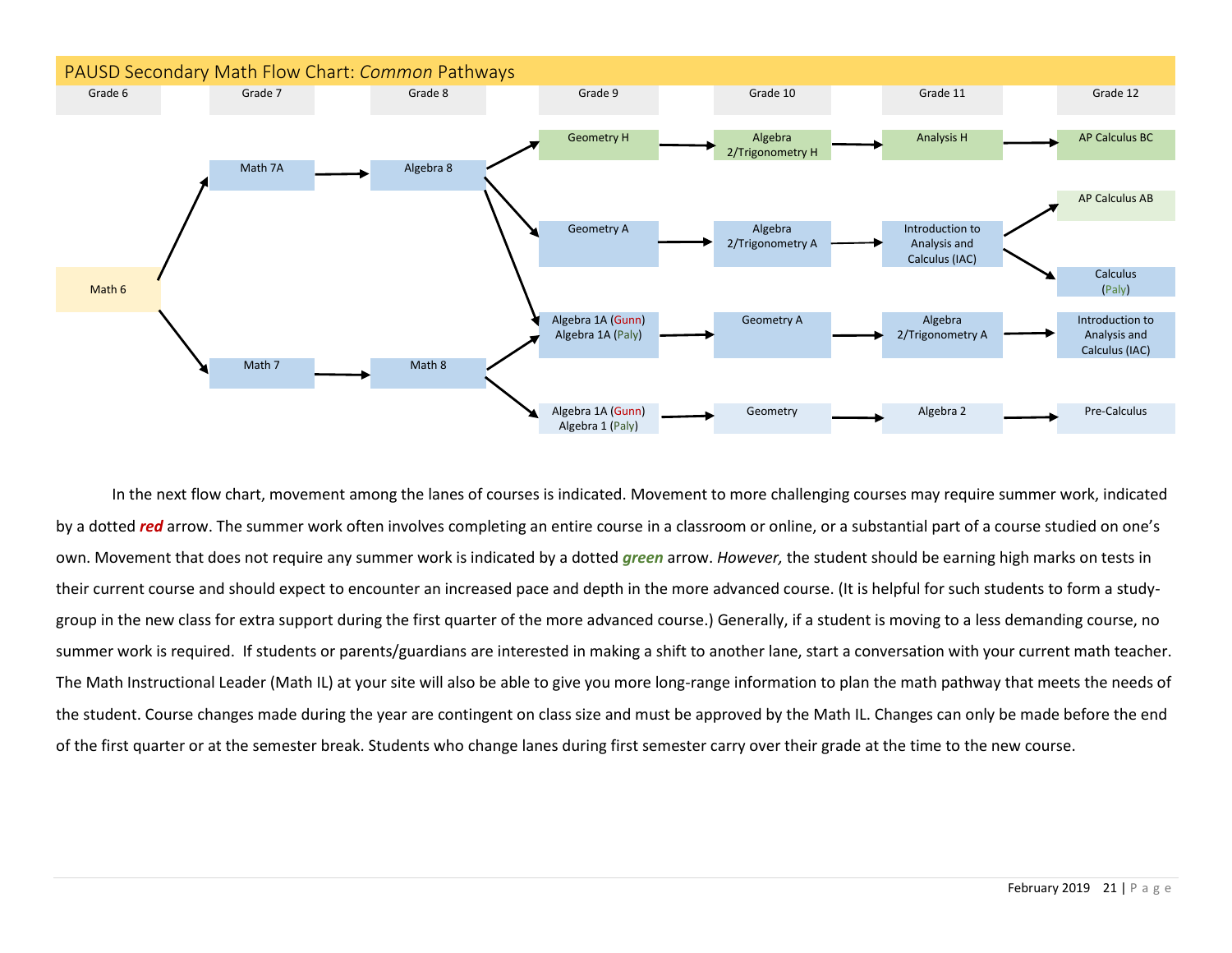<span id="page-21-0"></span>

Notes:

- The changed direction of path is indicated by a dotted arrow. Red arrows indicate needed summer work, such as a summer school course. Green arrows indicate little or no content work is needed. Talk to your student's math teacher for the details of the summer work.
- If a student is in Geo A as a ninth-grader, or Alg2/Trig A as a tenth-grader, and is struggling, the student will likely move to the grade-level courses of Alg 2 as a tenth-grader, and Pre-Calculus as an eleventhgrader, respectively. The student's twelfth-grade course would be chosen among IAC, Calculus (at Paly), or AP Calculus AB. See the FAQ: Struggling student who is a year-ahead in the A-lane high school pathway.
- The Graduation Requirements and the UC/CSU Admissions Requirements are three years of math during high school, including Algebra 1, Geometry and Algebra 2, minimally. A fourth year of math is recommended for UC/CSU admissions. The Algebra 2 courses that meet the third-year requirement are Algebra 2, Algebra 2/Trigonometry A and Algebra 2/Trigonometry H. The Geometry course must be taken *in the district* (Geometry, Geometry A or Geometry H). Any successful completion of an Algebra 2 course *validates* the Algebra 1 course requirement, but not the Geometry requirement. Students wishing to take a graduation requirement course off-campus must obtain *prior approval* from the appropriate high school administrator. [https://www.pausd.org/high-school-education-9-12/high-school](https://www.pausd.org/high-school-education-9-12/high-school-graduation-requirements)[graduation-requirements](https://www.pausd.org/high-school-education-9-12/high-school-graduation-requirements)

## <span id="page-21-1"></span>Pathways to Calculus in High School: When the Path May Include Summer Work

The CSU/UC Requirements for Admission, and the PAUSD Graduation Requirements in mathematics is both the successful completion of three high school math courses, *and* the successful completion of Algebra 1, Geometry, and an Algebra 2 course. For CSU/UC admissions and to meet the prerequisite of the successive course, the course grades must be a C- or better. For PAUSD Graduation Requirements, the course grade must be a D or better. Math courses that meet the Algebra 2 requirement are *Algebra 2, Algebra 2/Trigonometry A,* and *Algebra 2/Trigonometry H.* Keeping in mind the minimum work needed for graduation or college admissions, many parents/guardians and students in the PAUSD community are interested in reaching a Calculus course by their senior year—particularly, AP Calculus AB. (Please note that many of our fourth-year courses contain some calculus: Pre-Calculus includes Limit Theory and some basic derivatives; IAC includes Limit Theory and Differentiation through the Chain Rule; and Calculus (Paly only) includes Limit Theory, Differentiation, and Integration.)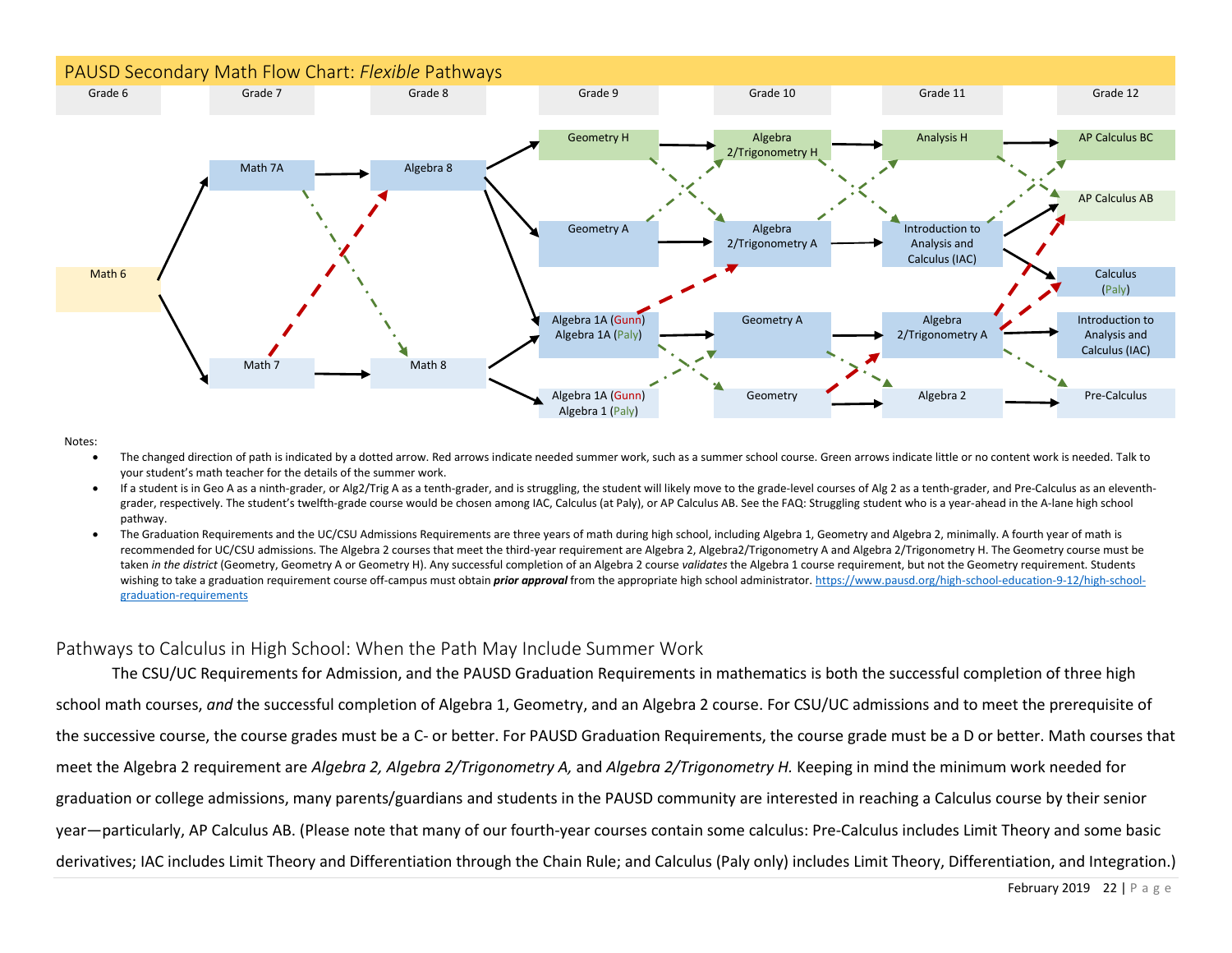The following table shows some sample pathways to AP Calculus AB. Because of the flexible nature of PAUSD's math offerings, not every possible pathway is shown. Summer courses are highlighted. For Summer 2019, we have added a *Core Topics of IAC* course. Please see the last column of the table for the 2019 sample pathway.

<span id="page-22-0"></span>

| Table 5: Sample Pathways to AP Calculus AB |                                                                                                                                                                                                                                                                                                                                                                               |                                                                                                                                                                                                                                                                                                                                                                                                                          |                                                                                                                                                                                                                                                                                                                                                                                                                                 |                                                                                                                                                                                                                                                                                                                                                                                                                                                                                                                                                                                                                                                                                                                                                                                                                                                                |
|--------------------------------------------|-------------------------------------------------------------------------------------------------------------------------------------------------------------------------------------------------------------------------------------------------------------------------------------------------------------------------------------------------------------------------------|--------------------------------------------------------------------------------------------------------------------------------------------------------------------------------------------------------------------------------------------------------------------------------------------------------------------------------------------------------------------------------------------------------------------------|---------------------------------------------------------------------------------------------------------------------------------------------------------------------------------------------------------------------------------------------------------------------------------------------------------------------------------------------------------------------------------------------------------------------------------|----------------------------------------------------------------------------------------------------------------------------------------------------------------------------------------------------------------------------------------------------------------------------------------------------------------------------------------------------------------------------------------------------------------------------------------------------------------------------------------------------------------------------------------------------------------------------------------------------------------------------------------------------------------------------------------------------------------------------------------------------------------------------------------------------------------------------------------------------------------|
| <b>Grade Level</b>                         | ↓ Sample Path to AP Calculus<br>$AB \downarrow$                                                                                                                                                                                                                                                                                                                               | $\downarrow$ Sample Path to AP Calculus AB $\downarrow$<br>$\downarrow$ Sample Path to AP<br>Calculus AB $\downarrow$                                                                                                                                                                                                                                                                                                    |                                                                                                                                                                                                                                                                                                                                                                                                                                 | $\downarrow$ Sample Path to AP Calculus AB $\downarrow$<br>(beginning in summer 2019)                                                                                                                                                                                                                                                                                                                                                                                                                                                                                                                                                                                                                                                                                                                                                                          |
| Grade 6                                    | Math 6                                                                                                                                                                                                                                                                                                                                                                        | Math 6                                                                                                                                                                                                                                                                                                                                                                                                                   | Math 6                                                                                                                                                                                                                                                                                                                                                                                                                          | Math 6                                                                                                                                                                                                                                                                                                                                                                                                                                                                                                                                                                                                                                                                                                                                                                                                                                                         |
| Summer after sixth grade                   |                                                                                                                                                                                                                                                                                                                                                                               |                                                                                                                                                                                                                                                                                                                                                                                                                          |                                                                                                                                                                                                                                                                                                                                                                                                                                 |                                                                                                                                                                                                                                                                                                                                                                                                                                                                                                                                                                                                                                                                                                                                                                                                                                                                |
| Grade 7                                    | Math 7                                                                                                                                                                                                                                                                                                                                                                        | Math 7                                                                                                                                                                                                                                                                                                                                                                                                                   | Math 7A                                                                                                                                                                                                                                                                                                                                                                                                                         | Math 7                                                                                                                                                                                                                                                                                                                                                                                                                                                                                                                                                                                                                                                                                                                                                                                                                                                         |
| Summer after seventh grade                 |                                                                                                                                                                                                                                                                                                                                                                               | Bridge to Alg 8<br>4 weeks: Math 8 topics; increased pacing; preview of the first section<br>of Alg 8<br>Online for 2019<br>Final Exam required in Early August                                                                                                                                                                                                                                                          |                                                                                                                                                                                                                                                                                                                                                                                                                                 |                                                                                                                                                                                                                                                                                                                                                                                                                                                                                                                                                                                                                                                                                                                                                                                                                                                                |
| Grade 8                                    | Math 8                                                                                                                                                                                                                                                                                                                                                                        | Alg 8                                                                                                                                                                                                                                                                                                                                                                                                                    | Alg 8                                                                                                                                                                                                                                                                                                                                                                                                                           | Math 8                                                                                                                                                                                                                                                                                                                                                                                                                                                                                                                                                                                                                                                                                                                                                                                                                                                         |
| Summer after eighth grade                  |                                                                                                                                                                                                                                                                                                                                                                               | <b>Bridge to Geo A</b><br>4 weeks: 5 hours/day w/2 hrs/day homework<br>Designed for students who earned a C+, C or C- in Alg 8 who want to<br>solidify their Algebra knowledge so that they have a better<br>opportunity to succeed in Geometry A as freshmen.<br>(Students who earned a D or F in Alg 8 must repeat Algebra at the High School by<br>enrolling in Algebra 1A.)<br>At the high school summer school site |                                                                                                                                                                                                                                                                                                                                                                                                                                 |                                                                                                                                                                                                                                                                                                                                                                                                                                                                                                                                                                                                                                                                                                                                                                                                                                                                |
| Grade 9                                    | Alg 1A                                                                                                                                                                                                                                                                                                                                                                        | Geo A                                                                                                                                                                                                                                                                                                                                                                                                                    | Geo A                                                                                                                                                                                                                                                                                                                                                                                                                           | Alg 1A                                                                                                                                                                                                                                                                                                                                                                                                                                                                                                                                                                                                                                                                                                                                                                                                                                                         |
| Summer after ninth grade                   | Geo A<br>6 weeks: ALL of Geo A; 5 hrs/day course w/3<br>hrs/day homework<br>Graded: 10 units of credit                                                                                                                                                                                                                                                                        |                                                                                                                                                                                                                                                                                                                                                                                                                          |                                                                                                                                                                                                                                                                                                                                                                                                                                 |                                                                                                                                                                                                                                                                                                                                                                                                                                                                                                                                                                                                                                                                                                                                                                                                                                                                |
| Grade 10                                   | Alg 2/Trig A                                                                                                                                                                                                                                                                                                                                                                  | Alg 2/Trig A                                                                                                                                                                                                                                                                                                                                                                                                             | Alg 2/Trig A                                                                                                                                                                                                                                                                                                                                                                                                                    | Geo A                                                                                                                                                                                                                                                                                                                                                                                                                                                                                                                                                                                                                                                                                                                                                                                                                                                          |
| Summer after tenth grade                   |                                                                                                                                                                                                                                                                                                                                                                               |                                                                                                                                                                                                                                                                                                                                                                                                                          |                                                                                                                                                                                                                                                                                                                                                                                                                                 |                                                                                                                                                                                                                                                                                                                                                                                                                                                                                                                                                                                                                                                                                                                                                                                                                                                                |
| Grade 11                                   | <b>IAC</b>                                                                                                                                                                                                                                                                                                                                                                    | <b>IAC</b>                                                                                                                                                                                                                                                                                                                                                                                                               | <b>IAC</b>                                                                                                                                                                                                                                                                                                                                                                                                                      | Alg 2/Trig A                                                                                                                                                                                                                                                                                                                                                                                                                                                                                                                                                                                                                                                                                                                                                                                                                                                   |
| Summer after eleventh<br>grade             | <b>Optional: Transition to</b><br><b>Calculus Course</b><br>3 weeks: Preview of the Calculus concepts of<br>Limit Theory, Differentiation and Integration<br>with Polynomial and Rational Functions<br>5 hrs/day w/1+ hr/day homework<br>This course is also open to students finishing<br>IAC who wish to build confidence in the<br>calculus concepts before the AP course. | <b>Optional: Transition to Calculus Course</b><br>3 weeks: Preview of the Calculus concepts of Limit Theory,<br>Differentiation and Integration with Polynomial and Rational<br>Functions<br>5 hrs/day w/1+ hr/day homework<br>This course is also open to students finishing IAC who wish to build<br>confidence in the calculus concepts before the AP course.                                                         | The Confidence-builder<br>Course:<br><b>Optional: Transition to</b><br><b>Calculus Course</b><br>3 weeks: Preview of the Calculus<br>concepts of Limit Theory, Differentiation<br>and Integration with Polynomial and<br><b>Rational Functions</b><br>5 hrs/day w/1+ hr/day homework<br>This course is also open to students<br>finishing IAC who wish to build<br>confidence in the calculus concepts<br>before the AP course. | Core Topics of IAC<br>Beginning in Summer 2019, Session I<br>Topics: The Laws of Sines & Cosines, DeMoivre's Theorem, Sequences<br>& Series, 2-D & 3-D Vectors, Basic Graphing in 3-D, Matrices,<br>Probability & Counting, Parametric Equations, Polar Coordinate &<br>Functions, and Limit Theory<br>3 weeks: 5 hrs/day course w/3 hrs/day homework<br>Not graded; 0 units of credit<br>This class is only open only to rising 12 <sup>th</sup> grade students.<br>Recommended: Transition to Calculus Course<br><b>Offered in Session II</b><br>3 weeks: Preview of the Calculus concepts of Limit Theory,<br>Differentiation and Integration with Polynomial and Rational Functions<br>5 hrs/day w/1+ hr/day homework<br>This course is also open to students finishing IAC who wish to build<br>confidence in the calculus concepts before the AP course. |
| Grade 12                                   | <b>AP Calculus AB</b>                                                                                                                                                                                                                                                                                                                                                         | <b>AP Calculus AB</b>                                                                                                                                                                                                                                                                                                                                                                                                    | <b>AP Calculus AB</b>                                                                                                                                                                                                                                                                                                                                                                                                           | <b>AP Calculus AB</b>                                                                                                                                                                                                                                                                                                                                                                                                                                                                                                                                                                                                                                                                                                                                                                                                                                          |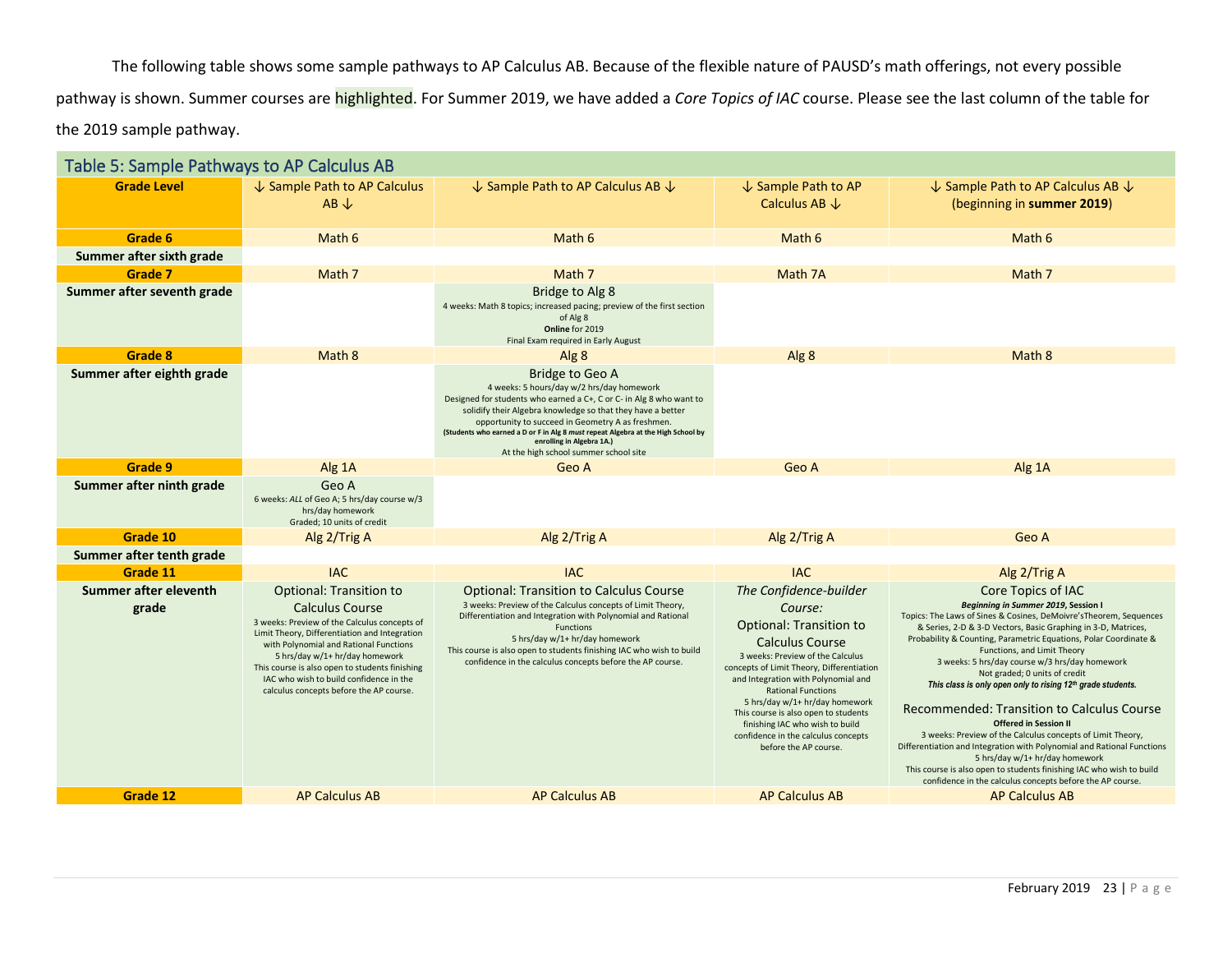<span id="page-23-0"></span>For students to be successful, their academic, physical and emotional maturity play an important part in their engagement and enjoyment in math. All of the PAUSD math courses meet the CCSS-M standards. The variety is designed to help students find the appropriate level of challenge so that students can satisfyingly grapple with math on their own. There no reason to hurry the process of working toward a twelfth-grade (or college freshman) calculus course if your student requires constant tutoring so that the student may learn the skills of the course, sometimes without understanding the concepts or mathematical system. There are plenty of opportunities to create a path that leads to calculus either in high school or within the first few years of university work. Be sure to find out what is in your child's heart as you and your student determine which math course is the best fit for the child. If you would like collaboration in thinking about possible pathways and building a flexible plan with your student, contact your student's math teacher or your school's Math IL.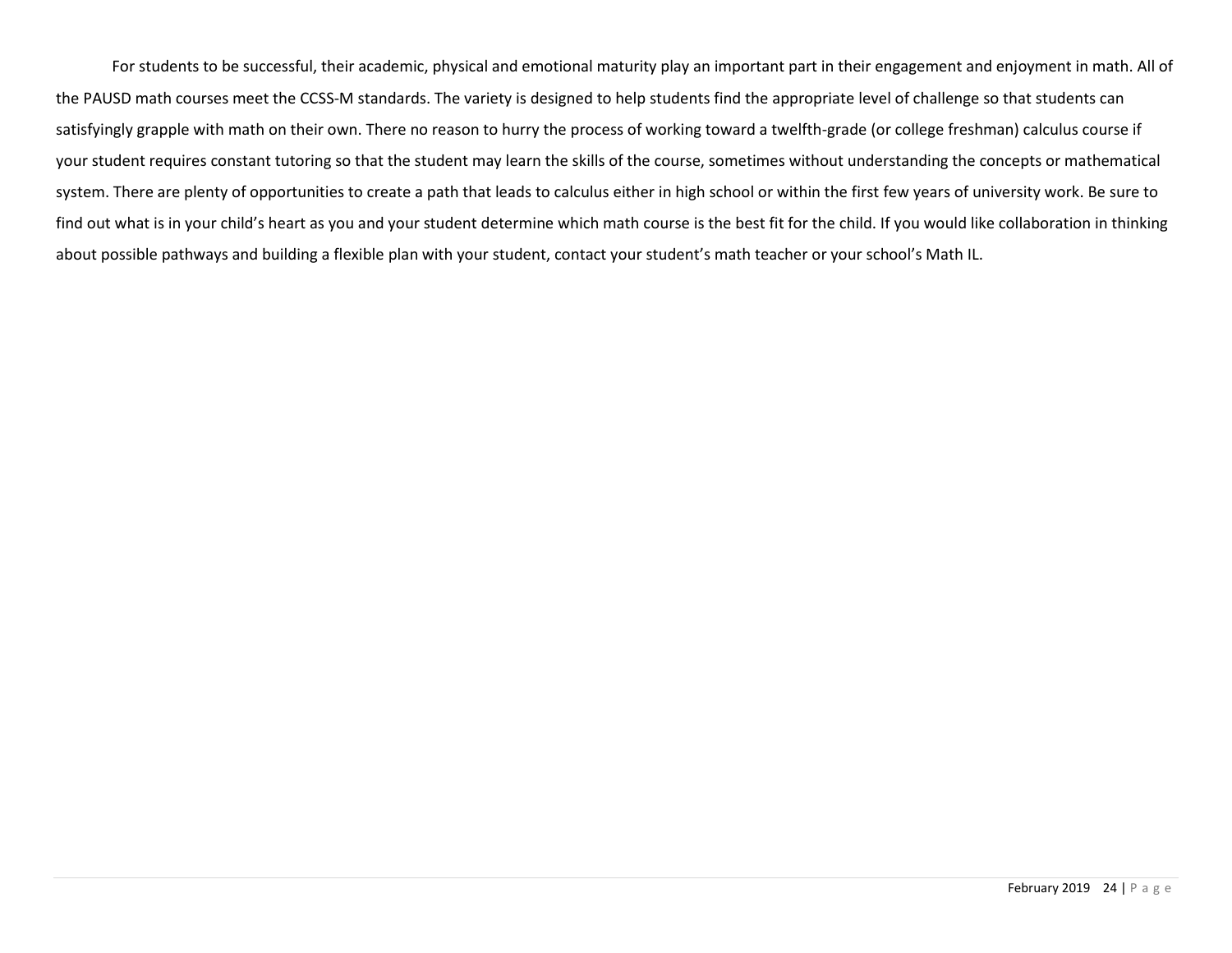## High School Math Electives and Where They Fit into the Student's Schedule

Any math course beyond the Algebra 1-Geometry-Algebra 2 PAUSD graduation and CSU/UC entrance requirements is defined as an elective math course. Certain courses fit into the linear stream of work arriving at calculus: Pre-Calculus, IAC, Analysis H, Calculus (Paly), AP Calculus AB, and AP Calculus BC as you have already noticed in the flow charts. There are additional, rich courses that students may take to deepen their experiences in particular areas of mathematics. The offerings vary somewhat at each high school site. These courses also earn credits in mathematics in the elective category.

|                                                                                                      |                                                                                                                                          |  |                                      | Palo Alto Senior High School                                                                        |                     |                                       |                               |
|------------------------------------------------------------------------------------------------------|------------------------------------------------------------------------------------------------------------------------------------------|--|--------------------------------------|-----------------------------------------------------------------------------------------------------|---------------------|---------------------------------------|-------------------------------|
|                                                                                                      |                                                                                                                                          |  |                                      | Paly                                                                                                |                     |                                       |                               |
| Course                                                                                               | Prerequisite                                                                                                                             |  | <b>Duration</b>                      | Course                                                                                              |                     | Prerequisite                          | Duration                      |
| <b>Gunn BEAM</b><br>Business, Entrepreneurship, and                                                  | Successful completion of<br>Algebra 1A                                                                                                   |  | Year<br>(UC Approved)                | <b>Stats Applications</b><br>This course is designed to be a project-                               |                     | Successful completion of<br>Algebra 2 | Semester<br>(UC Approved)     |
| <b>Mathematics</b>                                                                                   | Grades 10-12                                                                                                                             |  |                                      | based introduction to applied statistics.                                                           |                     | Grades 10-12                          |                               |
| <b>Applied Math</b>                                                                                  | Successful completion of                                                                                                                 |  | Semester                             | <b>Advanced Problem Solving</b>                                                                     |                     | Concurrent enrollment in A-           | Four Semesters are Available: |
| Emphasis is on hands-on, project-based<br>learning. Topics of study include Linear                   | Algebra 2                                                                                                                                |  | (UC Approval Pending)                | The objective of this course is to foster<br>excellence in mathematics through problem              |                     | or H-lane mathematics                 | APS 1, 2, 3 and 4             |
| Programming, Decision Trees, Financial<br>Analysis, Queuing, Game Theory, and<br>Applied Statistics. | Grades 11-12                                                                                                                             |  |                                      | solving and competition.                                                                            |                     | Grades 9-12                           | (not UC Approved)             |
| <b>AP Statistics</b>                                                                                 | Successful completion of                                                                                                                 |  | Year                                 | <b>AP Statistics</b>                                                                                |                     | Successful completion of              | Year                          |
|                                                                                                      | Algebra 2                                                                                                                                |  | (UC Approved/UC Weighted)            |                                                                                                     |                     | Algebra 2                             | (UC Approved/UC Weighted)     |
|                                                                                                      | Grades 11-12                                                                                                                             |  |                                      |                                                                                                     |                     | Grades 11-12                          |                               |
|                                                                                                      |                                                                                                                                          |  | when enrollment supports the course. | Dual Enrollment courses offered through a collaboration with Foothill Community College and PAUSD   |                     |                                       |                               |
|                                                                                                      | (This set of courses meets at Foothill, Paly or Gunn timed in the day (likely around 4 pm three times per week) so that students         |  |                                      |                                                                                                     |                     |                                       |                               |
|                                                                                                      |                                                                                                                                          |  |                                      | may safely commute to the course site. The set of courses are likely to be offered at Paly in 2019. |                     |                                       |                               |
|                                                                                                      |                                                                                                                                          |  |                                      | Instructors may be Foothill or PAUSD math staff.)                                                   |                     |                                       |                               |
|                                                                                                      | Course                                                                                                                                   |  |                                      | Prerequisite                                                                                        |                     | <b>Duration</b>                       |                               |
|                                                                                                      | <b>MATH 1C CALCULUS</b>                                                                                                                  |  |                                      | Successful completion of AP Calc BC                                                                 |                     | <b>College Quarter</b>                |                               |
|                                                                                                      | Introduction to functions of more than one variable,<br>including vectors, partial differentiation, the gradient,                        |  |                                      | Grades 10-12                                                                                        |                     | <b>FALL</b>                           |                               |
|                                                                                                      | contour diagrams and optimization. Additional topics include                                                                             |  |                                      |                                                                                                     |                     | (earns dual credit)                   |                               |
|                                                                                                      | infinite series, convergence and Taylor series.<br>Successful completion of Math 1C<br><b>College Quarter</b><br><b>MATH 1D CALCULUS</b> |  |                                      |                                                                                                     |                     |                                       |                               |
|                                                                                                      | <b>WINTER</b><br>Introduction to integration of functions of more than one<br>Grades 10-12                                               |  |                                      |                                                                                                     |                     |                                       |                               |
|                                                                                                      | variable, including double, triple, flux and line integrals.<br>Additional topics include polar, cylindrical and spherical               |  |                                      |                                                                                                     | (earns dual credit) |                                       |                               |
|                                                                                                      | coordinates, parameterization, vector fields, path-<br>independence, divergence and curl.                                                |  |                                      |                                                                                                     |                     |                                       |                               |
|                                                                                                      | <b>MATH 2B LINEAR ALGEBRA.</b> A first                                                                                                   |  |                                      | Successful completion of Math 1C                                                                    |                     | <b>College Quarter</b>                |                               |
|                                                                                                      | course in Linear Algebra, including systems of linear                                                                                    |  | Grades 10-12                         |                                                                                                     |                     | <b>SPRING</b>                         |                               |
|                                                                                                      | equations, matrices, linear transformations, determinants,<br>abstract vector spaces and subspaces, eigenvalues and                      |  |                                      |                                                                                                     |                     | (earns dual credit)                   |                               |
|                                                                                                      | eigenvectors, inner product spaces and orthogonality, and<br>selected applications of these topics.                                      |  |                                      |                                                                                                     |                     |                                       |                               |

Out of all of the electives, *AP Statistics* is the course that is commonly taken by a variety of students as juniors and seniors. This course can be taken

concurrently with IAC, Analysis H, Calculus, AP Calc AB, or AP Calc BC. It is also commonly taken instead of IAC or Pre-Calculus. For a few students who complete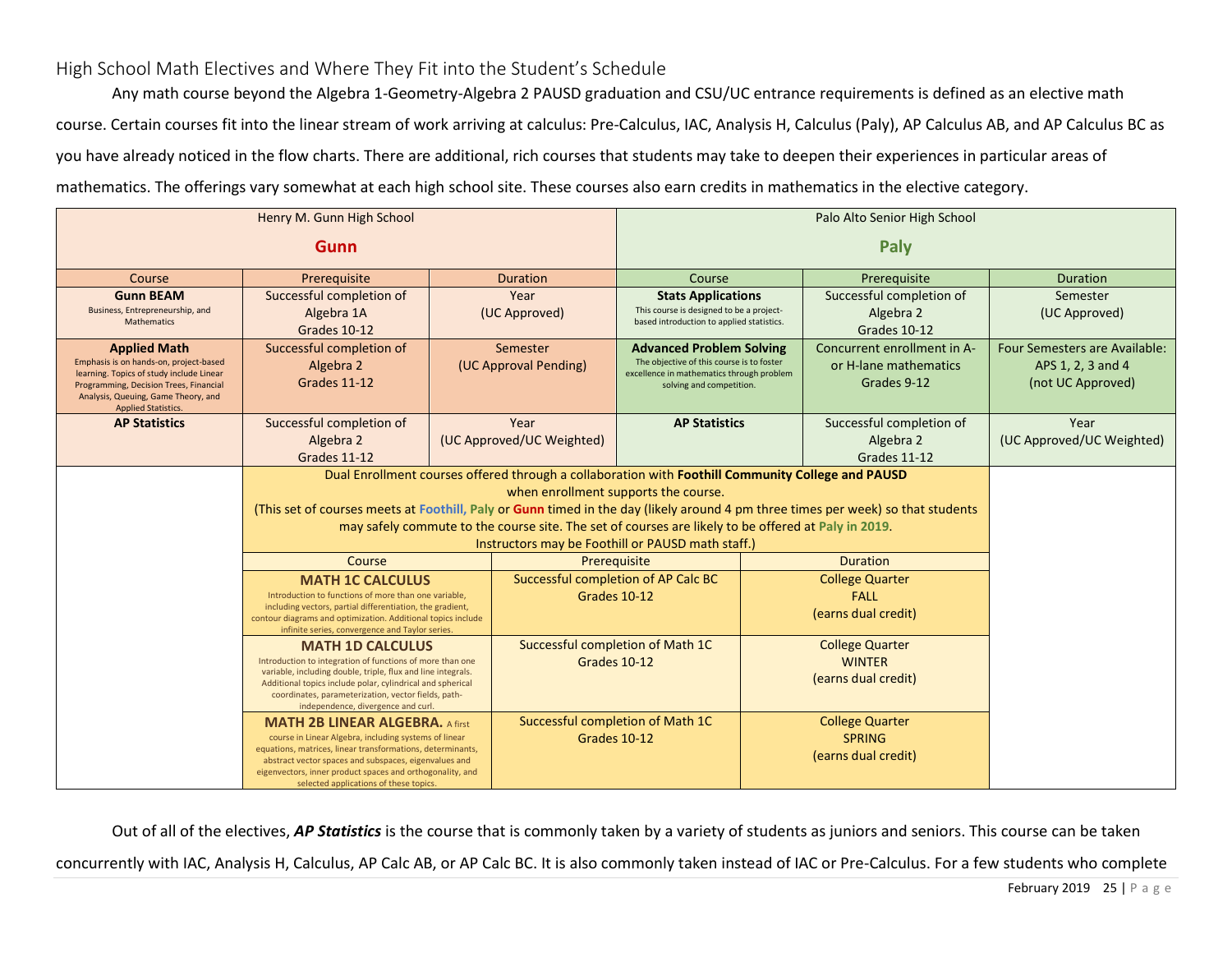Pre-Calculus as a junior, the student opts for AP Statistics instead of IAC or AP Calc AB. In the rare cases of students who have completed calculus by their junior year, AP Statistics is an attractive course expanding their breadth of mathematics. See the FAQs for a variety of sample pathways.

## <span id="page-25-0"></span>Computer Science for ALL PAUSD Students

Every student should have a high school experience of Computer Science (CS). It is difficult to consider any aspect of modern life that does not rely on technology and computers. PAUSD has a variety of courses appropriate for students who come into high school with little or no CS experience, to students who are using their CS experience to help companies solve problems. CS courses earn credits in the CTE category (Career Technical Education), but CS has a strong relationship with the mathematics departments. Generally, mathematics teachers with CS expertise, experience, and interest teach CS courses. The offerings are listed below:

| At Henry M. Gunn High School                             | At Palo Alto Senior High School                          |
|----------------------------------------------------------|----------------------------------------------------------|
| <b>GUNN</b>                                              | <b>PALY</b>                                              |
| AP Computer Science Principles (AP CSP)                  | AP Computer Science Principles (AP CSP)                  |
| AP Computer Science A (AP CS A)                          | AP Computer Science A (AP CS A)                          |
| <b>Functional and Object-Oriented Programming (FOOP)</b> | <b>Functional and Object-Oriented Programming (FOOP)</b> |
| Programming for Mobile Devices (not UC approved) (PMD)   | Computer Science Capstone Project (CS Cap)               |
| Computer Science Capstone Project (CS Cap)               | <b>Web Development</b>                                   |

# <span id="page-25-1"></span>FAQs

<span id="page-25-2"></span>• My student is "right on schedule" for mathematics—what does a "right on schedule" pathway look like?

Two common "right on schedule" pathways are shown in the table below:

| 6 <sup>th</sup> Grade | 7 <sup>th</sup> Grade | 8 <sup>th</sup> Grade | 9 <sup>th</sup> Grade                 | 10 <sup>th</sup> Grade | 11 <sup>th</sup> Grade | 12 <sup>th</sup> Grade                                                                                    |
|-----------------------|-----------------------|-----------------------|---------------------------------------|------------------------|------------------------|-----------------------------------------------------------------------------------------------------------|
| Math 6                | Math 7                | Math 8                | Algebra 1 (Paly)<br>Algebra 1A (Gunn) | Geometry               | Algebra 2              | <b>Pre-Calculus or</b><br><b>AP Statistics</b>                                                            |
| Math 6                | Math 7                | Math 8                | Algebra 1A<br>(Gunn and Paly)         | <b>Geometry A</b>      | Algebra2/Trig A        | <b>IAC</b><br><b>AP Statistics</b><br>(Could take one or the other, or<br>could take both simultaneously) |

Depending on the student's level of success in Math 8 (eighth grade) and Algebra (ninth grade), the student may find success in the grade-level *collegeprep* courses or in the *advanced* courses in high school.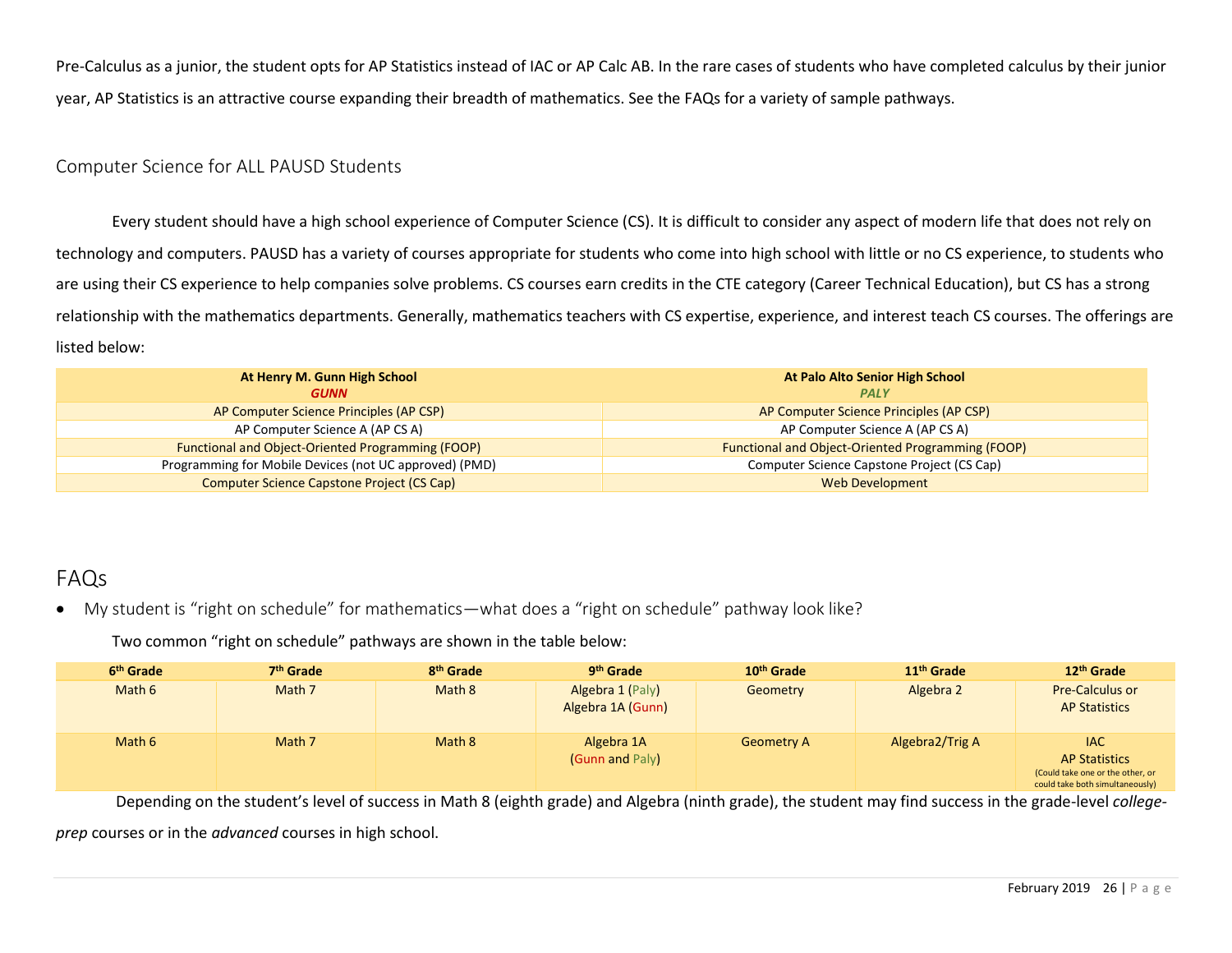<span id="page-26-0"></span>• My student really struggles in mathematics and has earned Cs or less in middle school courses. What does a struggling student's pathway look like, assuming the student earns at least a C in each high school course?

Parents/guardians can support their struggling student by helping their student build an organizational structure to help the student keep up with the curriculum. Checking *Schoology* with their student for the math teacher's expected assignments and upcoming assessments, can help the student recognize the pace and demands of the course. Offering to check a "turn this in folder" so that a student is prepared for each day can be helpful. Parents/guardians are welcome to build a collaborative relationship with the teacher to problem-solve strategies for moving the student forward academically. Some students utilize additional school-organized courses such at 'math workshop classes' in the middle schools, drop-in homework help opportunities at the schools, or support classes in the high schools. At times, the Algebra 1 courses at the high schools are co-taught with a learning specialist, who can help your student improve their study skills and learning/retention techniques.

| 5 <sup>th</sup> Grade | <b>7th Grade</b> | 8 <sup>th</sup> Grade | <b>Ath Grade</b>                                     | 10 <sup>th</sup> Grade | 11 <sup>th</sup> Grade | 12 <sup>th</sup> Grade            |
|-----------------------|------------------|-----------------------|------------------------------------------------------|------------------------|------------------------|-----------------------------------|
| Math 6                | Math 7           | Math 8                | Paly: Alg 1<br>Gunn: Algebra 1A with a support class | Geometry               | Algebra 2              | <b>Pre-Calculus</b><br>or no math |

Good to know:

1. The student may need a support class or enroll in a support program to move successfully through each course in both middle school and high school.

2. If the student earns a D or an F in a *high school course*, the student must *repeat the course to move on to the next course*. To be graduate, the student must complete Algebra 2 with a D or better.

<span id="page-26-1"></span>• My student is advanced in mathematics, that is, my student is a year or more in advance of "right on schedule" students. What do *advanced*  student pathways look like?

First, if your student is *one* year ahead, your student should be earning B+'s or better by themselves and should be happy with the work. If your student

is *more than one year* ahead, your student should be earning As. None of these students should require regular tutoring to remain in these courses.

| <b>Number of years</b><br>ahead | 6 <sup>th</sup> Grade | 7 <sup>th</sup> Grade | 8 <sup>th</sup> Grade                                             | 9 <sup>th</sup> Grade | 10 <sup>th</sup> Grade | 11 <sup>th</sup> Grade                                                                                                                               | 12 <sup>th</sup> Grade                                                                                                                                  |
|---------------------------------|-----------------------|-----------------------|-------------------------------------------------------------------|-----------------------|------------------------|------------------------------------------------------------------------------------------------------------------------------------------------------|---------------------------------------------------------------------------------------------------------------------------------------------------------|
|                                 | Math 6                | Math 7A               | Algebra 8                                                         | <b>Geometry A</b>     | Alg2/Trig A            | <b>IAC</b>                                                                                                                                           | <b>AP Calc AB</b>                                                                                                                                       |
|                                 | Math 6                | Math 7A               | Algebra 8                                                         | <b>Geometry H</b>     | Alg2/Trig H            | <b>Analysis H</b>                                                                                                                                    | <b>AP Calc BC</b>                                                                                                                                       |
| $\overline{2}$                  | Math 6                | Algebra 8             | <b>HS Geometry H</b>                                              | Alg2/Trig H           | <b>Analysis H</b>      | <b>AP Calc BC</b>                                                                                                                                    | In order of suggested<br>preference:<br><b>AP Statistics</b><br>Or Applied Math<br>Or the dual enrollment<br>courses of Math 1C,<br>Math 1D and Math 2B |
| 3                               | Algebra 8             | <b>HS Geometry H</b>  | Alg2/Trig H<br>Must commute to the HS to<br>enroll in this course | <b>Analysis H</b>     | <b>AP Calc BC</b>      | In order of suggested preference:<br><b>AP Statistics</b><br>Or Applied Math<br>Or the dual enrollment<br>courses of Math 1C, Math<br>1D and Math 2B | In order of suggested<br>preference:<br><b>Applied Math</b><br>Or the dual enrollment<br>courses of Math 1C,<br>Math 1D and Math 2B                     |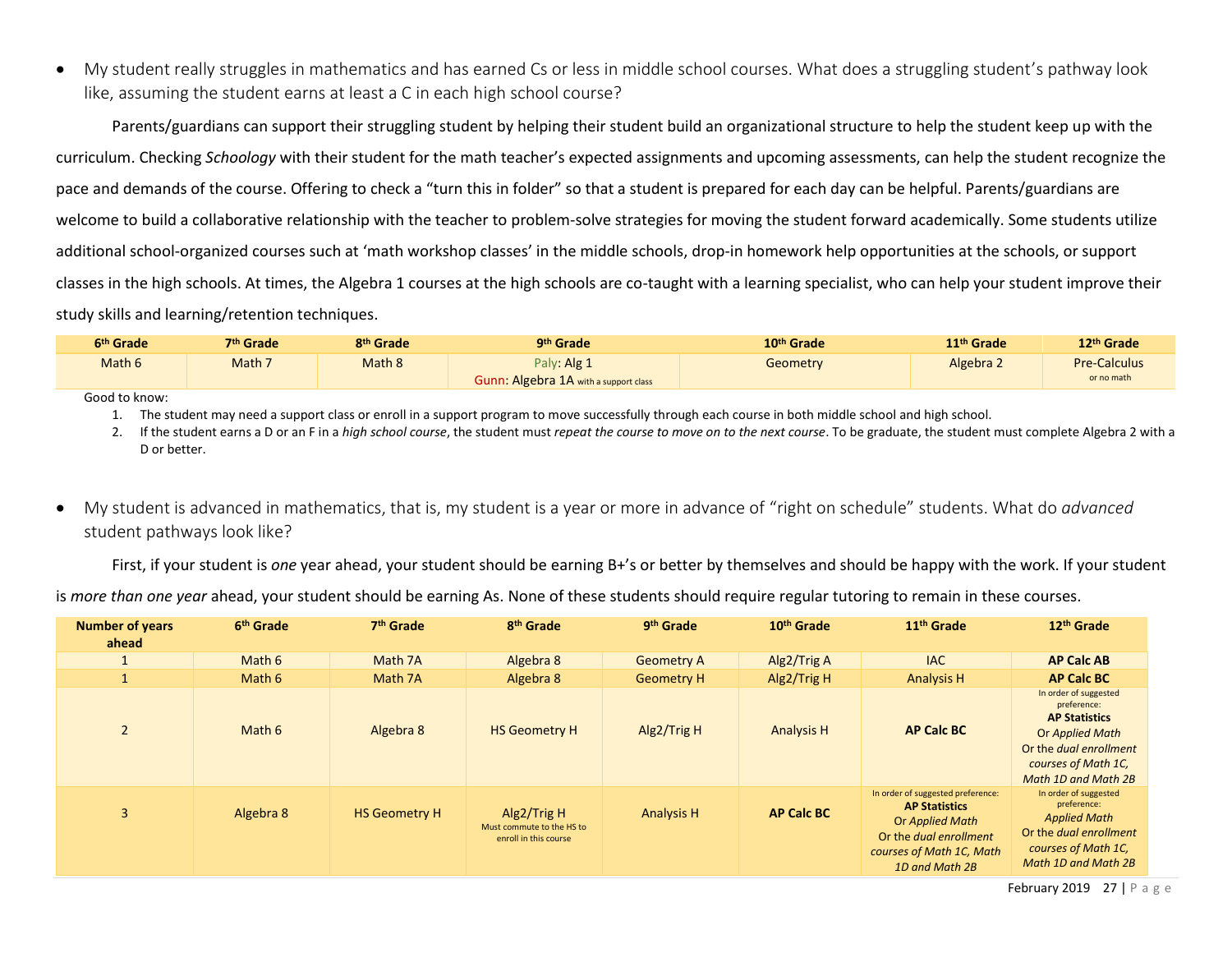## <span id="page-27-0"></span>• What is the difference between AP Calculus *AB* and *BC*?

"AP" is the abbreviation for *advanced placement,* which indicates a *college-level course*. The first year of college/university calculus is divided into three quarters of work, quarters *A*, *B* and *C*. The first quarter, *A*, is Limit Theory and Differentiation (definitions and applications). The second quarter, *B*, is Integration (definitions and applications, including volumes, and methods of integration). The third quarter, *C*, is the Sequences and Series of Calculus, as well as Calculus concepts in Polar and Parametric mathematics. AB Calculus is the first quarter's and most of the second quarter's work. BC Calculus reviews the first quarter (in about 7 days) and includes the second and third quarters' work. Because of the overlap of the two courses, students may *not* take both AB and BC calculus for full credit. They must take one or the other. At the end of either course, the students sit an intensive exam, the AP Exam, which may earn them college credits when they move to their college or university (the university or college has the choice of awarding credit or not). Rarely, students who have taken AP Calculus AB as juniors or younger wish to move on to AP Calculus BC. These students may audit the first semester of AP Calculus BC and take the second semester for a grade; they may sit the AP Calculus BC test.

To preview and prepare for these college courses, the Pre-Calculus course includes Limit Theory, the IAC course includes Limit Theory and basic Differentiation (up to the Chain Rule), and the Analysis H course includes Calculus A, the first quarter of college calculus. Students wishing to preview the Calculus ideas found in AP Calculus AB are invited to take a three-week PAUSD summer school course, *Transition to Calculus*, in which Limit Theory, Differentiation, and Integration of polynomial and rational functions are studied.

#### <span id="page-27-1"></span>• When can students take AP Statistics?

The following sample pathways highlights when many students take AP Statistics. Note that successful completion (C or better) of Algebra 2, Alg2/Trig A or Alg 2/Trig H is the prerequisite.

| 9 <sup>th</sup> Grade | 10 <sup>th</sup> Grade | 11 <sup>th</sup> Grade | 12 <sup>th</sup> Grade         |
|-----------------------|------------------------|------------------------|--------------------------------|
| Algebra 1A (Gunn)     | Geometry               | Algebra 2              | <b>AP Statistics</b>           |
| Algebra 1 (Paly)      |                        |                        | (instead of Pre-Calculus)      |
| Algebra 1A            | <b>Geometry A</b>      | Algebra2/Trig A        | <b>Pre-Calculus and</b>        |
|                       |                        |                        | <b>AP Statistics</b>           |
| Algebra 1A            | <b>Geometry A</b>      | Algebra2/Trig A        | <b>AP Statistics</b>           |
|                       |                        |                        | (instead of IAC)               |
| Algebra 1A            | <b>Geometry A</b>      | Algebra2/Trig A        | <b>IAC</b> and                 |
|                       |                        |                        | <b>AP Statistics</b>           |
| <b>Geometry A</b>     | Algebra2/Trig A        | <b>IAC</b>             | <b>AP Statistics</b>           |
|                       |                        |                        | (instead of Calculus (Paly) or |
|                       |                        |                        | AP Calculus AB)                |
| <b>Geometry A</b>     | Algebra2/Trig A        | <b>IAC</b>             | <b>AP Statistics and</b>       |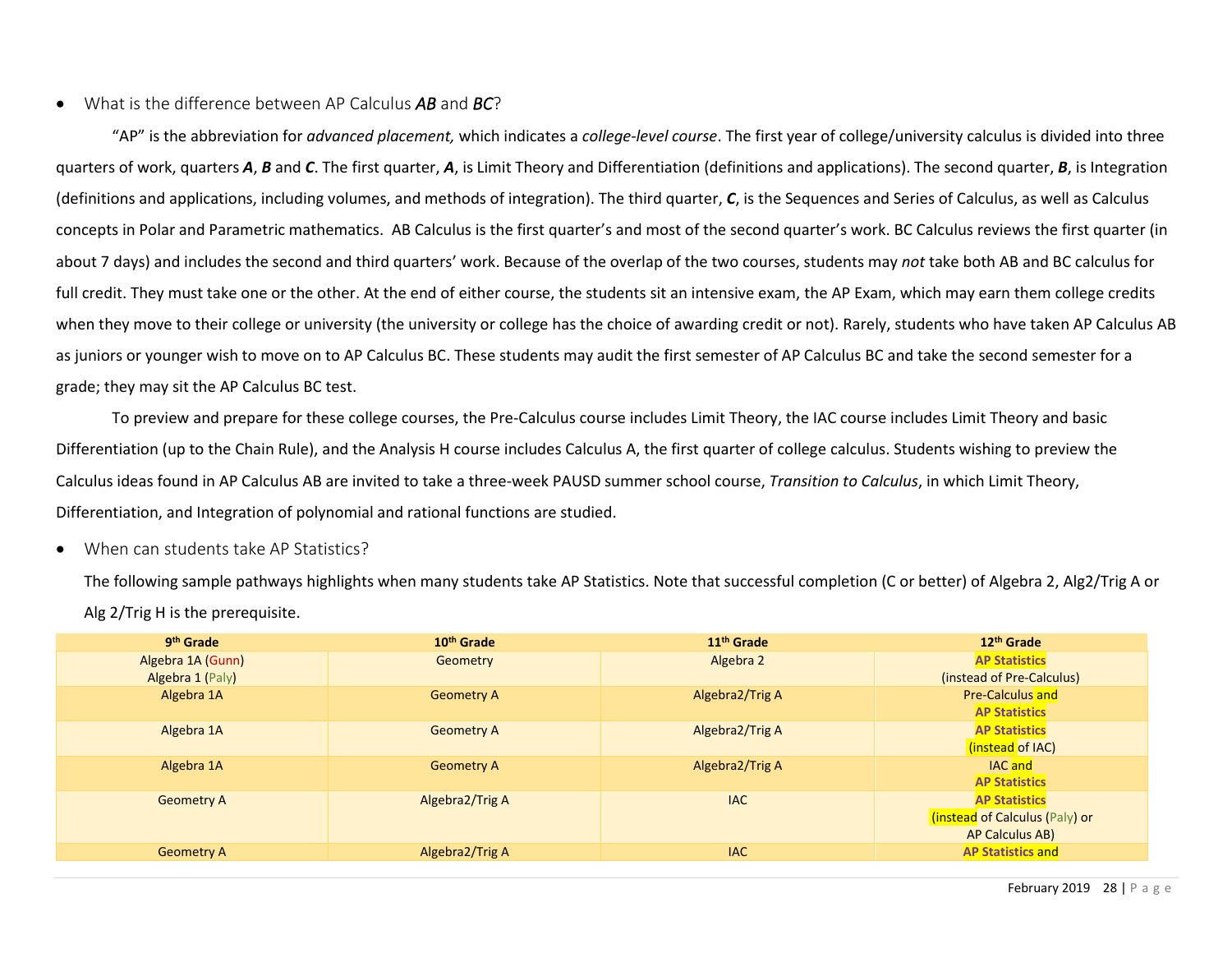|                   |                   |                                        | either Calculus (Paly) or<br><b>AP Calculus AB</b> |
|-------------------|-------------------|----------------------------------------|----------------------------------------------------|
| <b>Geometry A</b> | Algebra2/Trig A   | <b>IAC</b> and<br><b>AP Statistics</b> | Calculus (Paly) or<br><b>AP Calculus AB</b>        |
| <b>Geometry H</b> | Algebra2/Trig H   | <b>Analysis H</b>                      | AP Calculus BC and<br><b>AP Statistics</b>         |
| <b>Geometry H</b> | Algebra2/Trig H   | Analysis H and<br><b>AP Statistics</b> | <b>AP Calculus BC</b>                              |
| Algebra2/Trig H   | <b>Analysis H</b> | <b>AP Calculus BC</b>                  | <b>AP Statistics</b>                               |

<span id="page-28-0"></span>• What types of computer science courses are available to students? Can students get math credit for computer science courses?

| At Henry M. Gunn High School<br><b>GUNN</b>              | At Palo Alto Senior High School<br><b>PALY</b>               |
|----------------------------------------------------------|--------------------------------------------------------------|
| AP Computer Science Principles (AP CSP)                  | AP Computer Science Principles (AP CSP—beginning in 2018-19) |
| AP Computer Science A (AP CS A)                          | AP Computer Science A (AP CS A)                              |
| <b>Functional and Object-Oriented Programming (FOOP)</b> | Functional and Object-Oriented Programming (FOOP)            |
| Programming for Mobile Devices (not UC approved) (PMD)   | Computer Science Capstone Project (CS Cap)                   |
| Computer Science Capstone Project (CS Cap)               | <b>Web Development</b>                                       |

In the past, students could request *elective math credit* (not counting toward the Algebra 1-Geometry-Algebra 2 required sequence) for computer science courses. However, in the past nine years, *all* students taking CS have opted for CTE (Career Technical Education) credit and use those credits as part of the CTE graduation requirement of 10 credits. The *math credit* option is not currently available for Computer Science courses. Clarification of types of credit will evolve over the next few years so we'll know more about the type(s) of credit that Computer Science can earn in PAUSD after district determination. (Note: The CDE approved the California Computer Science Standards in September, 2018 and rolled out the implementation plan in May, 2019.)

<span id="page-28-1"></span>• My student is a ninth-grader in Geo A but is earning a C or less. The high schools do not allow the ninth-grade students to transfer or enroll in the grade-level 10<sup>th</sup> grade geometry course. What will the four high school years look like for my student?

The following pathways show how some year-ahead students built a strong math program despite significant struggles in their 9<sup>th</sup>-grade year.

| 9 <sup>th</sup> Grade                                                                                     | 10 <sup>th</sup> Grade        | 11 <sup>th</sup> Grade                      | 12 <sup>th</sup> Grade                   |
|-----------------------------------------------------------------------------------------------------------|-------------------------------|---------------------------------------------|------------------------------------------|
| <b>Geo A</b> successful transfer request to<br>Algebra 1A<br>during Quarter 1 or at the end of Semester 1 | <b>Geometry or Geometry A</b> | Algebra 2 or Algebra 2/Trig A, respectively | <b>Pre-Calculus or IAC, respectively</b> |
| <b>Geometry A</b>                                                                                         | Algebra 2                     | <b>Pre-Calculus</b>                         | <b>IAC</b>                               |
| <b>Geometry A</b>                                                                                         | Algebra 2                     | <b>Pre-Calculus</b>                         | <b>AP Statistics</b>                     |
| <b>Geometry A</b>                                                                                         | Algebra 2                     | <b>Pre-Calculus</b>                         | <b>IAC and AP Statistics</b>             |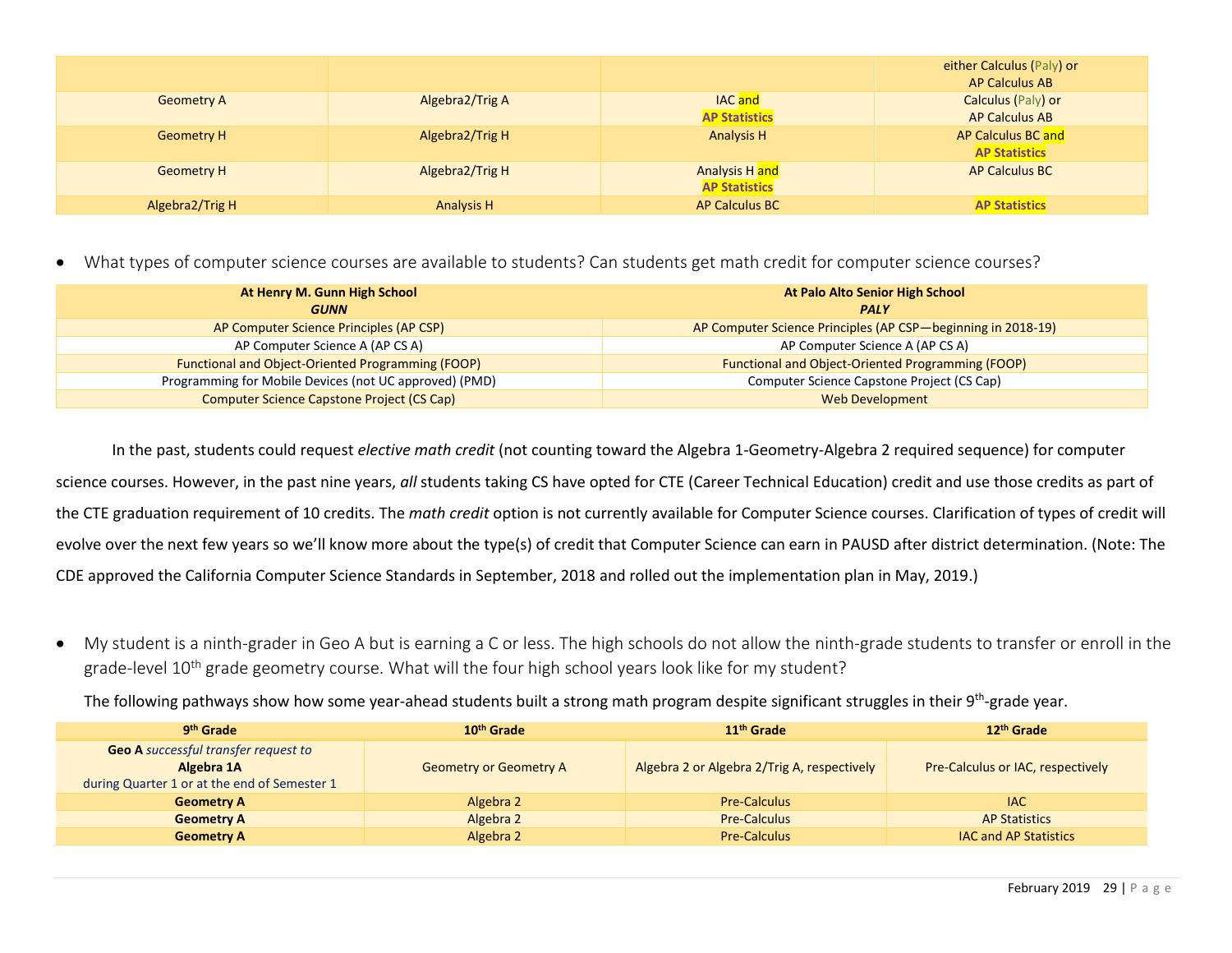For many students struggling in Geometry A, moving to Algebra 1A during the first quarter of ninth grade was the most successful choice**. Strengthening the Algebra foundation, students built confidence which reopened the door to continue in the A-lane courses.** Otherwise the student completes Geometry A then moves to the grade-level college-prep courses for the rest of high school math. A few students struggling as ninth-graders in Geometry A have reached for AP Calculus AB after Pre-Calculus (during their 12<sup>th</sup>-grade), but almost no student who was struggling in 9<sup>th</sup>-grade Geometry A has successfully *completed* AP Calculus AB in the last ten years of our records.

## <span id="page-29-0"></span>• What is the down-side to encouraging/pushing my student into more advanced math courses?

Many children thrive on challenge—academic challenge, included. But some do not, or the challenge is too big, overwhelming the student. During middle school, children are building their identity and reformatting their relationship with their parents/guardians. The proper balance of challenge with success can build a strong learner who knows that something difficult is to be savored. When such a student successfully masters the challenge, the student feels elated and the experience builds the student's academic confidence. However, if the work is too challenging and the **student cannot complete the work alone**, the student can feel needy whenever working in that academic area, and label themselves as a non-math (or other academic area) person. This is, of course, the opposite effect of what is wanted for the student.

Dr. Lynn Margolies, a psychologist and former Harvard Medical School Faculty currently in private practice in Newton Centre, MA., wrote an article about high school students and their parents, *The Paradox of Pushing Kids to Succeed<sup>8</sup>.* She recognizes that pushing students is well-intentioned, that our students are "embedded in a culture driven by competition and perfectionism," and that parents "worry that (their student) will be left behind in a competitive world." Margolies notes that the psychological capacities associated with success include "optimism, curiosity, a sense of oneself as capable (different from selfesteem, which is about self-worth), and the ability to manage negative emotions and weather obstacles" (which she attributes to Tough, 2012, *How Children Succeed*, HMH Publishing). When parents are hypervigilant or overly involved, a student's ability to develop their own capacities are hampered. "… compliance replaces problem solving, judgment and autonomous thinking." She warns that "…making the stakes too high engenders fear, leading teens to avert possible failure at all costs. This level of stress propels homework avoidance, compromises executive functions, inhibits curiosity and new challenges, and increases lying." The dangers are sobering. Margolies continues to note that "The darker side of our culture of performance and perfectionism, and its manifestations in families, is well documented. It is associated with depression, anxiety disorders, alcohol and substance abuse, lying, eating disorders, recklessness, emptiness,

<sup>8</sup> <https://psychcentral.com/lib/the-paradox-of-pushing-kids-to-succeed/> Margolies, L; 2016; PsychCentral <https://psychcentral.com/lib/author/lynn-margolies/>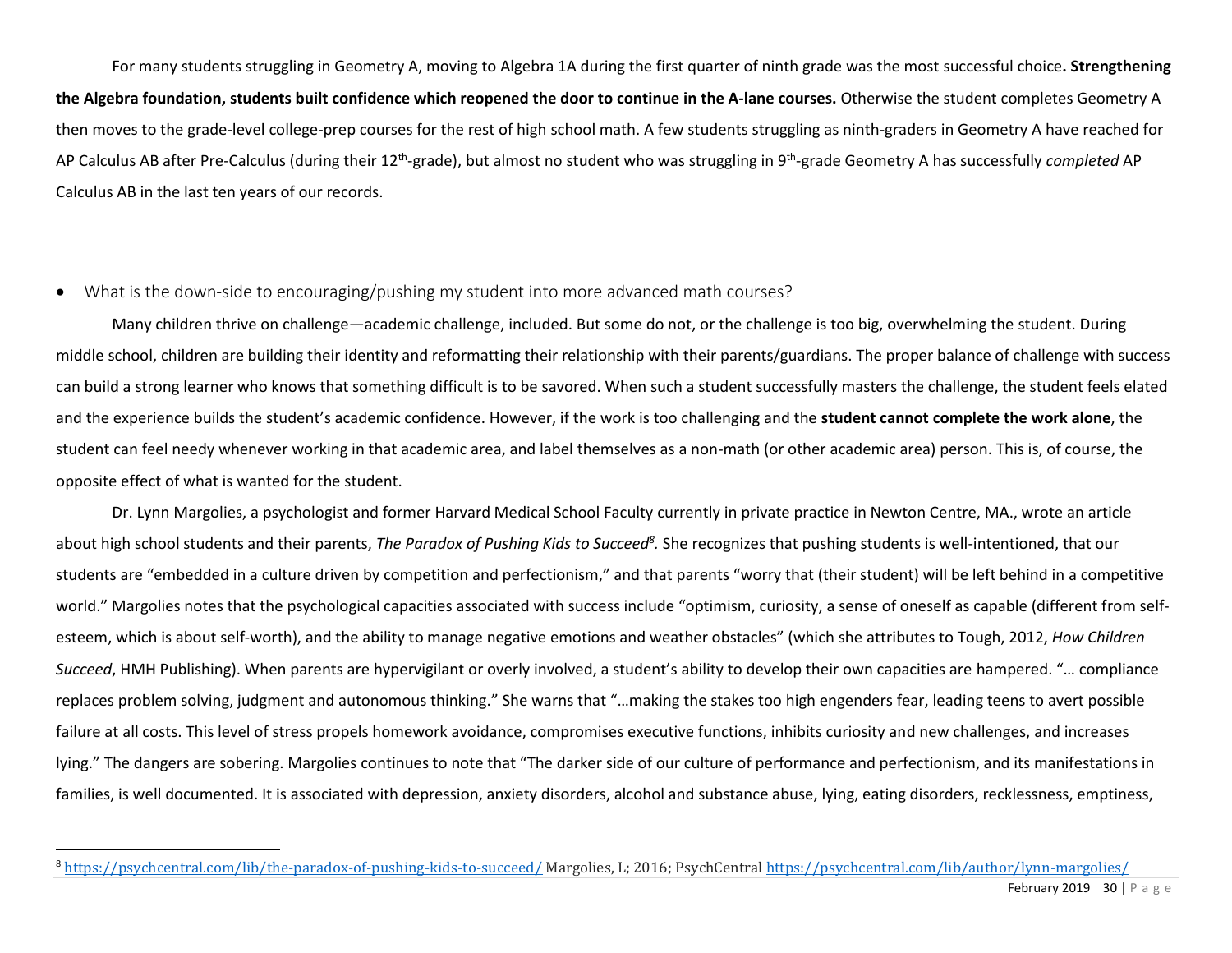self-doubt and self-reproach, cutting and suicide," (which she attributes to Levine, 2006, *The Price of Privilege*, HC Publishers). She continues with the challenges

faced by "teens who are too good to be true," and teens who are "self-esteem junkies." She has a list of parental do's and don'ts (page 4 of the article):

Dr. Carol Dweck, the Lewis and Virginia Eaton Professor of Psychology at Stanford University<sup>9</sup>, writes about the child who wants to encourage pride in their parents/guardians but doesn't seem to measure up to what the child thinks that the parents/guardians want. When the child fails, the child labels themselves negatively, and creates a fixed mindset for that academic area which persists, often into adulthood.

If the student continues in the *advanced* or *honors* courses, the struggle becomes greater, the grades fall, and when the student transfers to a more reasonable level of coursework (either A-lane or the grade-level, college-prep lane) for success—the student earns As or Bs at the new level. However, the student often *feels* like a failure and is ashamed of the transfer, even with these valued grades. This is a situation that can be avoided if the parent looks carefully and practically at what the student accomplishes by one's-self and enjoys.

You can monitor your child's enjoyment and success in math by watching how much the child can manage the work *alone*, and how much pleasure the child takes in the successful completion of the challenges. Keep in mind that the student may accelerate later than the parent/guardian expects, given the

<sup>9</sup> Dweck, C; 2006; *Mindset: The New Psychology of Success*, Ballantine Books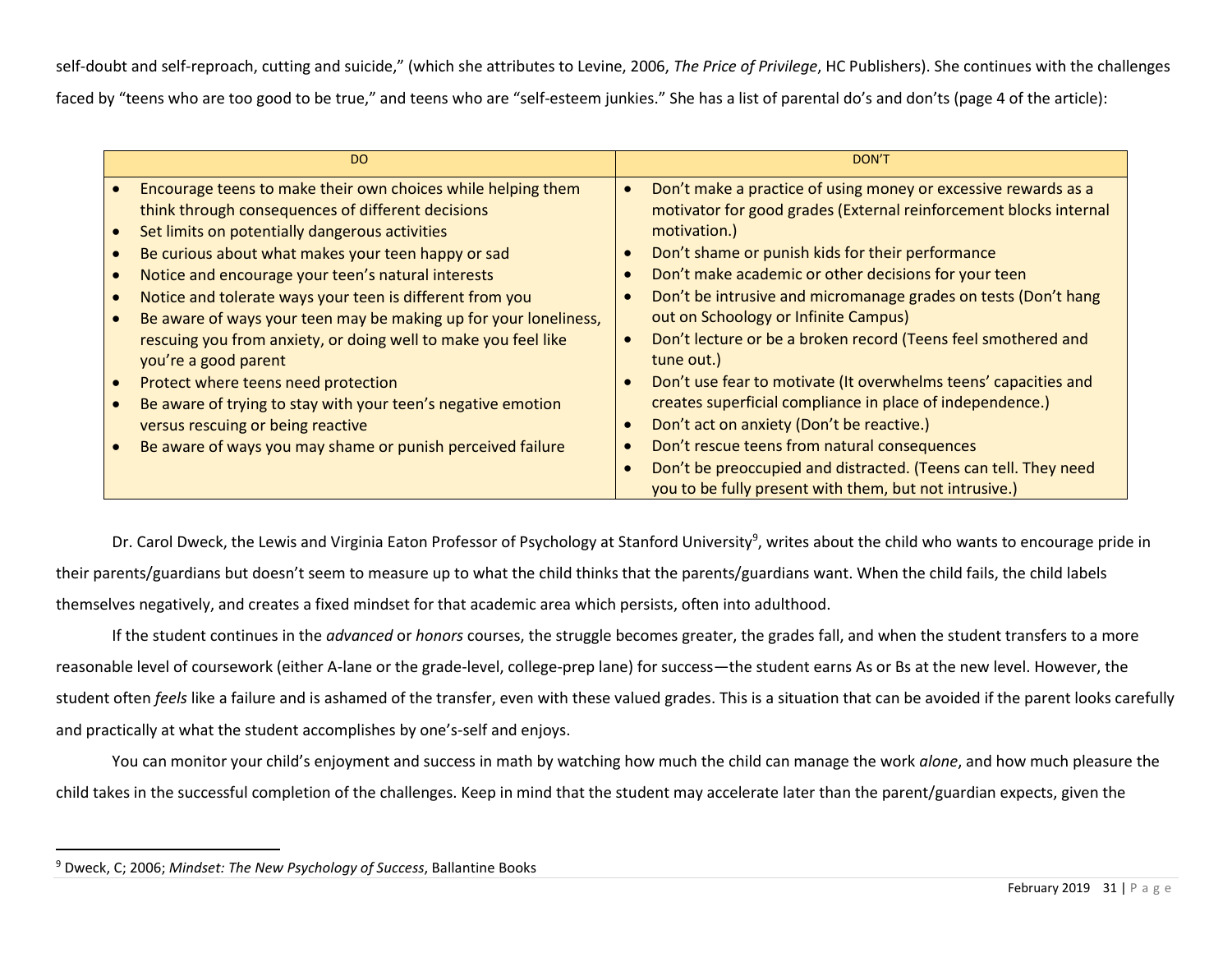student's rate of brain growth and academic maturation. Dr. Kyle Pruett, a clinical Professor of Child Psychiatry at the Yale School of Medicine<sup>10</sup>, tackles the question of pushing kids too hard from an early age. He advises, "Don't push—period." Pruett claims that when pushing or pulling "… forces withdraw, (as they all eventually do), the structures fail, because they are not internally or structurally sound. Sensitivity, support, and encouragement will lead to a child who delights in learning, now and for life."

The best answer is not push or pull your student forward. Instead, talk with your student and find where the student's interest lies. Look at the student's entire day and consider if there is time for work required by advanced and honors mathematics in the balance of the student's life. What does the student turn to in enjoyment and curiosity? What questions and interests does the student bring to conversations? Take the student's lead and support the student's growth in a way that builds resilience and confidence.

#### <span id="page-31-0"></span>• When do students take Math Placement Tests? How do I arrange a math placement test for my student?

For students who are new or returning to PAUSD, placement tests are generally given in August before school begins, at each of the secondary school sites. Contact the counseling department at your school for details of time, location and duration of the tests. Some placement tests require the use of a fourfunction, scientific, or graphing calculator, and a ruler. (The calculators are made available at the school site and some tests require a specific school calculator. In some high school placement instances students may use their own calculator. The test proctor will clear the memory of the calculator before the test.)

For incoming ninth-graders new to PAUSD, the high schools also offer placement tests in April and May. Contact the counseling department at your school for details of time, location and duration of the tests.

In some cases, the result of the initial placement test is inconclusive and an additional test is needed, usually arranged by the Math Instructional Leader for a subsequent day.

## <span id="page-31-1"></span>• Why doesn't PAUSD allow a sixth-grade student to be placed in a seventh-grade math class?

The sixth-grade year is the transition year from elementary to middle school. The academic level of complexity increases and the academic pace quickens. To support a comfortable transition, the sixth-grade teachers are elementary teachers holding multiple-subject credentials. The sixth-graders will experience two teachers, instead of one, for their core courses, and a variety of elective teachers. Students are grouped into cadres so that teams of teachers

<sup>10</sup> Pruett, K; 2016; *The High Price of Pushing Kids Too Hard*; Psychology Today, [https://www.psychologytoday.com/us/blog/once-upon-child/201601/the-high-price-pushing-kids](https://www.psychologytoday.com/us/blog/once-upon-child/201601/the-high-price-pushing-kids-too-hard)[too-hard](https://www.psychologytoday.com/us/blog/once-upon-child/201601/the-high-price-pushing-kids-too-hard)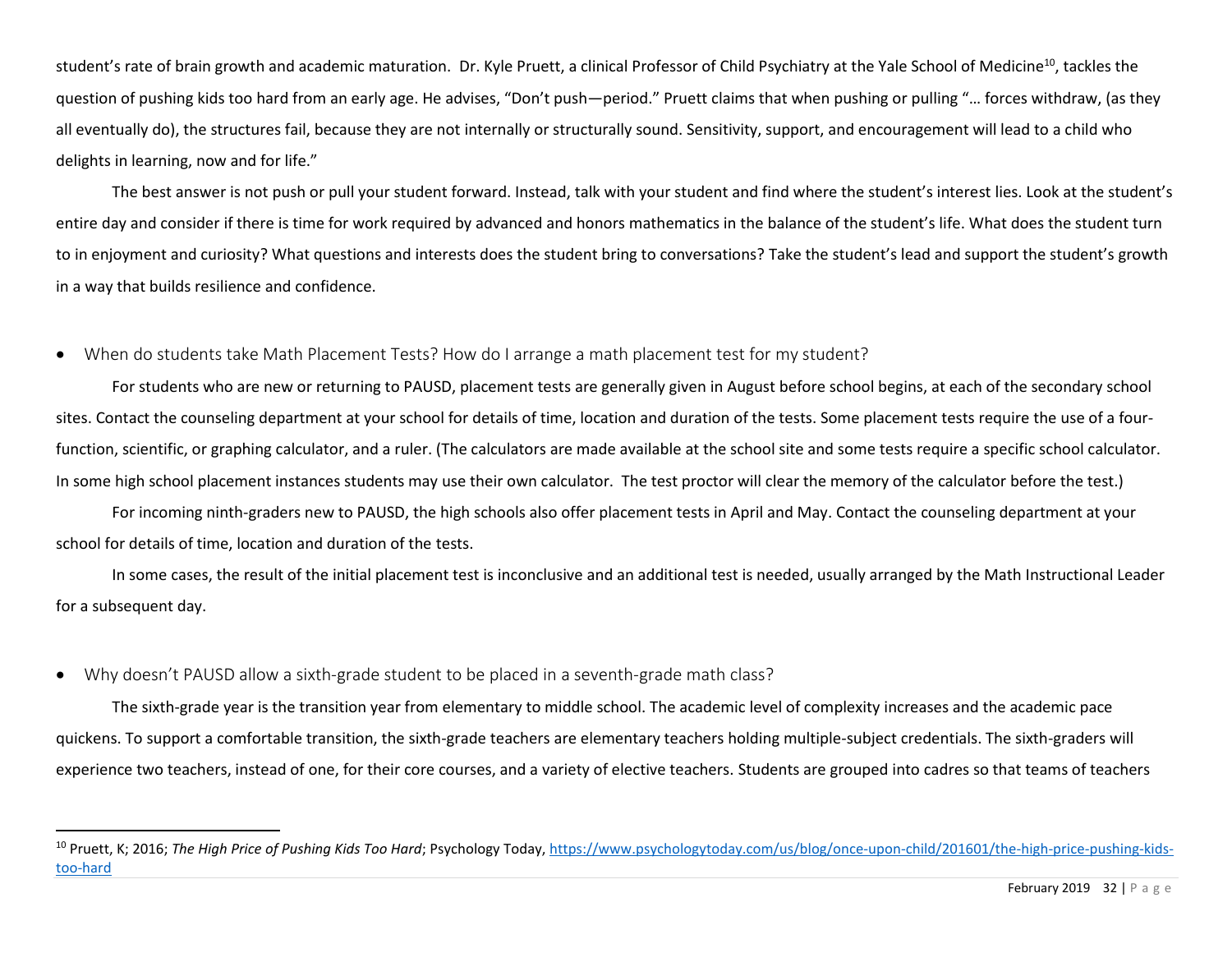will get to know each of the students well, and to work in concert with each other to help move the students positively from their childhood into their adolescence. The teachers coordinate their assignments, projects and assessments to balance the more complicated demands made on the students as they mature academically, socially, and physically during middle school. The teaming continues throughout seventh-and eighth-grades.

The organization of sixth-grade is different from seventh grade. In sixth-grade the students have two core teachers on each teaching team as well as a PE teacher, a music teacher and four to six *Wheel* teachers. The sixth-grade teachers are generalists, rather than subject-specific, which supports the transition from elementary school to middle school which the students experience. (The sixth-grade core teachers teach in their favorite pair of disciplines, usually science and math or ELA and history-social studies, or another combination of the four core classes). This smaller teaching team supports flexible use of the teaching hours, as well as innovative use of the core hour (which the two core teachers use for SEL education, project work-time for the four core subjects, Englishlanguage arts, history-social studies, science and math, interdisciplinary work, exploratory work, and team events). A sixth-grade student moved out of the team structure for seventh-grade math, often misses the memorable events which assist the team-building that supports the healthy transition of our students from elementary school to middle school. Moving a sixth-grade student into a seventh-grade math course also hampers the work that the sixth-grade math teacher accomplishes with the student as pertinent knowledge of the student is decreased.

Seventh-grade organization groups five or six teachers on a teaching team. The teachers are specialists in their subject area, holding a single-subject credential for the area. Although the seventh-grade teachers coordinate their assignments, project and assessments to balance the student load, they do not take the sixth-grade team's work into account. Furthermore, the non-subject specific work is focused on seventh-grade topics and needs, not sixth-grade information. The disruption to the transition is not effective for a mere year-ahead placement, as the advanced student will likely move into the accelerated and advanced path when the student matriculates to seventh-grade. The accelerated/advanced path in math is Math 7A in seventh-grade and Algebra 8 in eighthgrade. These two courses comprise three years of Common Core Math (Math 7, Math 8 and Algebra 1) at a deeper and advanced level. Since the two advanced/accelerated courses compress three years of math into two years, there is no benefit to interfering with the student's transition in grade 6.

However, if the student is substantially advanced, the student will be identified early in sixth-grade by the Math 6 teacher, and the student will be invited to take the *Early Math 7A Mastery Test* to demonstrate their knowledge of both sixth- and seventh-grade math, and possibly advance into Algebra 8. Please see the *Alternative Placement of the Unusual or Atypical Math 6 Student* topic (page 7) in this document.

PAUSD builds strong foundational knowledge and moves the students solidly through curriculum with deep understanding and achievement. The advanced and honors secondary curriculum takes advantage of academic maturity and brain growth theory so that students encounter the curriculum at optimum times of growth. For example, Geometry is the first mathematical-systems course. It requires academic maturity to move beyond a perspective of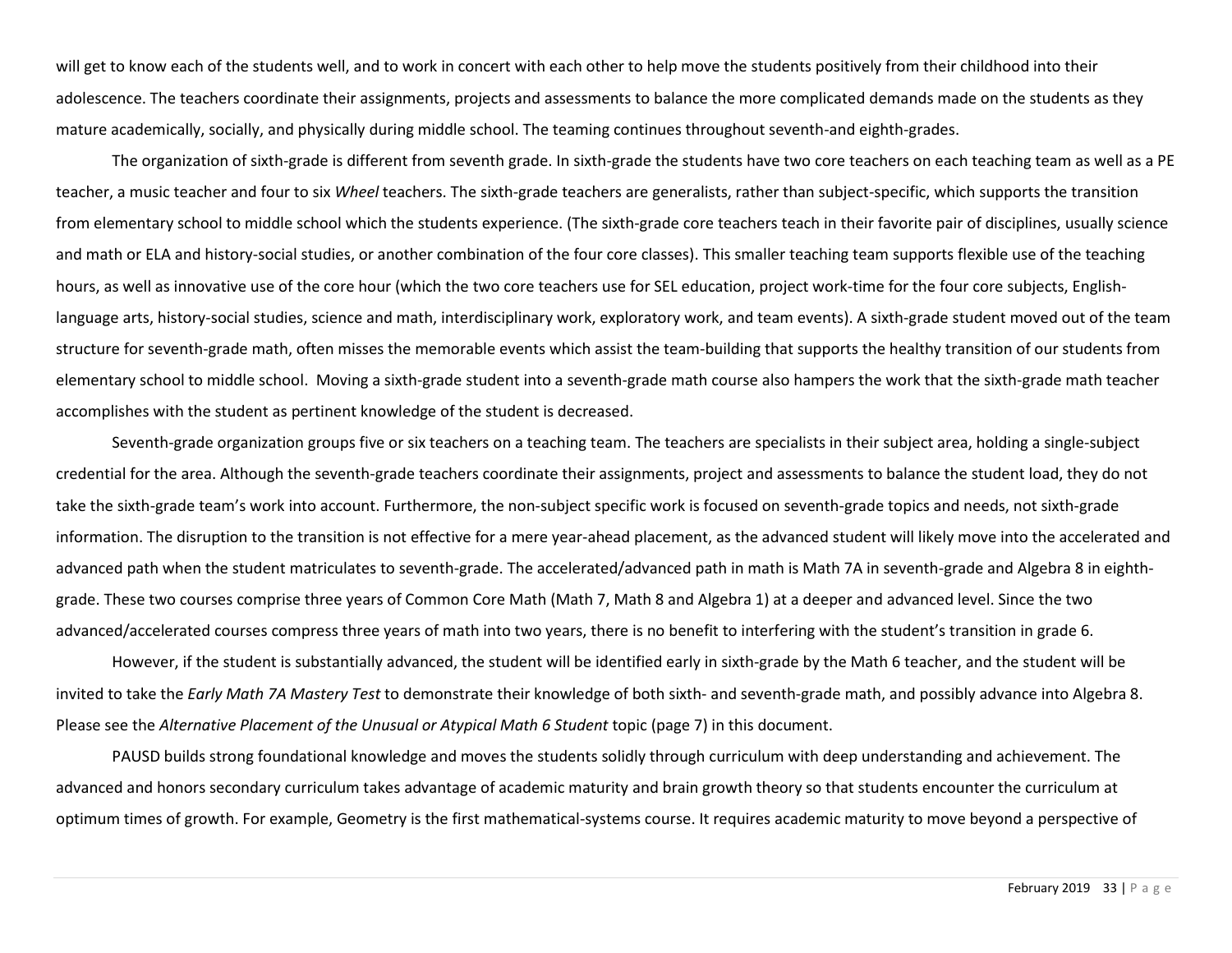"shapes, their attributes, and rules" into mathematical reasoning and inference that expands mathematics into advanced topics. Such a course is best suited during the time that students' thinking moves into abstraction and generalization—beginning around age 12 and usually maturing during the high school years<sup>11</sup>.

Finally, sixth-grade math teachers differentiate the Math 6 work into three flexible levels of study throughout the sixth-grade year. Students both selfselect and are directed to the levels in order to extend and explore beyond CCSS-Math 6 depths, meet and master CCSS-Math 6, and build confidence and competency toward CCSS-Math 6. Recall that *differentiation* is meeting a group of math students' interests and academic needs *within* the topic or concept. (*Differentiation* is not *different from* the topics or concepts. Differentiation for advanced students does not preview seventh-grade topics.) Sixth-grade math teachers differentiate in four ways: through content depth and inference, process complexity, products produced by the students, and learning environment needs. Differentiation ensures that each sixth-grade student's foundation in arithmetic, algebraic generalization, function introduction, modeling skills, and geometry is robust. A good example of differentiation is homework assignments: in many assignments students have a choice among the standard assignment, the "plus" (+) assignment, or the "plus-plus" (++) assignment. All three assignments meet the CCSS-Math 6 requirement, but the *plus* assignment will have fewer of the baseline problems and more of the applications. The *plus-plus* assignment will have very few baseline problems, many applications and contextual problems, and puzzling, challenging, exploration, or modeling abstraction problems. At times students are directed to specific levels of assignments, and at times students choose their levels.

#### <span id="page-33-0"></span>• What are the differences among grade-level-lane, A-lane, and H-lane courses?

The three lanes of PAUSD secondary mathematics begin with one lane of math in sixth grade: Math 6. In Math 6 the content is differentiated to meet student interests and need. In seventh- and eighth-grades, two lanes are available: A-lane (accelerated *and* advanced) and the grade-level-lane also known as the college-prep lane. In ninth- through twelfth-grade, there are three lanes available: H-lane (honors), A-lane (advanced) and the grade-level or college-prep lane. All PAUSD high school math courses are CSU/UC approved. Laning is flexible; students and their parents/guardians should make annual decisions about which course gives the student the appropriate level of challenge and success, meets the student interest level, builds toward the student's desired outcome of mathematical study, and gives the student curriculum that the student can master alone.

The college-prep-lane courses meet the CCSS-M grade-level standards in full and no more. The names of these courses reflect the content standards for that course, such as, Geometry, which meets the CCSS-Geometry standards. The assessments are at the level of CCSS-Geometry standards. The homework in Geometry is expected to be about two to two-and-a-half hours per week. Students are collaborative and put in strong effort. These courses are CSU/UC

<sup>11</sup>Fischer, KW (2008); Dynamic cycles of cognitive and brain development: Measuring growth in mind, brain and education. (In Battro, Fischer & Lena, *The Educated Brain*, (pp. 127-150) Cambridge, U.K., Cabridge University Press<https://www.gse.harvard.edu/~ddl/articlesCopy/FischerCyclesCognBrain.EducBrainCUP.pdf>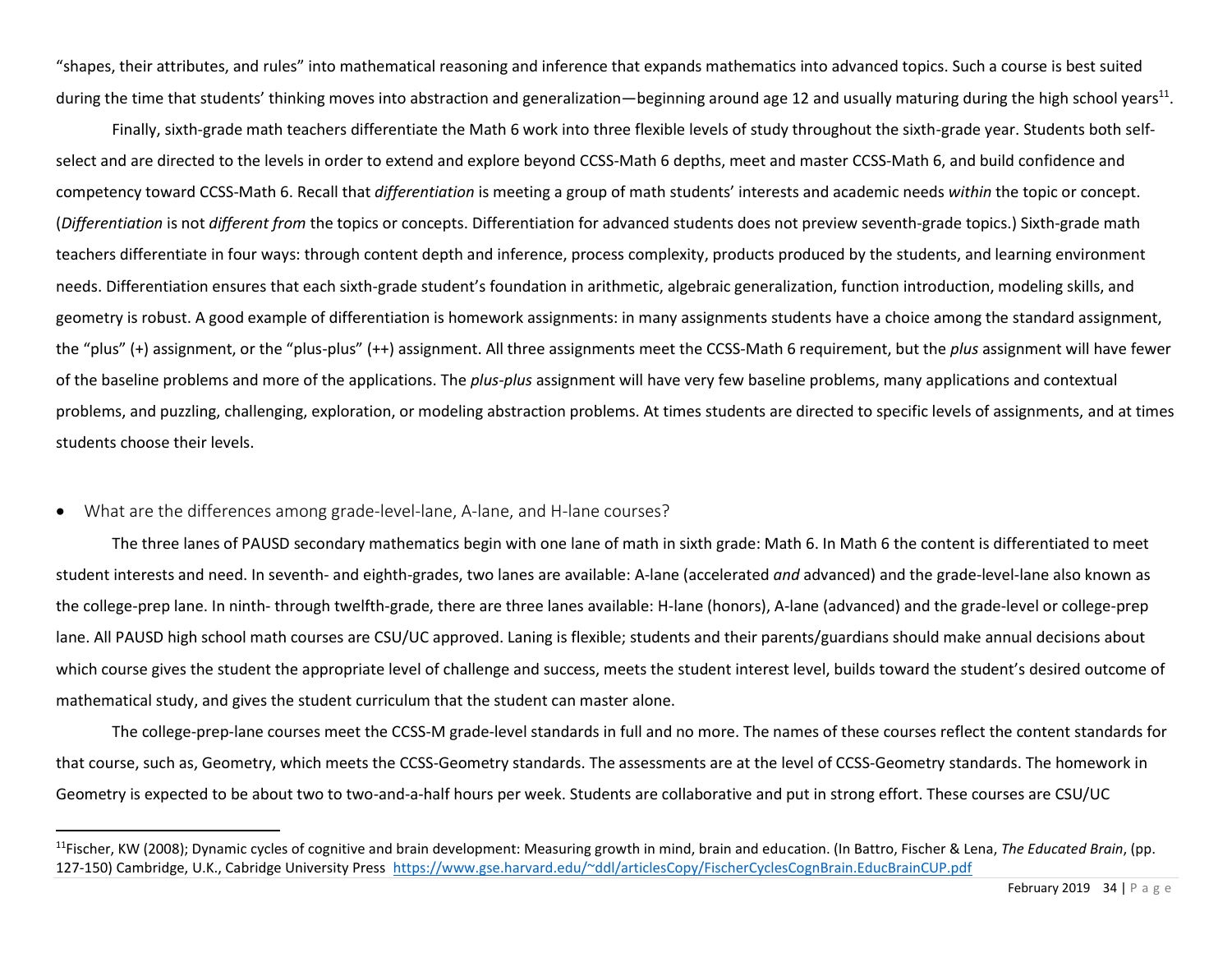approved. The twelfth-grade course in this lane is either Pre-Calculus, IAC (Introduction to Analysis and Calculus), or AP Statistics (which may be taken concurrently with Pre-Calculus or IAC, depending on student interest).

A-lane courses are *advanced* courses. The students are expected to master advanced explorations, implications and applications of the topics, and, at times, advancement into the next associated course's topics. For example, Geometry A meets and goes beyond the CCSS-Geometry standards. The proofs required are more challenging than CCSS-Geometry standard proof, and mastery of a variety of deductive proof-types is expected. Geometry A generally moves beyond the CCSS-Geometry standard in trigonometry by moving to the Algebra 2 level of right triangle trig problems. Good scores on assessments require mastery in the deeper types of problems. The assessments generally contain a new or unusual problem to challenge students to apply their knowledge. The homework in Geometry A is expected to be about three to three-and-a-half hours per week. Students are collaborative and are willing to lead. Students put in a strong effort and generally persist in problem solving. These courses are CSU/UC approved. The twelfth-grade course in this lane is either IAC (Introduction to Analysis and Calculus), AP Calculus AB, or AP Statistics (which may be taken concurrently with IAC or AB Calc, depending on student interest).

H-lane courses are *honors* courses. Students master advanced ideas associated with the topics in the course, and often the honors courses move into the next course's topics at a deep level, or even introduce topics that the students may encounter in successive years of mathematics courses. For example, Geometry H students study propositional logic, often considered a college course, before they begin the topics found in CCSS-Geometry. With this logical background, students are expected to tackle challenging deductive proofs, often fifteen or more "steps" long. Inductive proofs are introduced (a Pre-Calculus topic) and students are assessed on them. Trigonometry is taught beyond right triangle trig, with the introduction of the wrapping or winding function, and students build circular trigonometry from triangle trigonometry's ideas of reference angles. Success on assessments require students to master all extensions. The assessments usually contain unusual challenges that require students to apply their knowledge in new ways. The homework in Geometry H is expected to be about four to six hours per week. The students tend to be more competitive with each other, but in a friendly and helpful way. Many of the students in the honors courses also enjoy mathematical competitions and are members of Math Club. These courses are CSU/UC approved. The twelfth-grade course in this lane is AP Calculus BC. AP Statistics is often taken with Analysis H or BC Calc, depending on student interest.

#### <span id="page-34-0"></span>• My student did not take Algebra in middle school can they still get to Calculus by 12th grade?

A student who has not taken Algebra in middle school can still get to Calculus (Paly) or AP Calculus AB (both Gunn and Paly) by the 12<sup>th</sup> grade. The pathway involves personal student interest in math, and one or two summer courses. To position oneself well for success in this endeavor, the student should strive to understand the mathematics deeply and demonstrate understanding on classroom assessments throughout middle school and high school math courses. The student should be motivated to embrace the requirements of each course and move beyond those requirements.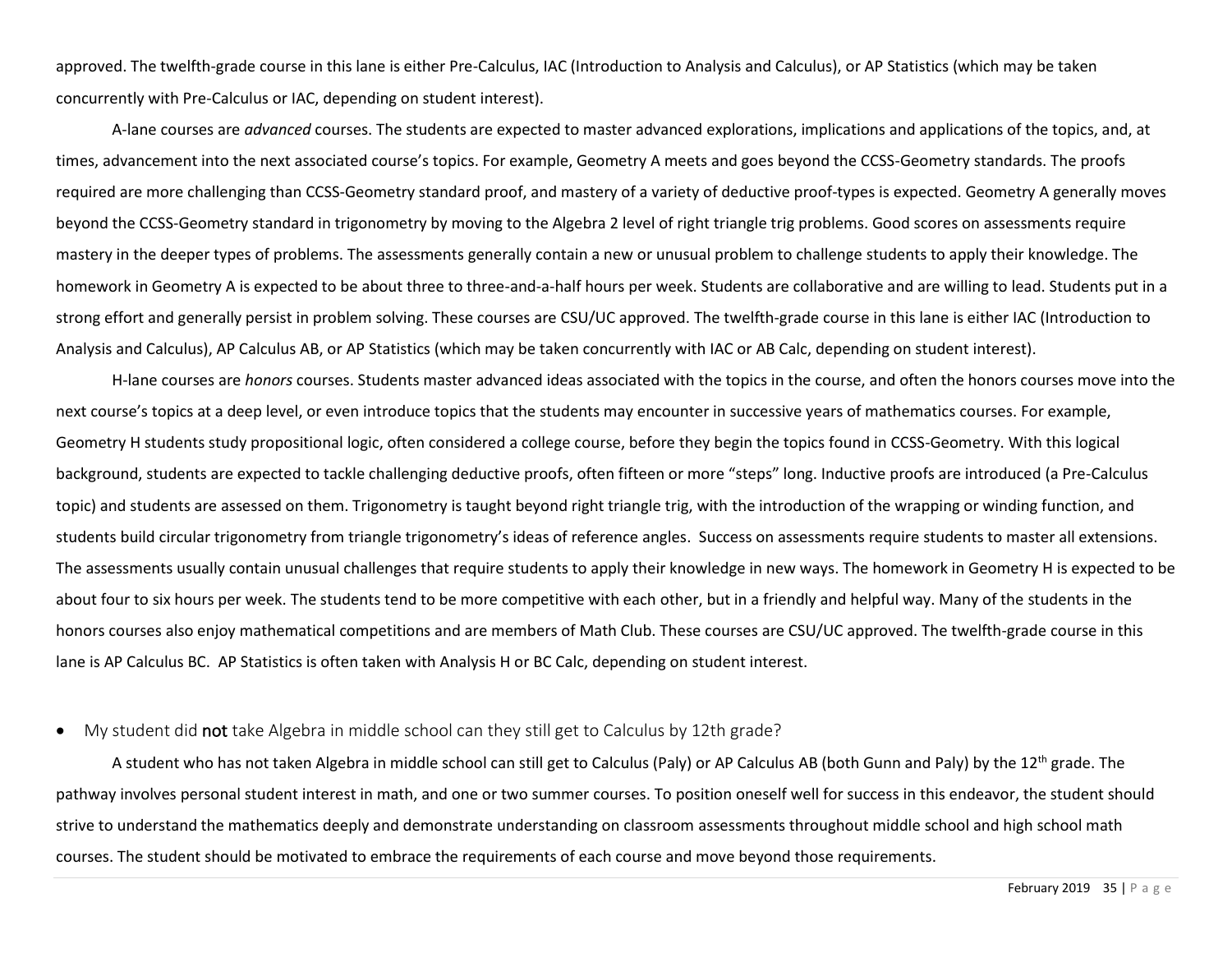| Grade                       | Pathway 1                                                                                                                                                                                                                                                                                                                                                    | Pathway 2                                                                                                                                                                                                                                                                                                                                                                                                                                                                                                                                                  |
|-----------------------------|--------------------------------------------------------------------------------------------------------------------------------------------------------------------------------------------------------------------------------------------------------------------------------------------------------------------------------------------------------------|------------------------------------------------------------------------------------------------------------------------------------------------------------------------------------------------------------------------------------------------------------------------------------------------------------------------------------------------------------------------------------------------------------------------------------------------------------------------------------------------------------------------------------------------------------|
| Grade 9                     | Alg 1A (Gunn or Paly)                                                                                                                                                                                                                                                                                                                                        | Alg 1A (Gunn or Paly)                                                                                                                                                                                                                                                                                                                                                                                                                                                                                                                                      |
| Summer after ninth grade    | Geo A<br>6 weeks: ALL of Geo A; 5 hrs/day course w/3 hrs/day homework                                                                                                                                                                                                                                                                                        |                                                                                                                                                                                                                                                                                                                                                                                                                                                                                                                                                            |
| Grade 10                    | Alg 2/Trig A                                                                                                                                                                                                                                                                                                                                                 | Geo A                                                                                                                                                                                                                                                                                                                                                                                                                                                                                                                                                      |
| Summer after tenth grade    |                                                                                                                                                                                                                                                                                                                                                              |                                                                                                                                                                                                                                                                                                                                                                                                                                                                                                                                                            |
| Grade 11                    | <b>IAC</b>                                                                                                                                                                                                                                                                                                                                                   | Alg $2/T$ rig A                                                                                                                                                                                                                                                                                                                                                                                                                                                                                                                                            |
| Summer after eleventh grade | <b>Optional*:</b> Transition to Calculus Course<br>3 weeks: Preview of the Calculus concepts of Limit Theory, Differentiation and Integration with<br>Polynomial and Rational Functions; 5 hrs/day w/1+ hr/day homework<br>This course is also open to students finishing IAC who wish to build confidence in the calculus concepts<br>before the AP course. | Core Topics of IAC<br>Beginning in Summer 2019, Session I<br>Topics: The Laws of Sines & Cosines, DeMoivre'sTheorem, Sequences & Series, 2-D & 3-D Vectors, Basic Graphing in<br>3-D, Matrices, Probability & Counting, Parametric Equations, Polar Coordinate & Functions, and Limit Theory<br>3 weeks: 5 hrs/day course w/3 hrs/day homework<br>Not graded; 0 units of credit<br>This class is only open only to rising 12 <sup>th</sup> grade students.<br>-- The Optional Transition to Calculus Course is recommended for session II of summer school |
| Grade 12                    | Calculus (Paly) or AP Calculus AB                                                                                                                                                                                                                                                                                                                            | Calculus (Paly) or AP Calculus AB                                                                                                                                                                                                                                                                                                                                                                                                                                                                                                                          |

\*The optional summer course, *Transition to Calculus*, is designed to help students build confidence as they approach a calculus course by previewing the major concepts in Calculus.

<span id="page-35-0"></span>• My student wants more mathematical enrichment, what options are available to them?

There are a variety of opportunities for mathematical enrichment for students in Palo Alto. Many opportunities are offered through the secondary

schools; some opportunities are private enterprises.

| <b>PAUSD Opportunities for</b> | <b>Middle Schools</b>                                                                                                                                                                                                                                                                      | <b>High Schools</b>                                                                                                                                                                                                                                                                                                                      |
|--------------------------------|--------------------------------------------------------------------------------------------------------------------------------------------------------------------------------------------------------------------------------------------------------------------------------------------|------------------------------------------------------------------------------------------------------------------------------------------------------------------------------------------------------------------------------------------------------------------------------------------------------------------------------------------|
| <b>Math Enrichment</b>         | <b>Math Clubs and Math Competitions</b>                                                                                                                                                                                                                                                    | <b>Math Clubs and Math Competitions</b>                                                                                                                                                                                                                                                                                                  |
|                                | Generally, Math Clubs meet once/week and can<br>$\circ$<br>include competitions as well as investigations into<br>topics often found in competitions such as<br>combinatorics and modularity.<br>Math Clubs meet either during lunch or after<br>$\circ$<br>school (or both) at each site. | Generally, Math Clubs meet once/week and can<br>$\circ$<br>include competitions as well as investigations into<br>topics often found in competitions such as<br>combinatorics and advanced geometrical<br>theorems.<br>In the high schools, Math Clubs also investigate a<br>$\circ$<br>variety of post-high school topics, such a group |
|                                | Middle School Math Camp-offered through Paly's and                                                                                                                                                                                                                                         | theory and multi-dimensional objects.                                                                                                                                                                                                                                                                                                    |
|                                | Gunn's Math Clubs (held in the afternoons at the site of                                                                                                                                                                                                                                   | <b>Advanced Problem Solving</b>                                                                                                                                                                                                                                                                                                          |
|                                | the middle school summer school)                                                                                                                                                                                                                                                           | Advanced Problem Solving 1, 2, 3, and 4 are<br>$\circ$<br>semester courses in which students explore a                                                                                                                                                                                                                                   |
|                                | Online materials from the textbooks.                                                                                                                                                                                                                                                       | variety of unusual high school math topics,                                                                                                                                                                                                                                                                                              |
|                                |                                                                                                                                                                                                                                                                                            | compete in Math Competitions, and learn to                                                                                                                                                                                                                                                                                               |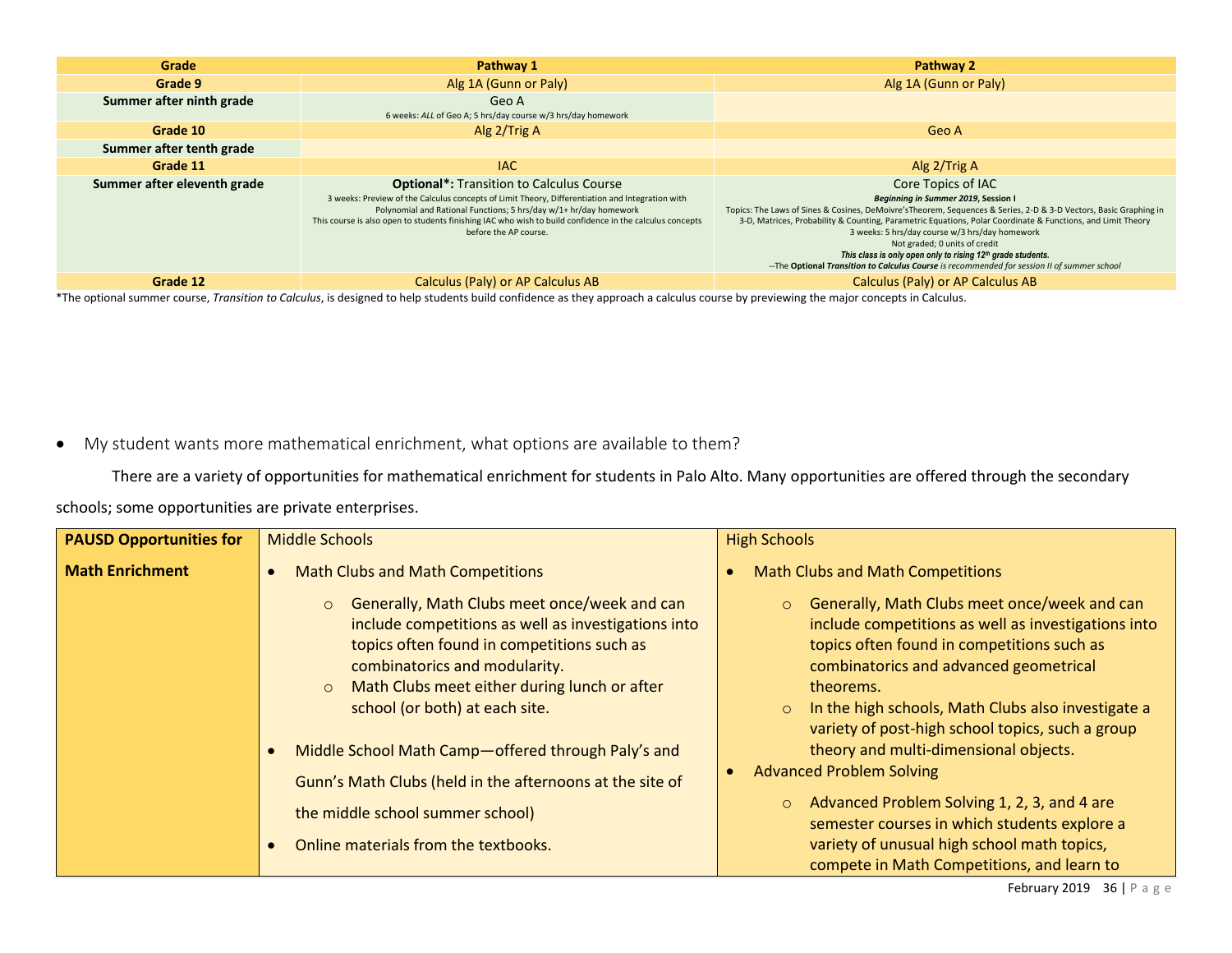| Computer Science courses offered in the site's elective<br>$\bullet$<br>program. (Computational thinking always supports and<br>extends mathematical thinking.) | communicate mathematical thinking well. The<br>course is extremely light-hearted and full of fun,<br>but very serious about delving into mathematics.<br>Additional Math Application Courses: Gunn BEAM, Math<br>$\bullet$                                                |
|-----------------------------------------------------------------------------------------------------------------------------------------------------------------|---------------------------------------------------------------------------------------------------------------------------------------------------------------------------------------------------------------------------------------------------------------------------|
|                                                                                                                                                                 | Applications, and Stats Apps are elective courses available<br>at one of the two high schools.                                                                                                                                                                            |
|                                                                                                                                                                 | Computer Science Courses-computational thinking<br>$\bullet$                                                                                                                                                                                                              |
|                                                                                                                                                                 | The high schools offer a variety of Computer<br>$\circ$<br>Science courses-all of which support<br>mathematical and computational thinking.<br>Computer Science is an excellent way to deepen<br>and expand mathematics.<br>The courses available are AP Computer Science |
|                                                                                                                                                                 | Principles; Functional and Object-Oriented<br>Programming; Programming for Mobile Devices<br>(Gunn only); Computer Science Principals; AP<br>Computer Science A; Computer Science Capstone<br>Project; and Web Development (Paly only)                                    |
|                                                                                                                                                                 | Online materials from the textbooks<br>$\bullet$                                                                                                                                                                                                                          |

## Opportunities for Math Enrichment *Off Campus*

This is an **incomplete** list of opportunities that our community has shared with us. These programs are private and many charge fees. We do not *recommend* them, we are simply sharing the list.

#### *Middle School*

## **Programs/Opportunities**

- American Math Competitions:<https://www.maa.org/math-competitions>
- The Art of Problem Solving (AoPS):<https://artofproblemsolving.com/>
- Johns Hopkins Center for Talented Youth:<https://cty.jhu.edu/>
- Stanford's Education Program for Gifted Youth: <https://giftedandtalented.com/>
- Math Circles:<http://mathcircle.stanford.edu/>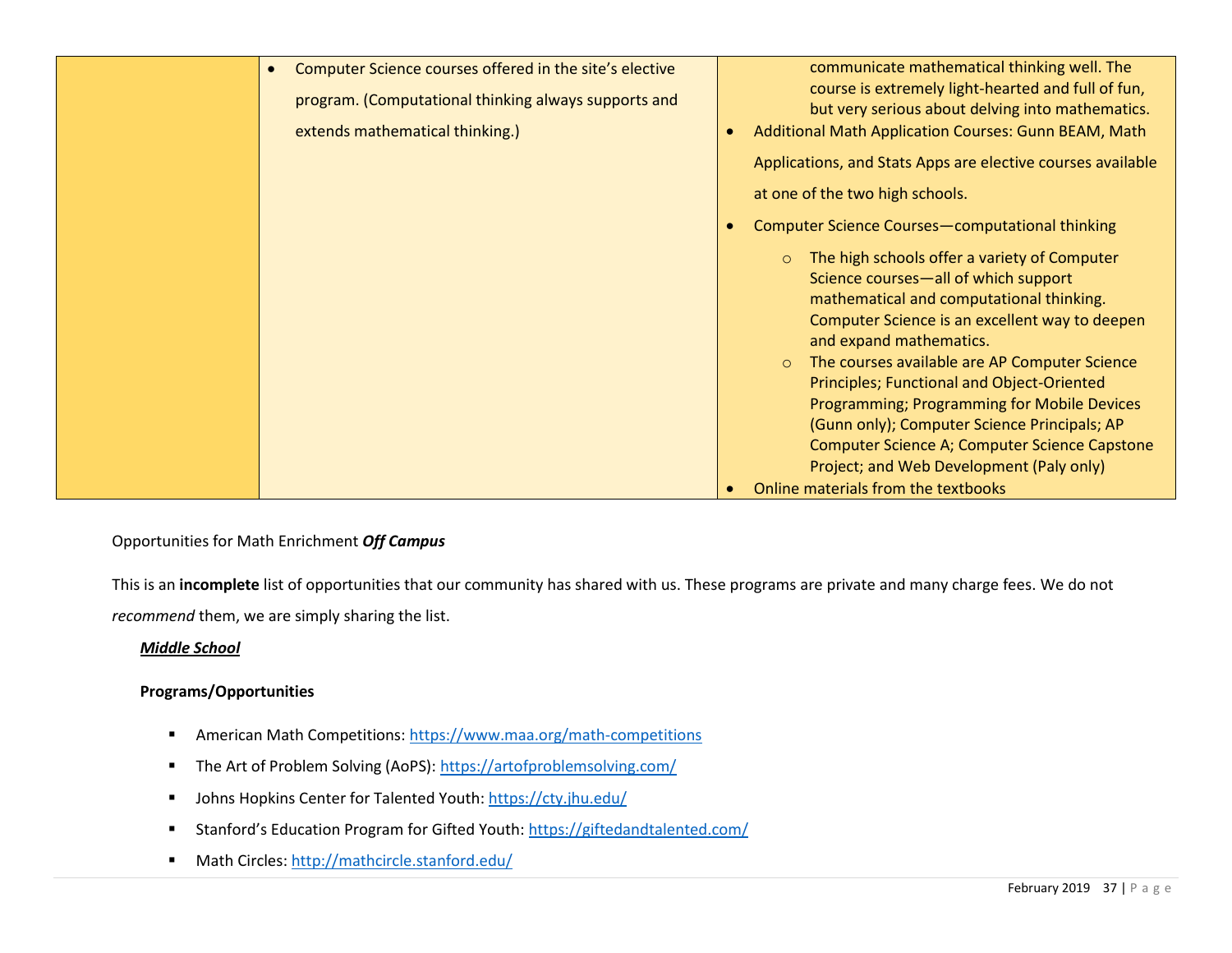- <https://www.thecoderschool.com/paloalto/>
- [https://www.wizbots.com/connect/register/select\\_programs/after\\_school\\_programs](https://www.wizbots.com/connect/register/select_programs/after_school_programs)
- <https://code.org/>
- <http://www.bootstrapworld.org/materials/spring2017/courses/algebra/>

#### **Camps:**

- <http://www.techknowhowkids.com/index.php> winter camp
- Hampshire College Summer Studies in Mathematics[: http://hcssim.org/](http://hcssim.org/)
- Euclid Lab:<http://euclidlab.org/>
- Math Path[: http://www.mathpath.org/index.htm](http://www.mathpath.org/index.htm)
- AwesomeMath Summer Program[: https://www.awesomemath.org/summer-program/overview/program-information/](https://www.awesomemath.org/summer-program/overview/program-information/)
- **EXALUM** Texas Mathworks Honors Summer Math Camp:<http://www.txstate.edu/mathworks/camps/hsmc.html>

#### *High School*

## **Programs/Opportunities**

- American Math Competitions:<https://www.maa.org/math-competitions>
- The Art of Problem Solving (AoPS):<https://artofproblemsolving.com/>
- Johns Hopkins Center for Talented Youth:<https://cty.jhu.edu/>
- Stanford's Education Program for Gifted Youth: <https://giftedandtalented.com/>
- Math Circles:<http://mathcircle.stanford.edu/>
- Stanford Pre-Collegiate Studies:<https://spcs.stanford.edu/>
- The Proof School:<http://www.proofschool.org/>
- Bay Area Mathematical Adventures:<http://www.mathematicaladventures.org/>
- Advanced coursework offered by local mathematician, Simon Rubinstein-Salzedo; the math courses are offered on the college quarter

system in timing, and some courses require a background in calculus, but not all do. Contact Prof. Rubinstein-Salzedo:

[complexzeta@gmail.com](mailto:complexzeta@gmail.com)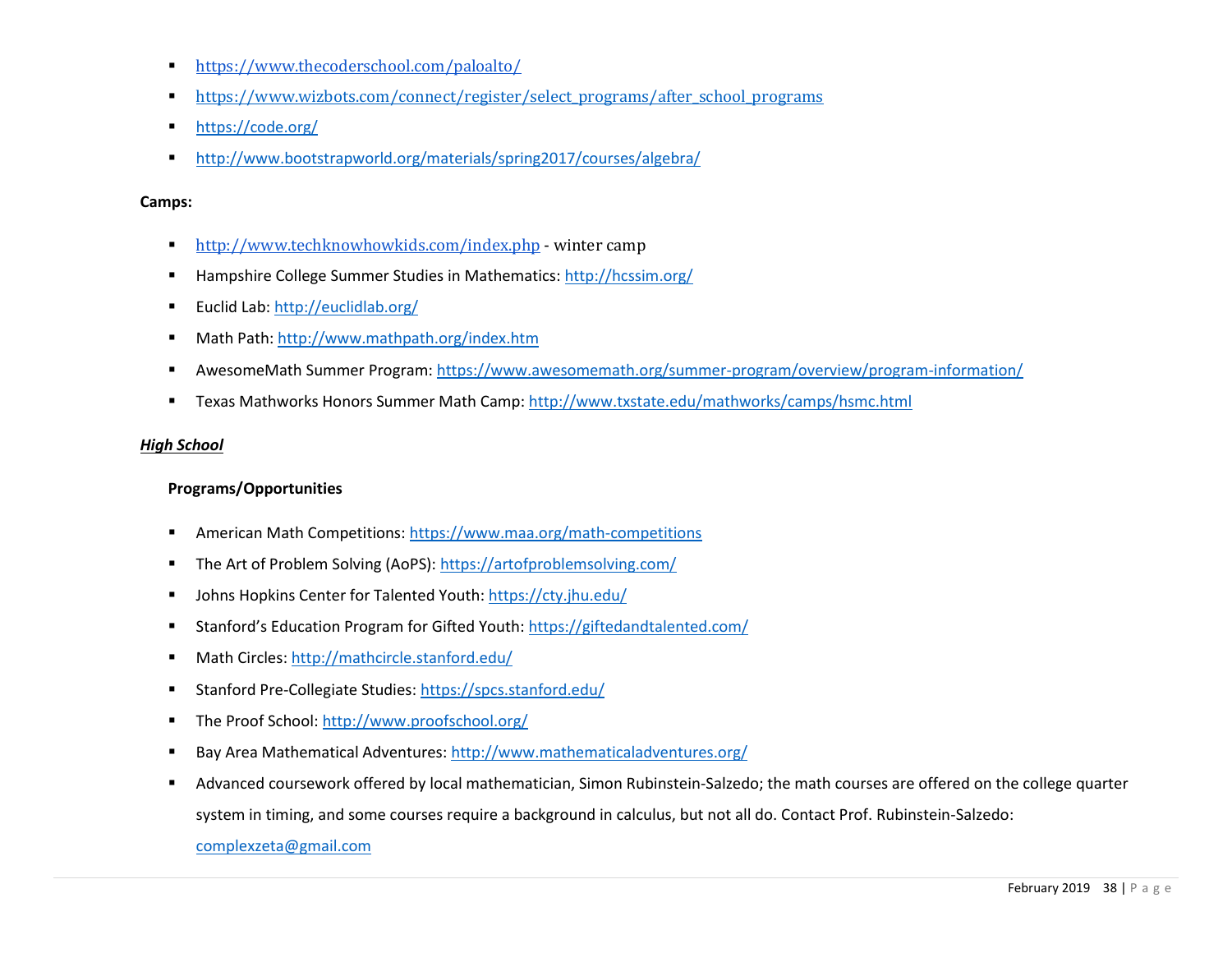#### **Camps:**

- Stanford University Mathematics Camp (SUMaC):<https://sumac.stanford.edu/>
- Hampshire College Summer Studies in Mathematics[: http://hcssim.org/](http://hcssim.org/)
- Euclid Lab:<http://euclidlab.org/>
- Math Path[: http://www.mathpath.org/index.htm](http://www.mathpath.org/index.htm)
- AwesomeMath Summer Program[: https://www.awesomemath.org/summer-program/overview/program-information/](https://www.awesomemath.org/summer-program/overview/program-information/)
- **EXALUM** Texas Mathworks Honors Summer Math Camp:<http://www.txstate.edu/mathworks/camps/hsmc.html>
- Stanford University Mathematics Camp (SUMaC):<https://sumac.stanford.edu/>
- Prove it! Math Academy:<https://proveitmath.org/>
- <span id="page-38-0"></span>• What are some basic entrance expectations from colleges and universities regarding student transcripts?

All colleges and universities seek to create a diverse and creative student population. Because of that goal, there are exceptions to the following general ideas. First, most public universities sort their applicants according to the students' GPAs (Grade Point Averages) at the beginning of the process. Private universities might go deeper during that first sorting.

The second idea that colleges and universities consider regarding admission is the *strength of the student's program* (i.e. rigor of curriculum) given the student's opportunities at their school site. In PAUSD, there are three levels of UC-approved mathematics courses: College-prep-level (also known as *Grade-* or CCSS-M level), Advanced level, and Honors level. Colleges and universities expect students to challenge themselves by taking rigorous courses in areas of strength or interest while maintaining quality of learning resulting in A and B grades earned in their overall course loads. In math, colleges and universities look for students earning As and Bs in the highest level possible that "fits" the student's interest and strengths. For example, a student earning a C in an Honors course, might transfer to an Advanced course where the student might earn an A or B. A similar example is that a student may be struggling in an Advanced course, maybe earning a C or D, but when transfers to the *College Prep* (grade-level) or CCSS-M level earns an A or a B. Placing a student where the student can experience the right balance of challenge and success, earning an A or B by the student's own efforts is the best placement. It is important for students to select